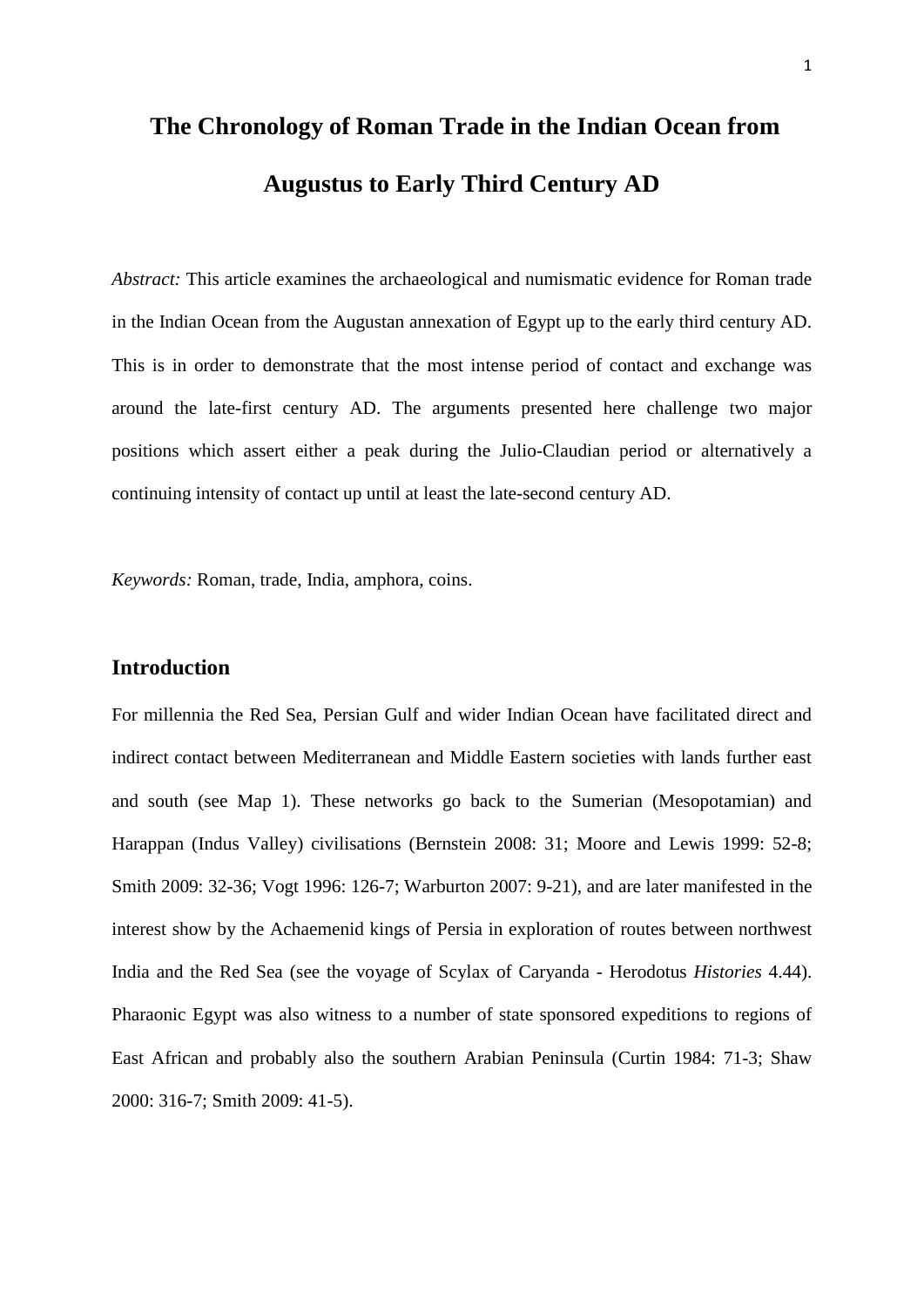Exploitation of the Persian Gulf and Red Sea continued into the Hellenistic period under the Seleucid and Ptolemaic empires respectively. The Seleucids established a colony at Ikaros on the island of Failaka (near the coast of Kuwait) and developed commercial contacts with the Gerrahaean Arabs. This is manifested in the material and coin finds both on the island and elsewhere along the eastern Arabian littoral (Salles 1987: 85-8; Salles 1996: 302- 4; Sherwin-White and Khurt 1993: 65-6; Tomber 2008: 112). The Ptolemies also invested much effort into establishing stations in the Easter Desert of Egypt and ports on the Red Sea coast in order to mine gold and acquire elephants from East Africa for military purposes (Agatharchides 1.1 = Photius, Cod. 250.1, 441b; Strabo *Geography* 17.1.5; PEleph 28 – see Eide et al 1996: 572-6; Klemm and Klemm 2013). Even after the acquisition of elephants ceased to be a major concern for the Ptolemies the use of the Red Sea for commercial purposes continued in strength, as is attested by a number of offices which were established to oversee such activity in the latter second and first century BC (*OGIS* 132; *SB* V 8036; Mooren 1972: 127-33; Sidebotham 1986: 8-9, 175; Sidebotham 2011a: 17). It is also in the late second century BC that Posidonius claims that the Greeks first learnt how to use the monsoon winds to sail over open water to India.<sup>1</sup> The southwest monsoon enabled merchants travelling from the Red Sea ports to depart in July and reach the Indian coast around the latter half of September, and then with the northeast monsoon start the return journey around the

1

<sup>1</sup> There are two traditions about the "discovery" of the Monsoon winds in Graeco-Roman sources. One is related by Posidonius (recorded in Strabo *Geography.* 2.3.4-5) who reports that after the discovery of a shipwrecked Indian sailor by the Ptolemaic navy a few expeditions to India were sent under Eudoxus of Cyzicus. The other tradition is more vaguely connected to an individual known as Hippalos (*Periplus* 57; Pliny *NH* 6.26.100, 104- 05). For a sceptical view on the validity of these discovery traditions see Mazzarino 1997: 72-79 (posthumously published); and Tchernia 1995b: 992-4; Tchernia 1997b: 250-60; for a more positive view see Habicht 2013.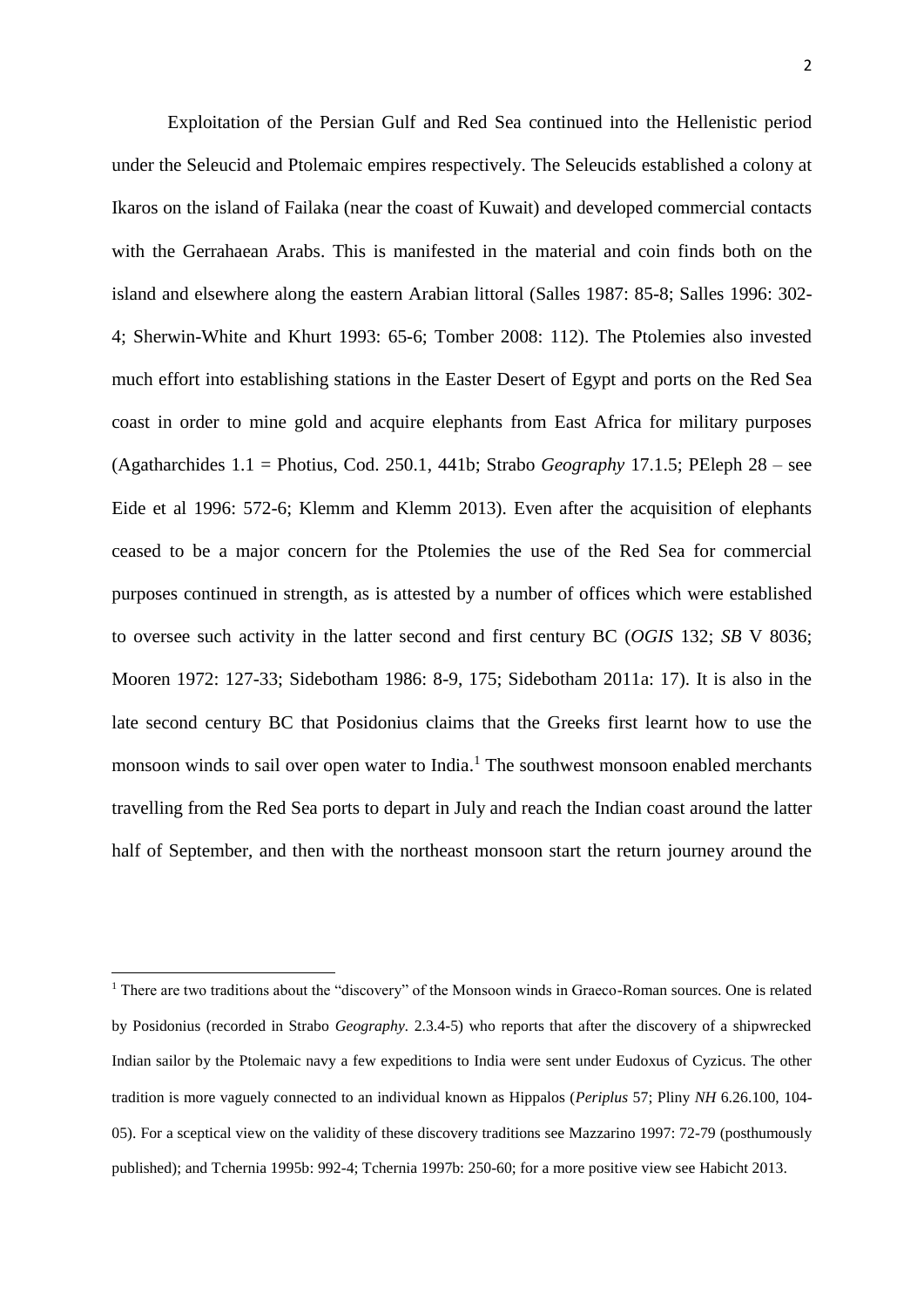end of December to early January (*Periplus Maris Eythraei* (henceforth *PME*) 39, 49, 56; Pliny *NH* 6.26.99-105).<sup>2</sup>

These developments directly precede the Roman period of participation in the Indian Ocean trade. The annexation of Egypt by Augustus in 30 BC meant the Roman state took over the (attempts at) regulation, monitoring and taxation of the goods coming into and out of Egypt via the Red Sea. It is this period which forms the main focus of this article. The question being asked here is at what point does Roman participation in the Indian Ocean trade appear to peak in the first three centuries of the first millennium  $AD$ <sup>3</sup>. It is argued here, on the basis of the archaeological evidence seen from sites across Egypt, East Africa, the southern Arabian Peninsula and India that this peak appears to occur during the first century.<sup>4</sup> It is further argued, on the basis the construction activity in the Eastern Desert, and also on heavily contested numismatic evidence from India, that this peak is most apparent in the latter part of the first century.

The chronological argument presented in this article is contrary to two broad positions concerning the intensity of participation during this era. One common position has been to argue that the Julio-Claudian period (30 BC-AD 68) saw the main peak of Roman  $\overline{a}$ <sup>2</sup> This pattern of sailing was used by Graeco-Roman merchants. Some other ethnic groups employed different sailing patterns, see for example the Arabs - Hourani revised by Carswell 1995: 26-8, 74; for the patterns on the winds and currents see, Düing 1970: 12, 14, 21.

<sup>3</sup> The period from the Augustan up to the third century is treated here as a distinct division. This is not to suggest that Roman trade in the Indian Ocean ceases at this point, but that the comparative absence of Roman material by the mid-third century, is contrasted by a distinct rival in the Late Antique period. A trade which has some distinct contrasts with the earlier period, such as the increasing prominence of ports like Klysma and Aila, and the new significance of Christianity. For Late Roman Berenike see Sidebotham 2011a: 259-82; for Klysma see Mayerson 1996: 120; Young 2001: 77; for Aila and Klysma see Ward 2007; for spread of Christianity through trade see Kosmas Indikopleustes; also Tomber 2007a: 219-28.

<sup>4</sup> Dates for BC will always be given, only for AD where ambiguity may occur or specific dates are referred to.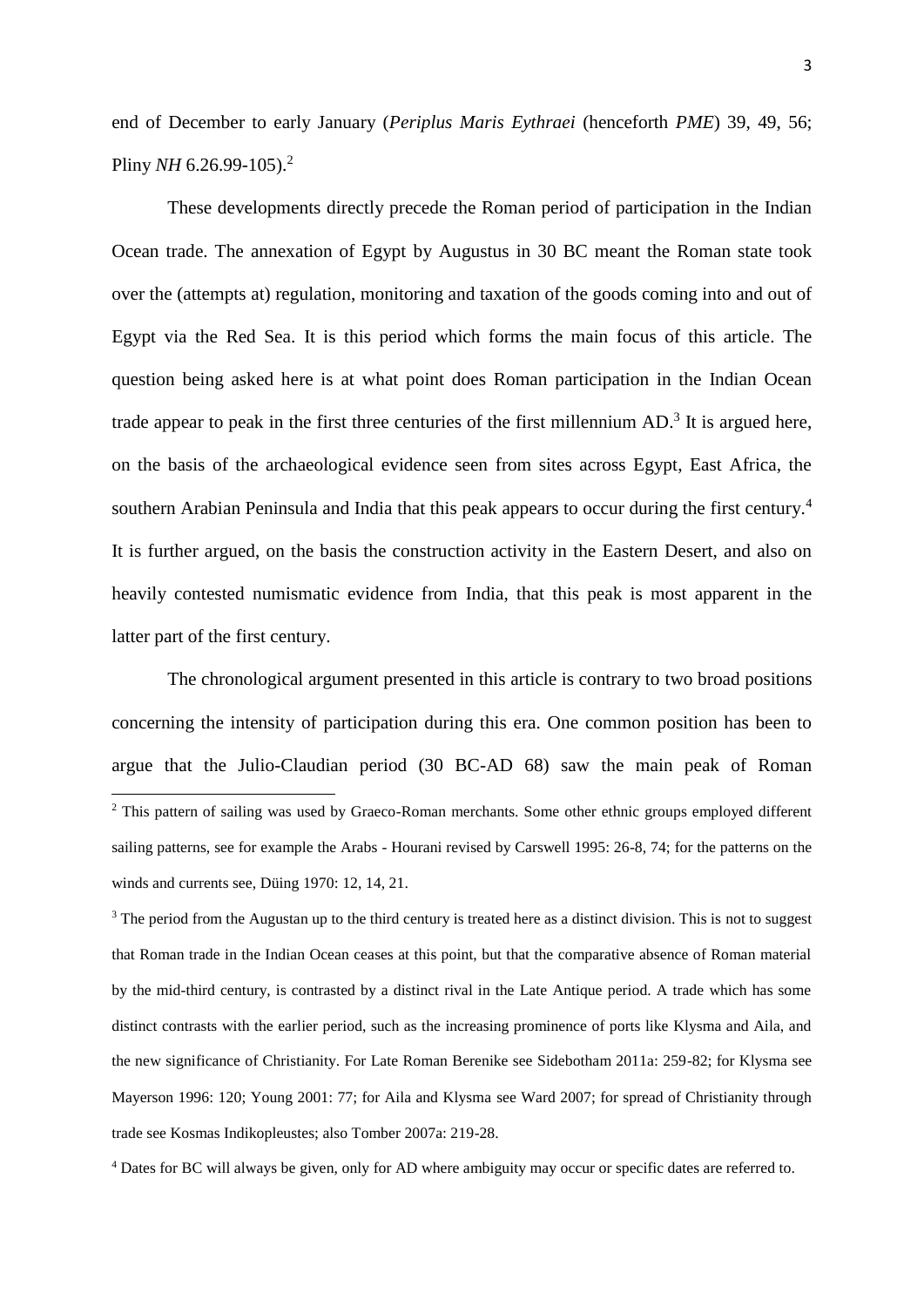commercial contact with India. This is an argument made particularly on the basis of the high numbers of Roman gold (aurei) and silver (denarii) coins minted by Julio-Claudian emperors which have been found in India (Bolin 1958; De Romanis 1997; Lebedeva 1988; P. Gupta 1991; Sewell 1904; Suresh 2004; Tchernia 1997a and 1997b). These arguments, and the difficulties inherent in using this numismatic evidence, will be discussed in greater depth in the latter part of the article. Another significant position has been to assert that Roman participation in this trade continued in strength at least into the mid-second century, and that it was not until problems such as the Antonine plague (c. AD 165-180) and the unsettled conditions in Egypt (civil unrest and banditry) during the late-second and early-third century that signs of disruption and downturn are apparent.<sup>5</sup> The evidence cited to support this position includes the Muziris Papyrus (Cappers 2006; Villeneuve 2007; Whittaker 2004), the Alexandrian Tariff (Warmington 1928; Cappers 2006), and the presence of Roman soldiers on the Farasan Islands (Villeneuve 2007; Whittaker 2004). The problems with utilising this evidence will also be examined below.

However, before engaging in this debate a few points need to be clarified. Firstly, the Roman annexation of Egypt certainly represents a new political phase in Mediterranean participation in the Indian Ocean trade. There are, however, questions about the extent of continuity and change between the Ptolemaic and Roman periods and its pace. It is not an uncommon position to regard the Roman period as ushering in, what Seland has termed, a new phrase akin to ancient globalisation or "oikoumenisation" in the Indian Ocean (2008: 70- 1; 2010: 2, 18-20); while both Tomber and Sidebotham regard the trade as becoming more

<sup>&</sup>lt;sup>5</sup> For support for the position of a late second and third century downturn see Whittaker 2004: 166; Mukherjee 2004: 4; McLaughlin 2010: 59-60; Gurukkal 2013: 183; see also Sidebotham 2011a:, 63-4, 163 (problems with bandits and plague); Young 2001: 82-86 (increased problem in late-second to early-third century); van der Veen 2011: 13 (third century financial constraints for decline of Myos Hormos).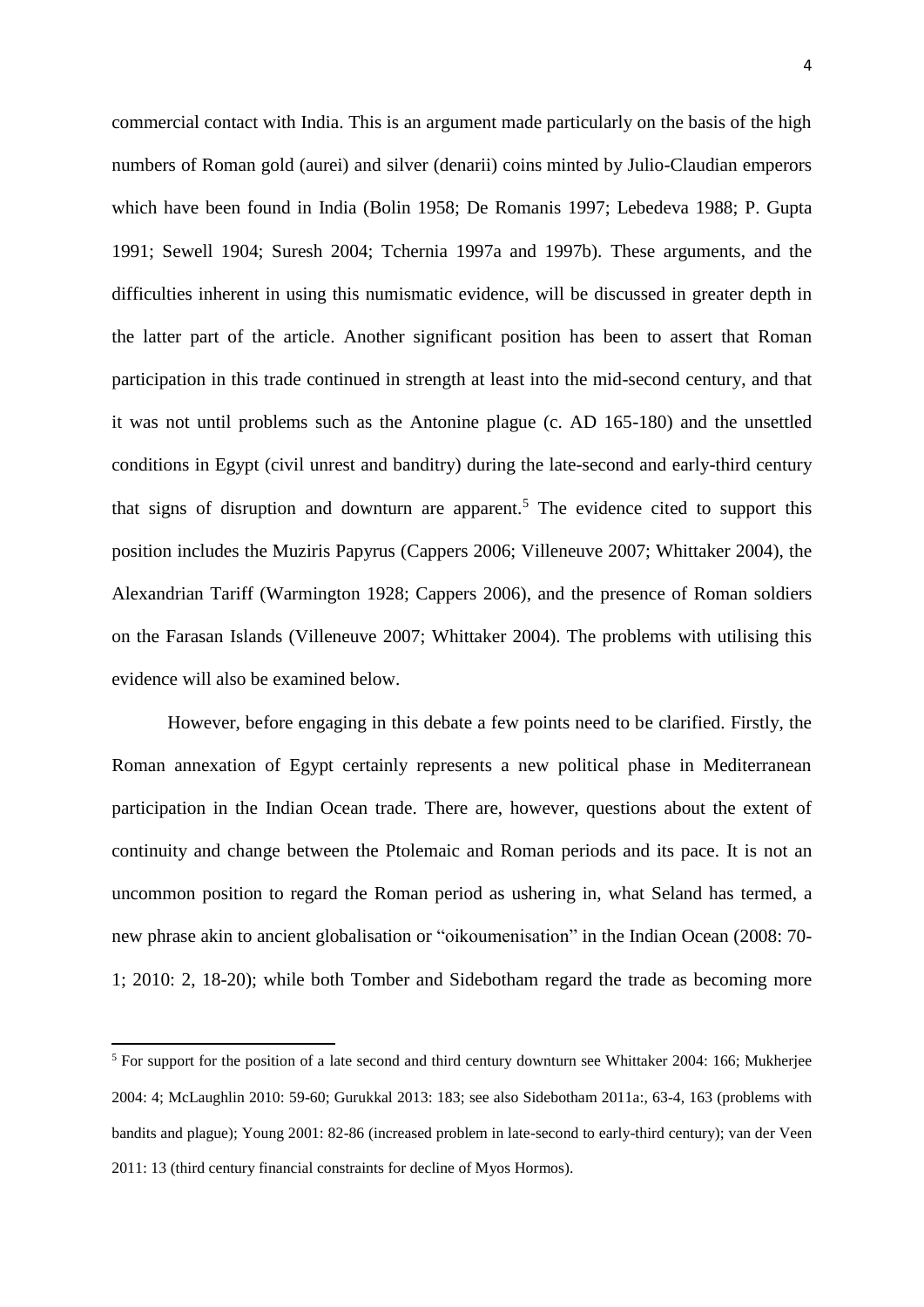systematic, civilian and commercial than it had been previously (Tomber 2008: 18, 71; Sidebotham 1991: 15; Sidebotham 1996: 287-8; Sidebotham 2011a: 5). Some scholars go further and downplay the extent to which the Ptolemaic period saw many major developments relating to participation in the Indian Ocean trade;<sup>6</sup> even suggesting that Ptolemaic government monopolies stifled the flow of eastern imports, in contrast to a Roman period free market (Raschke 1975: 244; Whittaker 2004: 163, 167; McLaughlin 2010: 29, 169). This latter notion should be treated with some caution since it seems to be partially based on the account of Eudoxus of Cyzicus who is purported to have twice brought back goods from India, and then subsequently had them seized by Ptolemaic monarchs. Strabo does not make it clear to what extent the Ptolemies financed these expeditions but he leaves the strong impression that on the second voyage Eudoxus' cargo was seized not due to some monopolistic policy but because he attempted to misappropriate part of the cargo (Strabo *Geography* 2.3.4; Kidd 1988: 243-4; Habicht 2013: 199).

It is not within the scope of this work to fully engage in this debate, but it is, nevertheless, clear that the scale of Mediterranean participation in the Indian Ocean trade during the Roman period was greater than that which preceded it. This is apparent from a range of evidence, such as the archaeological remains indicating the intensity of occupation at the major Egyptian Red Sea ports during this period (Sidebotham and Wendrich 2007;

<sup>6</sup> See for example Warmington 1928: 82; and Fraser 1972: 174, who argue that radical developments took place in the Augustan period (similarly Raschke 1975: 244); see also Strauss 2007: 237-8, who see very little trade happening prior to Roman annexation of Egypt; Parry 1999: 213-4, thinks that traded in Ptolemaic period did not reach India given Strabo's failure to mention the port of Barygaza; P. Gupta 1991: 123, argues that Augustus would have taken time to consolidate his hold over Egypt, implying that the trade did not properly develop until the first century AD; Tchernia 1997a and 1997b, argues for increasing presence of Italian merchants in trade in Julio-Claudian period; Whittaker 2004: 21, argues that Roman annexation brought about increased liquidity that could finance the trade.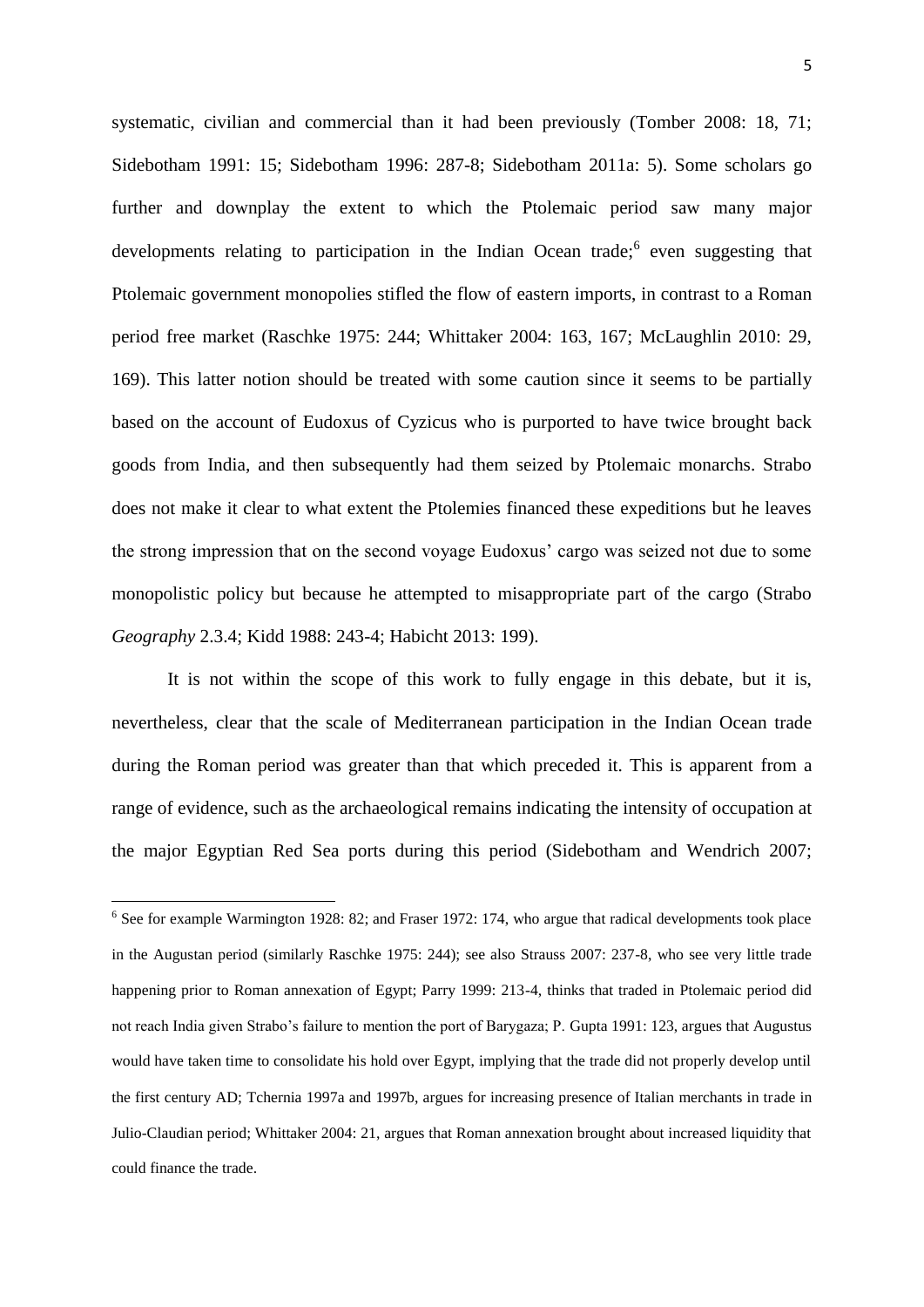Peacock and Blue 2006a; Peacock, Blue and Whitewright 2011). The volume of Roman finds in East Africa, the southern Arabian Peninsula and India also indicate this (Suresh 2004; Tomber 2008; Sidebotham 2011a; see below), and the literary evidence, although impressionistic in nature, seems to complement this picture. For example, Pliny (*Natural History* book 6 and 12) provides a discussion of the schedules and trade routes, as well as the variety of eastern aromatics and spices that could be found at Rome. Also the anonymous author of the *PME*, a Greco-Egyptian merchant (mid-first century) who directly participated in this trade, provides reliable descriptions of the ports of trade and the goods that could be obtained (Casson 1989: 6-8; Cribb 1992: 131-45; Turner and Cribb 1996: 318; Seland 2010: 13); these included the import of spices, aromatics, cotton, silk and precious gems, and the export of wine, metal-wares, glass-wares, and gold and silver Roman coins.

A second point that needs to be addressed, is the cultural and ethnic groups engaged in trade in the Indian Ocean. This articles primary focus is to examine the intensity of Mediterranean participation in the Indian Ocean trade during the Roman period, but this is certainly not to imply that Roman merchants were the only or predominant group engaged in this trade.<sup>7</sup> Indians, Arabians, and Persians, among others, were very much engaged; while those from the Roman Empire who participated were also from diverse backgrounds.<sup>8</sup> There had been a tendency in earlier scholarship to make ethnic assertions about the supposed passivity and non-seafaring character of Indians, in contrast to the pro-active Romans who

<sup>&</sup>lt;sup>7</sup> The term Roman merchant is used as one of convenience to designate subjects or citizens of the Roman Empire who engaged in this trade, and does not specifically designate Romans (from the city itself) or only those with citizenship status

<sup>8</sup> See the Nikanor Archive (*O. Petr*. 200-304) - Tait 1930; and the Berenike ostraka (*O. Ber*) - Bagnall, Helms, and Verhoogt 2000; for graffiti in the Eastern Desert, see Meredith 1952 and 1953; Bernard 1972; for arguments in favour of the involvement of wealthy Italian financiers and merchants see Tchernia 1997a; Alston 2007; and Rathbone 1983.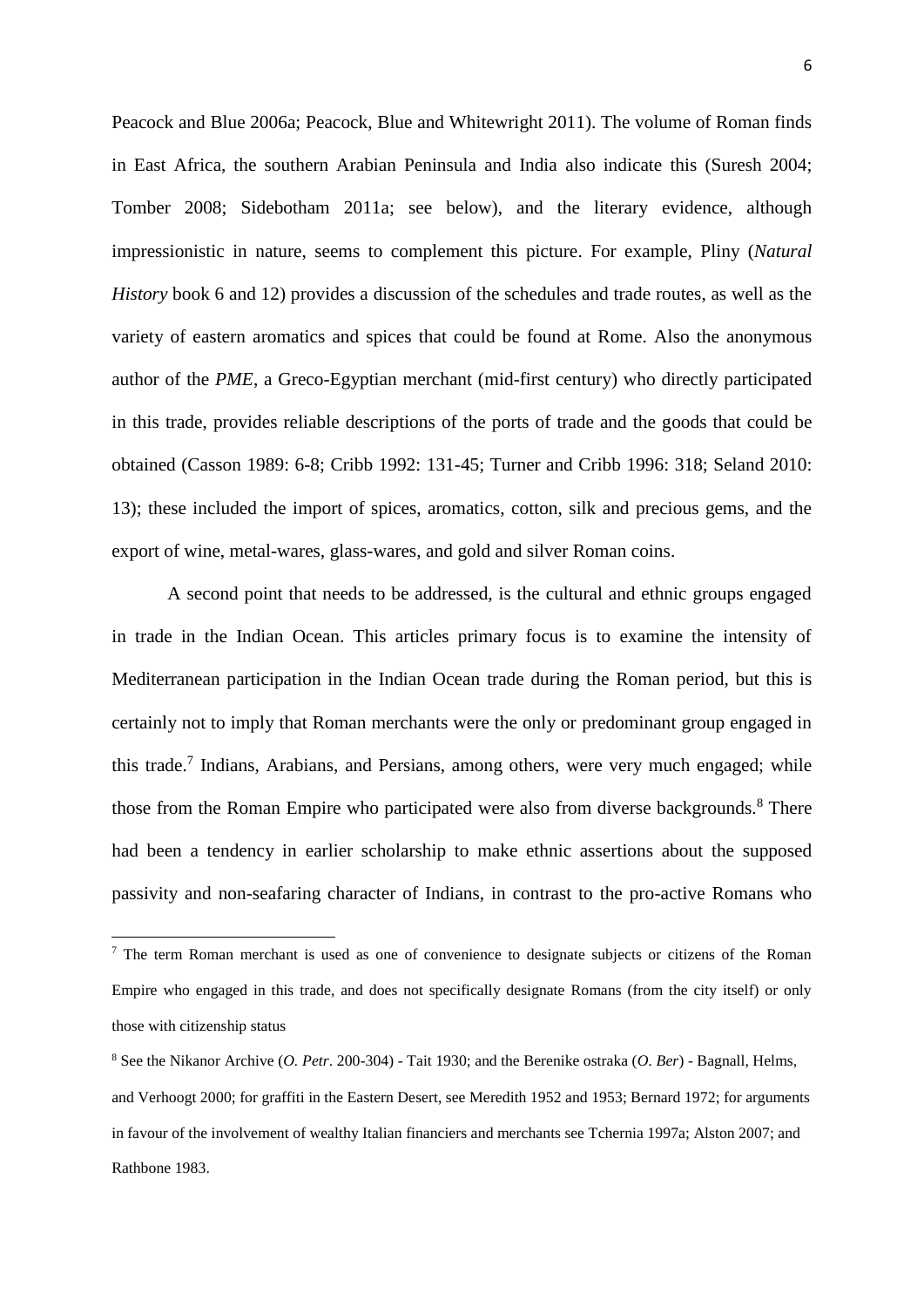were seen as the main carriers of goods (Warmington 1928: 1, 10-11; Lindsay 1874: 130; Wheeler 1954: 1). Such sweeping characterisations are generally absent from more recent scholarship, but in some scholarship there is a subtle and implicit tendency to see the Romans as the proactive partners (explicitly argued by Gurukkal 2013). For instance Miller (1969: 217; see also Warmington 1928: 274-85) argued that it was necessary for Roman coins to be exported to some regions of India in order to create a currency of precious metals with which Roman merchants could trade. More recently C. Meyer (1992: 71) argued that the Indian kingdoms lacked the resources to engage in long distance commerce, while McLaughlin (2010: 39) has speculated that Indian and Arabians who did not own their own vessels probably travelled aboard Roman ships with their own merchandise. It is, however, accepted here that various ethnic groups actively participated in this trade, many of whom already had longed established trade networks preceding the development of more direct Mediterranean participation. This is apparent from a range of archaeological and literary evidence relating to the movement of goods and from seafaring traditions.<sup>9</sup>

The third point to be raised is that while the focus of this article is on seaborne commerce via the Red Sea, which the Romans had direct access to, other routes for trade with the East existed as well. For example, incense was transported from the southern Arabian Peninsula to centres such as Petra, Bostra, Gaza, Antioch and Damascus; while various 'Silk Roads' stretched from Syria and northern Mesopotamia through the Euphrates Valley into

1

<sup>9</sup> For Indian seafaring tradition see Ray 1995b: 100-1; Deloche 1996: 201-6; Whittaker 2004: 153; Whitewright 2008: 308-9; Tripati 2011: 1076-7; for Socotra as an international hub of trade see Strauch 2012; Agatharkhides  $5.105a + b = (a)$  Photius, Cod. 250.103, 459b; (b) Diodorus Siculus 3.47.8-9; for the presence of Arabian and Indian merchants at the Red Sea ports see Fournet 2006: 429 - *I.Portes* 62, *I.Portes* 91; Bagnall et al 1979: 244- 5; Mahadevan 1996: 205-8; Salomon 1991: 731-5; Sidebotham 1999a: 7; Whitcomb 1982: 67; Whitcomb 1979: 18; Tomber 2000: 624-30; Tomber 2004: 352-3; Tomber 2005: 226.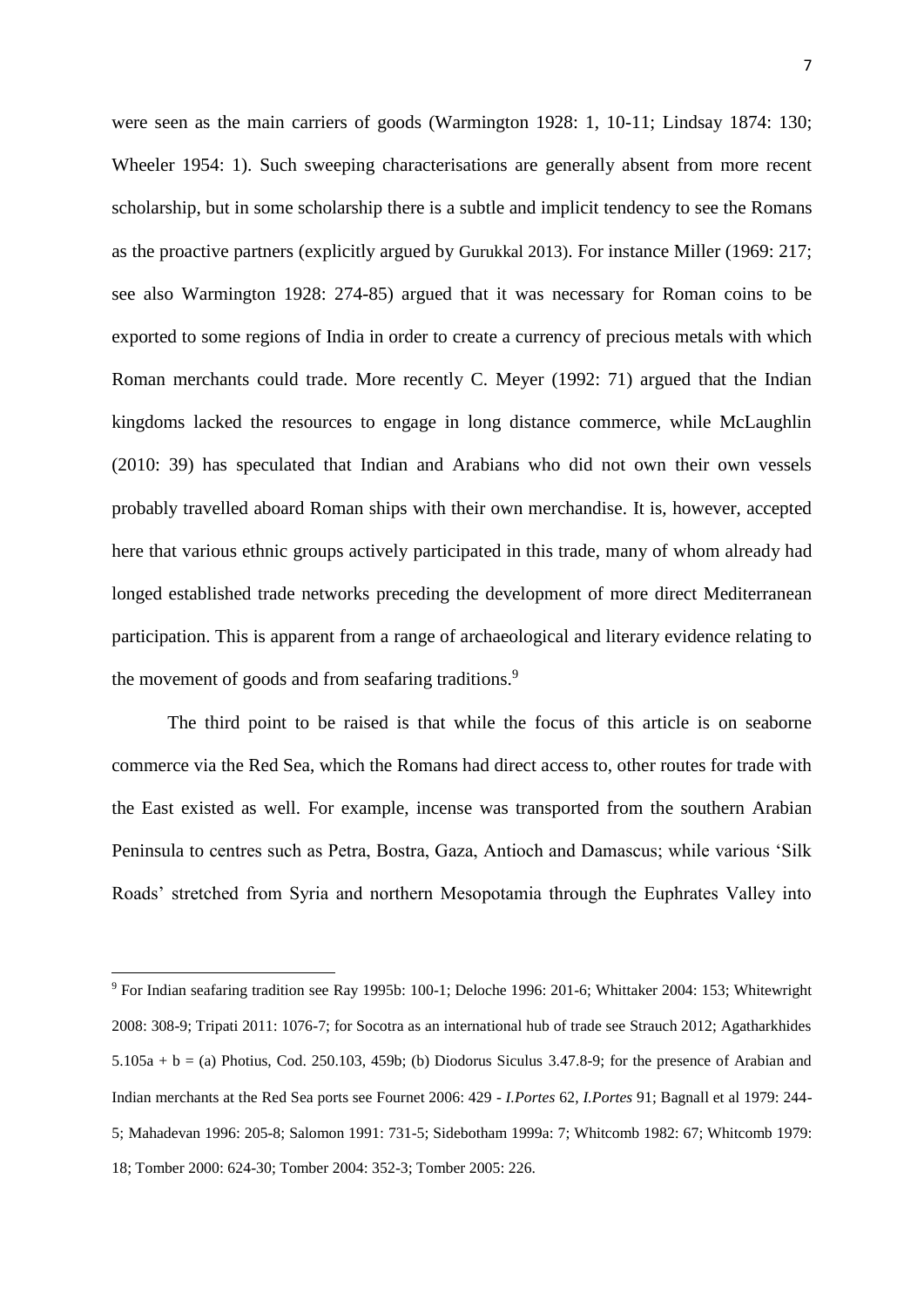Parthian territory (Iraq/Iran), and further into central Asia (Millar 1998; McLaughlin 2010: 83-109; Wood 2002; Young 2001: 197-200).

Indeed, the levels of Mediterranean involvement in Indian Ocean trade via the Red Sea should not be conflated with the wider prosperity of Indian Ocean trade itself. The distribution and dating of Mesopotamian Torpedo jars shows the movement of these wares, almost certainly via the Persian Gulf, in both the later Parthian (c. AD 1-224) and Sasanian (AD 224-651) periods (Tomber 2007b: 974, 977-82). It is clear that eastern goods were brought to the Roman Empire via the Persian Gulf and riverine and overland routes through Mesopotamia. This sphere was under Parthian suzerainty and the limited knowledge and discussion of the Persian Gulf in the *PME* suggests that, in the main, Roman merchants were not directly involved in this region (Salles 1995: 115–46; Millar 1998: 120–1; Young 2001; Rougé 1986: 41–4; Potts 1990, II, 2–6, 10–12, 20–2). A limited amount of Roman material has been found at sites in the Persian Gulf, notably at ed-Dur, such as Eastern Sigillata A (40 BC to AD 60/70) from Syria, B1 from the Levant, and C from Asia Minor (latter half of first century AD); as well as Roman lamps from the Levant and Egypt, and green lead-glazed ware from Asia Minor (Rutten 2007: 9-12, 15-6). Nevertheless, it has been noted by Rutten that the difference between the pottery assemblage of southern Arabia and that in the Persian Gulf confirms the *PME* in showing that the Egyptian-Arabian-Indian route was separate to the Persian Gulf route; the small number of vessels brought up from southern Arabia was likely the result of "piggy-backing" trade, as personal property or as souvenirs (2007: 9-18).

That said, while "Roman merchants" generally did not utilise the Persian Gulf route merchants from the semi-independent state of Palmyra (within the sphere of Roman influence, but not directly controlled until the reign of Aurelian - AD 270-75) certainly did. Indeed, two inscriptions indicate that a 25% tax was levied by an official ("collector of the fourth") on imported eastern goods (Healy 1996: 34; Inv. X.29; Inv. X.113); a situation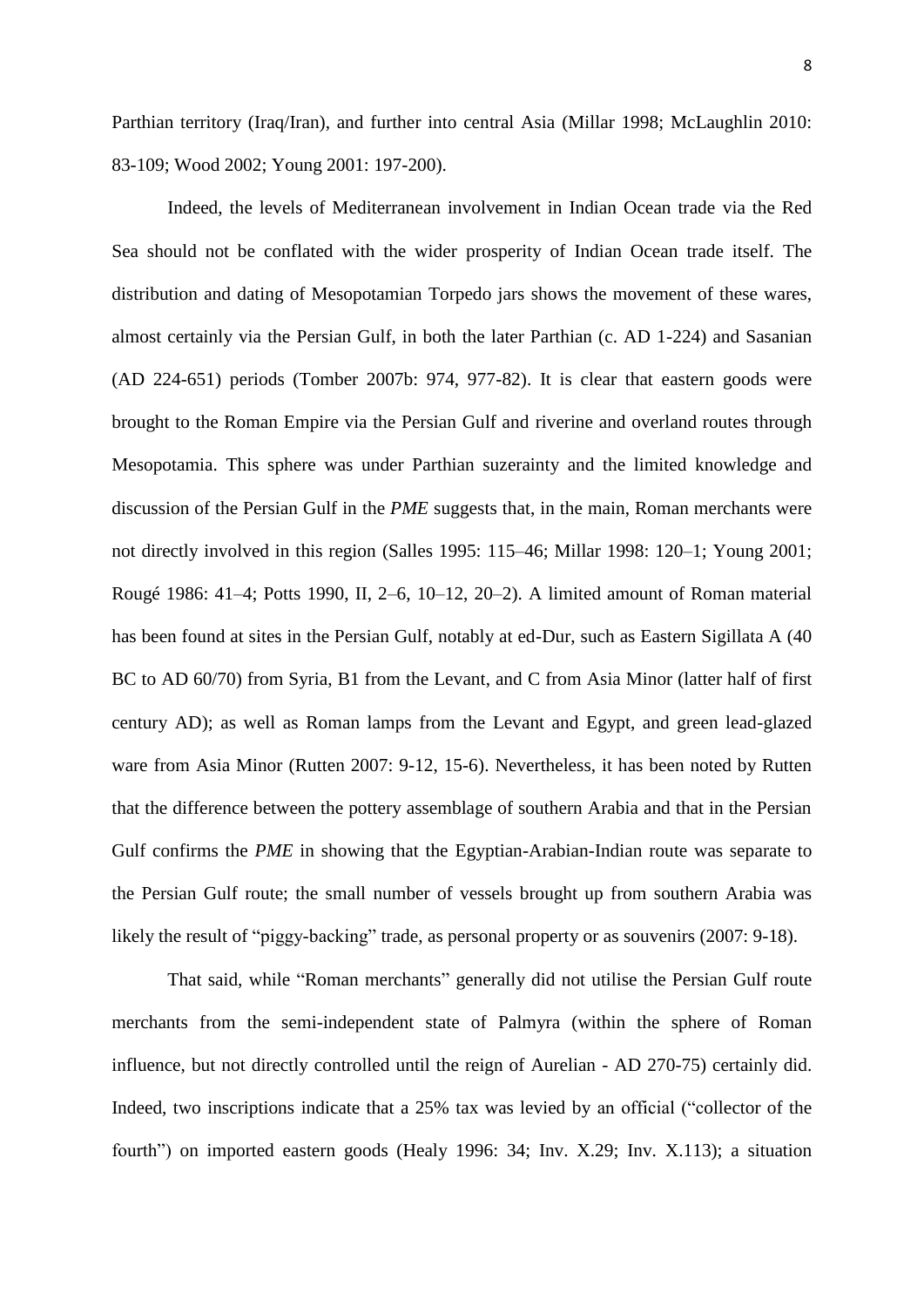which parallels the collection of a 25% tax at Alexandria (see below) and Leuke Kome (*PME*   $19$ .<sup>10</sup> There are also a number of dedications found in Palmyra which refer to Palmyrene officials accompanying caravans to Vologesias (near Ctesiphon) and Charax, the main mercantile centre of the Tigris and Euphrates deltas (Healy 1996: 35-6; Young 2001: 151-4). The inscriptional evidence is for Palmyrene activity via Mesopotamia and the Persian Gulf is quite notable for the reigns of Trajan and Hadrian, but there is a notable dearth around AD 161-193, and it is likely to have been effected by Roman conflicts with Parthia under Lucius Verus, as well as later emperors such as Septimius Severus and Caracalla. Subsequent conflicts between the Romans and Sassanids likely further hampered the trade, as attested by the cessation in references to Charax from this time, though an expedition to Vologaesias is recorded (Inv. III.29 = CIS II.3949; Gorea 2012b: 464-65; Young 2001: 173-5).

### **Strength of the Trade in the Second and Third Centuries?**

Before laying out the case for a late first century peak in Roman participation in the Indian Ocean trade it is necessary to examine the evidence cited by those who argue it continued at similar levels of prosperity until at least the mid-late second century. The Muziris Papyrus is one document that has been used to make this case (Cappers 2006: 5-6; Villeneuve 2007: 18, 26; Whittaker 2004: 21). Broadly dating to the mid-second century, this document records a loan made at or for the purposes of acquiring goods from Muziris (Pattanam) in southern India (*P. Vindob* G 40822 Verso; Casson 1986; Rathbone 2000). The verso of this document records a consignment of ivory, cloth and nard weighing 3.5 tons and valued at (after a small tax deduction) 1,154 Egyptian talents and 2,852 drachmae (almost 7,000,000 sestertii). Rathbone has argued that such large sums were usual because he regards the Muziris Papyrus

 $10$  For the debate about whether this tax was directly collected by Roman officials at Leuke Kome or by was undertaken locally see, Bowersock 1983: 71; Casson 1989: 145.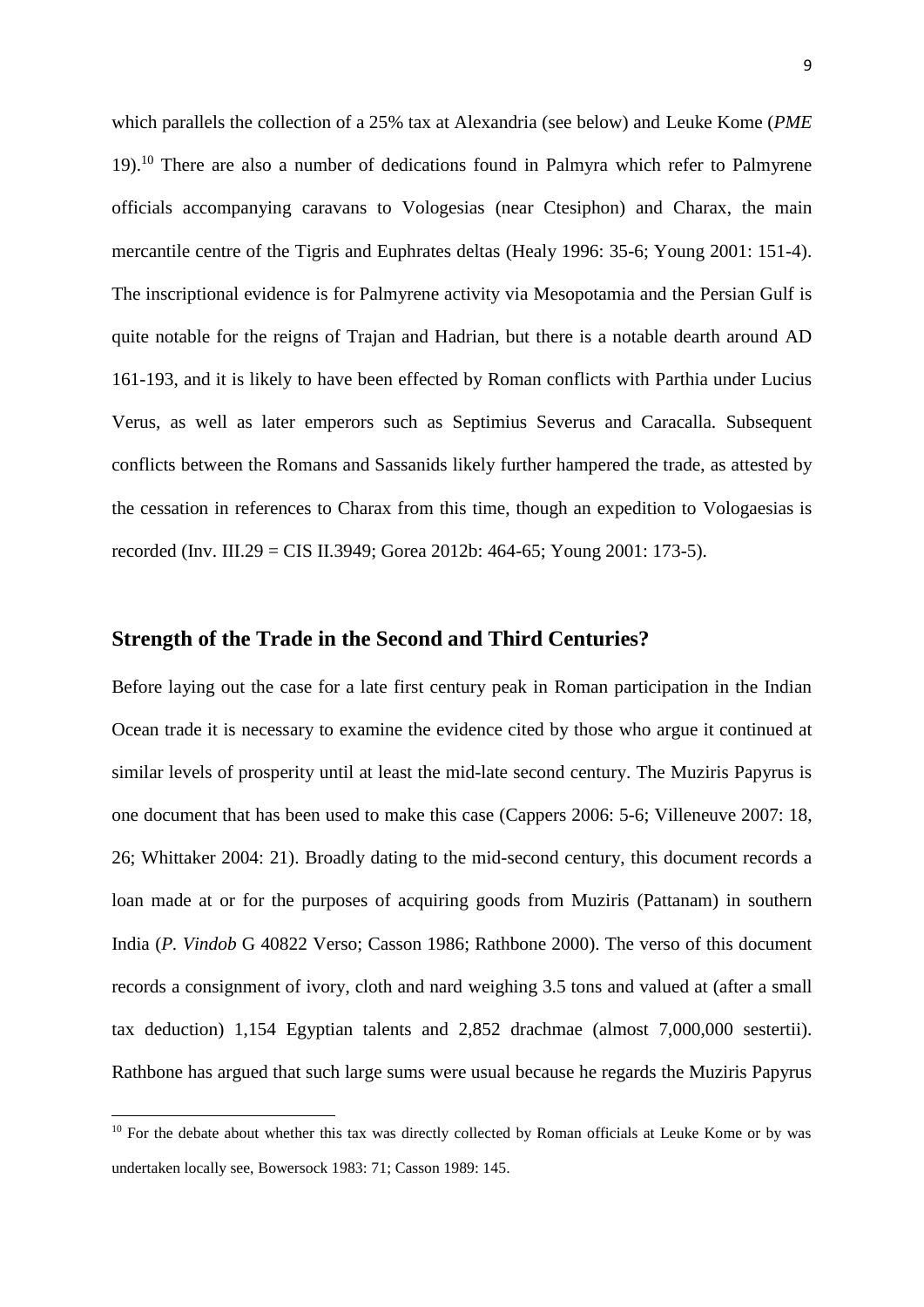to represent a copy of a standard contract, on the basis of its careless grammar, syntax and general sloppiness, implying that its form came from a boilerplate (2000: 41). The contract may well have been a standard one, but the lack of comparable documents makes it difficult to be so sure that such sums were common place. Moreover, even if the value of the cargo of the Hermapollon is regarded as common for the mid-second century, the Muziris Papyrus alone does not tell us whether the volume or value of the trade was similar, greater, or lesser than earlier periods.

Another piece of evidence which has been cited to suggest the continuing importance of trade via the Red Sea during the late-second century is an imperial rescript of Marcus Aurelius and Commodus, known as the Alexandrian Tariff, preserved in the Late Antique *Digest* of Justinian (39.4.16.6-7 *Marcianus 1.S de delatoribus*). This rescript mentions a *uectigal* (tax/duty) to which a fairly large number of goods were liable at Alexandria. These include a number of spices and aromatics, likely acquired via the Indian Ocean, and items like Indian iron, eunuchs, and hair! However, other goods referred to include Assyrian drugs, Persian gum, Tyrian cassia, and North African wool.

Some scholars have made comparisons between the different goods cited in the Alexandrian Tariff and the *PME*, noting that of the 20 plant products mentioned in the former only nine of these appear in the mid-first century *PME* (Warmington 1928: 184-85; Cappers 2006: 3, 5-6).<sup>11</sup> However, it is not clear that such a comparison is informative of the overall state of the trade between the two periods. To begin with, the lack of reference to a particular good in the *PME* is not an indication that it was not traded, as finds of Roman metal-wares and glass-wares across the Indian subcontinent indicates (the *PME* only mentions raw glass and metals to Barygaza, Muziris and Bakarē - Cobb 2011: 211-5, 216-20). Furthermore the

<sup>11</sup> The nine corresponding goods are costus, cassia, aloe, lykion, myrrh, malabathron, long pepper, and nard.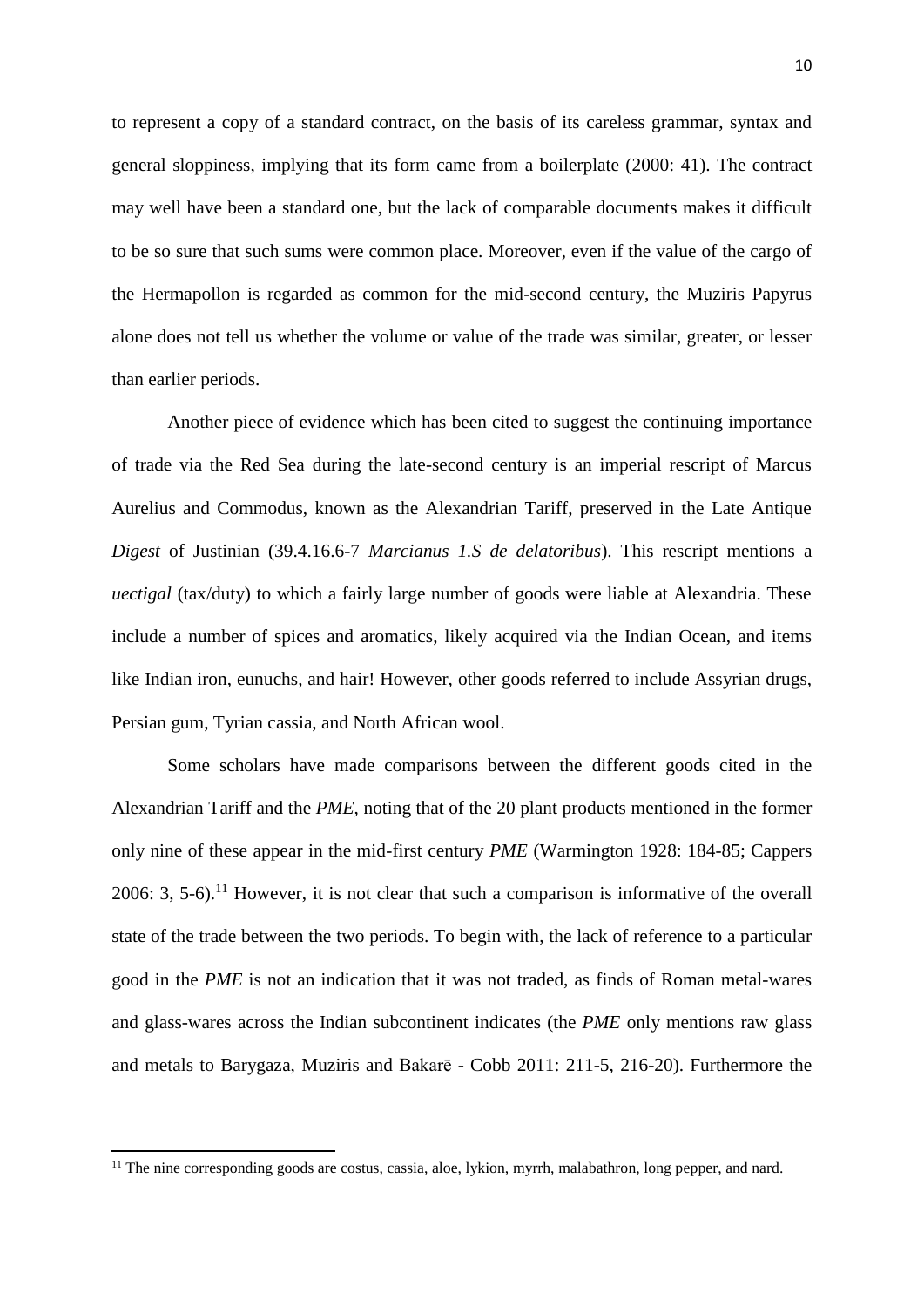Alexandrian Tariff does not deal exclusively with Indian Ocean goods,<sup>12</sup> and therefore cannot be assumed to represent all Indian Ocean goods liable for tax.<sup>13</sup> While these sources may give us an idea of some (but not all) of the goods being traded in the mid-first (*PME*) or the latesecond century (Alexandrian Tariff), it is not possible to infer from the variety of goods mentioned anything about the volume in which they were traded.

The presence of Roman soldiers on the Farasan Islands in the southern Red Sea has also been cited by Villeneuve, along with the Muziris Papyrus, as an indication of the importance of Roman trade in the Indian Ocean by the mid-second century (2007: 18, 26; see also Whittaker 2004: 21). The presence of these soldiers is mentioned in two Latin inscriptions. The first from Farasan al-Sughra can be dated AD 144, and records the presence of a *vexillatio* of the *legio II Traiana Fortis*. The second more fragmentary inscription from Farasan al-Kubra mentions the *legio VI Ferrata* and it is thought that this detachment may have come while the legion was in Arabia around AD 110-120 (Villeneuve 2007: 24-5). These islands are around 1,000km south of the Roman Red Sea port of Berenike, and strongly indicate that a Roman naval presence existed in the Red Sea at this period. Reference to a Lucius Longinus who served on the Hippokampos*,* a dispatch galley (*tesseraria*) mentioned in a papyrus from Myos Hormos (AD 93) support this view. It has been reasonably suggested that their presence was to protect the merchants from pirates and to prevent smuggling (Villeneuve 2007: 25).<sup>14</sup> However, broader strategic concerns may also

<sup>12</sup> McLaughlin 2010: 105, speculates from the third century Chinese text the *Weilue* that goods from Persia may have theoretically been shipped through the Persian Gulf, around the Arabian Peninsula and up the Red Sea, and thus sees the Alexandrian Tariff as dealing exclusively with Indian Ocean imports. However the Levantine and North African items detract from this notion.

<sup>&</sup>lt;sup>13</sup> Young 2001: 209, has noted that nothing in the Alexandrian Tariff indicates that it can be equated with the *tetarte*, the 25% tax which was levied on Indian Ocean goods at Alexandria.

<sup>14</sup> For the *tessararia* see P.004 – Van Rengan 2011: 335-6.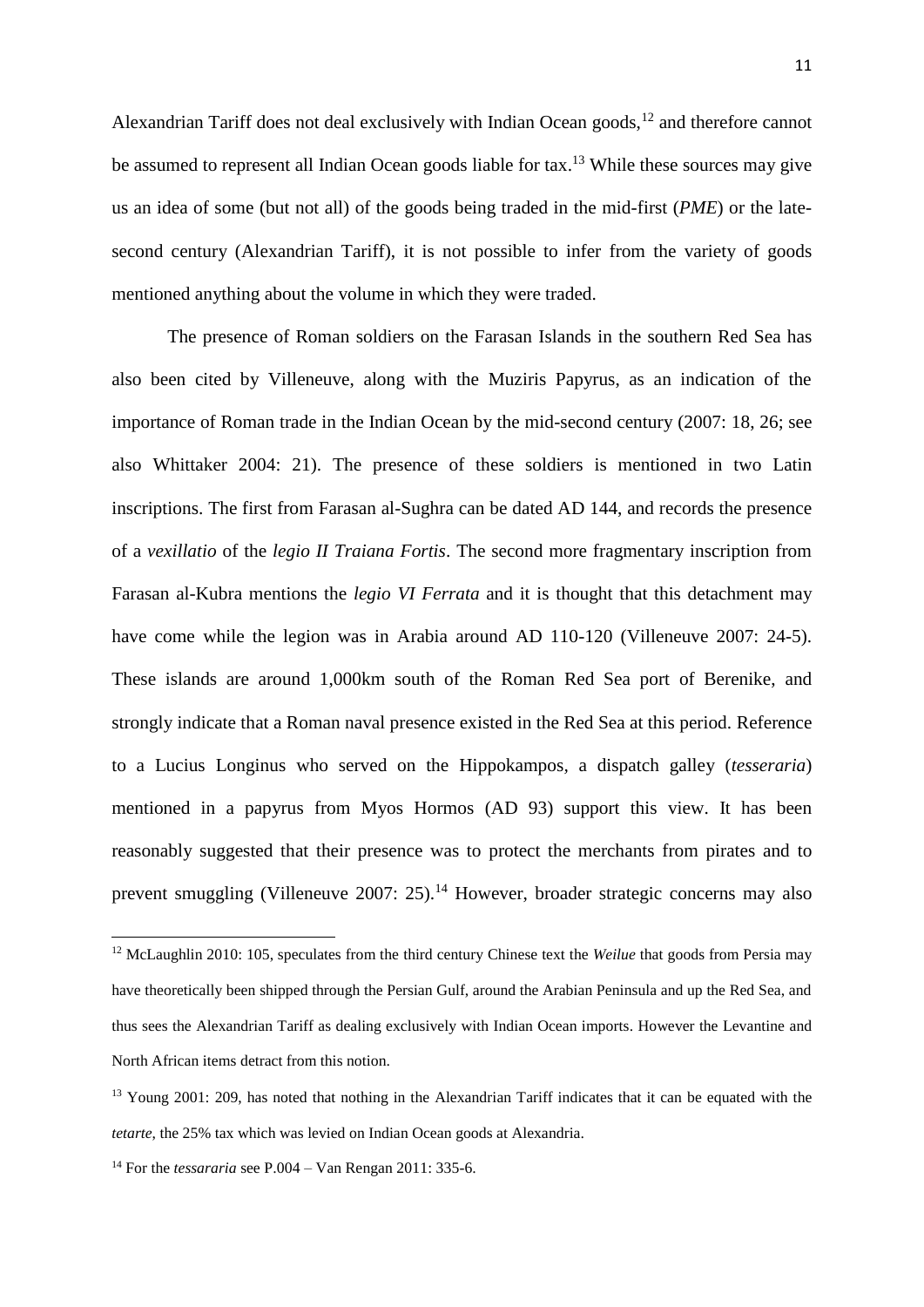have been an important motive for the presence of these troops, and it cannot be asserted that their presence was solely contingent on protecting merchants and combating pirates.

Finally, the presence of Palmyrenes at a number of sites connected with the trade via the Red Sea around the late second and early third century needs to be addressed. At Koptos an inscription dating to the second half of the second century has been found which records the gratitude of a group of merchants from Hadriane Palmyra, to Zabdalas, son of Salmanos, a merchant of the Red Sea. This was because he had paid for the construction of a *propylaea*, three *stoae* and *thuromata*, from his own funds (*I. Portes* 103; Young 2001: 80-81). This inscription certainly attests to the presence of a community of Palmyrene merchants at Koptos and, more tentatively, Sidebotham has suggested a Palmyrene merchant headquarters (1986: 95; also Sidebotham 2011a: 211-12). In addition a Greek and Palmyrene inscription at Dendereh (c.AD 160-212) refers to Julius Aurelius, who was part of a community of merchants and *naukleroi* (captains or ship-owners), complementing the evidence from Koptos (Sidebotham 1986: 95-6; Sidebotham 1989: 487; McLaughlin 2010: 105). The discovery of a wooden tablet with Palmyrene text at Hoq on the island of Socotra (a few hundred kilometres from the Horn of East Africa) further strengthens the evidence that Palmyrene merchants were trading via the Red Sea in the third century AD (Gorea 2012: 452-3; Dridi 2012: 461-2).<sup>15</sup>

Part of the reason for this Palmyrene presence may be a result of the hostilities between the Roman and Parthian/Sasanian empires during this period, which appears to have impacted on their trade via the Persian Gulf (see above). It is also notable that the presence of these Palmyrene merchants parallels the presence of Palmyrene soldiers (specialists in desert warfare) at various sites connected with the Eastern Desert. This can be seen from an inscription at Berenike recording a dedication to the Emperor Caracalla (September  $8<sup>th</sup>$ , AD

1

<sup>&</sup>lt;sup>15</sup> The date of July AD 258 has been proposed from a textual reading - AD 78-239 on the basis of radiocarbon dating; if textual date stands the text was written on wood obtained from a tree at least twenty years prior.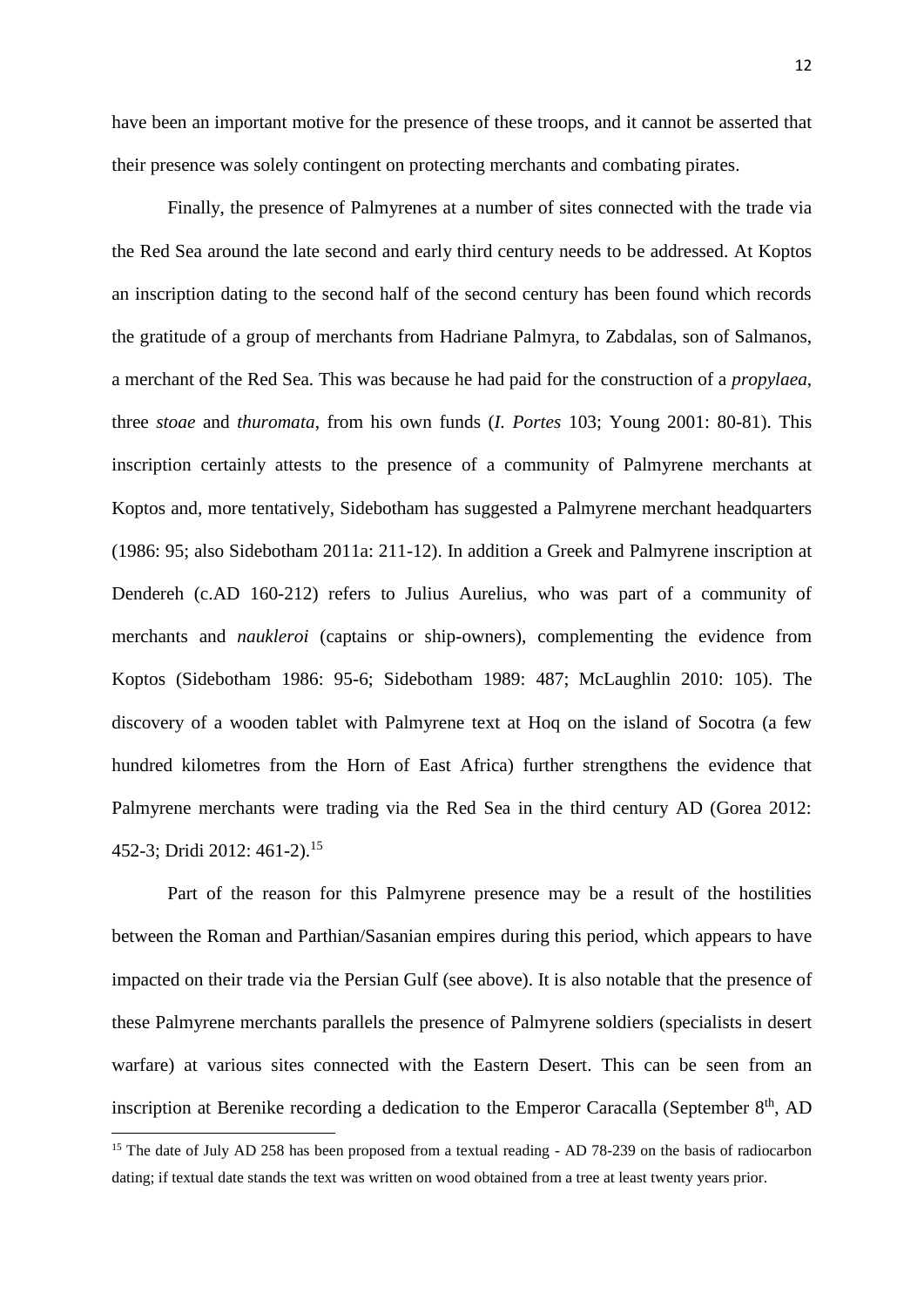215) by the auxiliary soldier Marcus Aurelius Mokimos, and also two dedication to the Palmyrene god Yarhibol at Koptos and Berenike with likely late-second to early third century dates (Alston 1995: 188; Alston 2007: 4; Verhoogt 1998: 193-8; Sideobtham 2011a: 63-6). Whether the presence of Palmyrene soldiers acted as a motivating (or facilitating) factor in the apparent increase in the presence of Palmyrene merchants at this time would be difficult to prove, but it is not difficult to imagine some link. These inscriptions provide useful snapshots of the conduct of the trade or Palmyrene activity at specific points, but like the evidence examined above, do not easily lend themselves to discerning broader trends relating to the intensity of Roman trade. The comparatively more limited evidence for Palmyrene involvement in the Red Sea trade during the first century is hardly indicative of the lesser scale of trade at this time.

The caveats given for the different pieces of evidence discussed above is not intended to suggest that Roman participation in the Indian Ocean trade ceased, or became negligible, from the second century, only that the nature of this evidence means it is not amenable to determining the volume of trade at this time. Instead, it is argued that Roman participation in the Indian Ocean appears to reach a peak broadly in the latter-half of the first century, and that after this time there appears to be a decline in the volume of Roman trade. This argument is made on the basis of patterns interpreted from the archaeological and numismatic evidence found across different regions involved in the Indian Ocean trade. The nature and spread of this evidence, it is argued, can provide a broader indication of trends.

# **Archaeological Evidence: Roman Goods**

Due to the international nature of the trade archaeological excavations have been conducted at many sites, and thus standards and thoroughness in recording material is not always consistent. Suresh has noted such problems in earlier excavations in India which often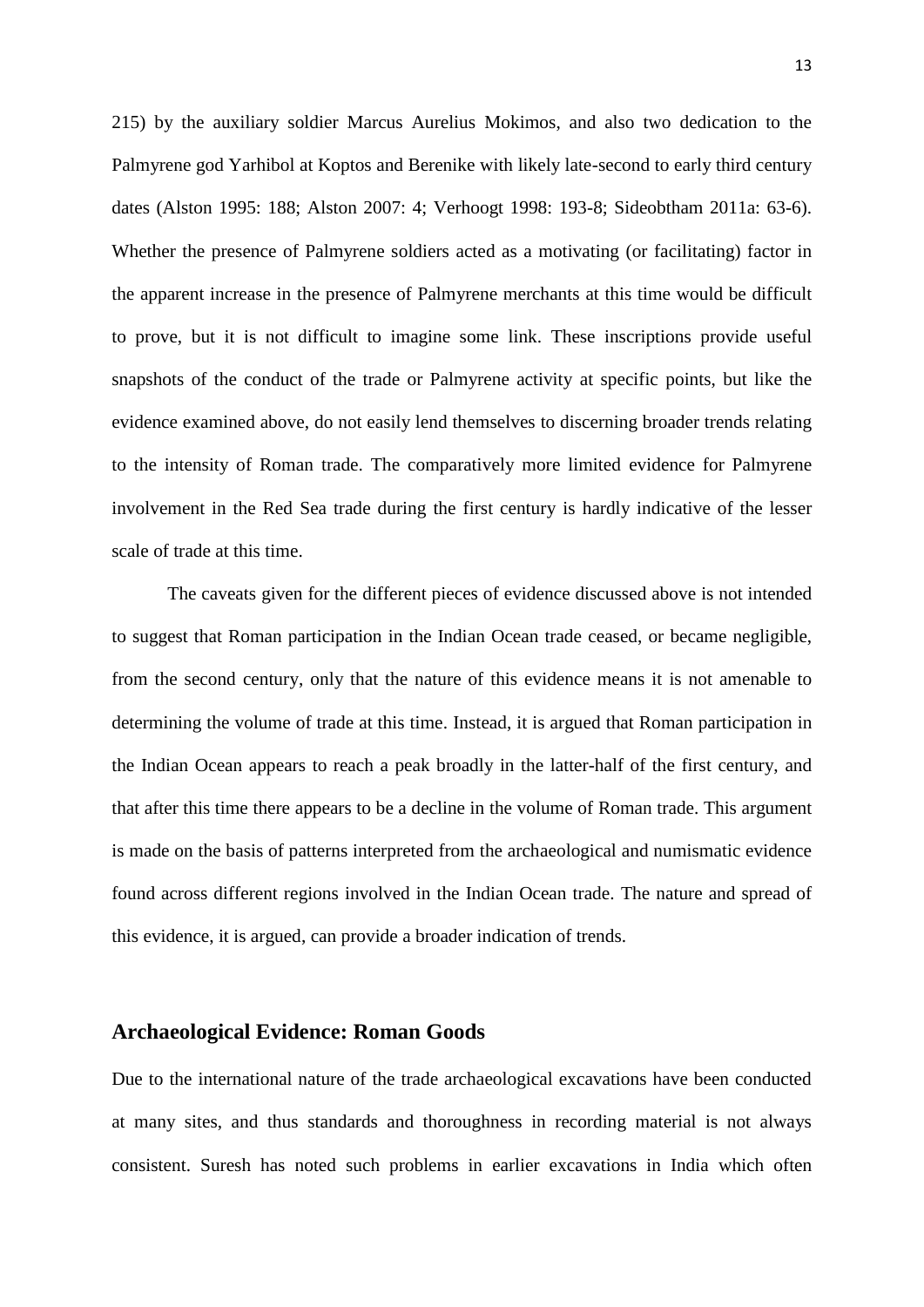focused on recovering antiquities rather than examining settlement patterns (2004: 21). Another problem is that the extent and intensity of archaeological work undertaken in different regions. The level of fieldwork undertaken in East Africa being comparatively more limited than that in Egypt, the Arabian Peninsula, or India. Such imbalances may complicate attempts to draw quantitative conclusions about the volume of trade to particular regions.<sup>16</sup> However, examination of the archaeological material can at least provide statistical data for the number of finds and their chronology at individual sites. This allows chronological patterns seen at particular sites to be compared in order to determine broader overall trends. The surviving material from various sites across East Africa, the southern Arabian Peninsula, and the Indian subcontinent, strongly suggest that the most intense period of contact and exchange of Mediterranean goods, whether conducted by Roman merchants or other groups, date to the first century, while there is indications of decline by early-second century.

Beginning with the more limited material from East Africa the finds generally show that the most intense period of contact was during the first century BC to first century AD. In particular, the glass-ware at Heis (Munda of the *PME*?) belongs to the first-half of the first century, while the occupation at Heis, Damo and West Hafun (Opone of the *PME*?) seems to be limited to the late Ptolemaic and early Roman periods (Smith and Wright 1988: 124; Horton 1996: 447-50). It has been suggested that some beads found on Mafia Island and at Kilwa may be Graeco-Roman and date broadly around 100 BC-AD 200 (Chami 2000: 211; see also Sinclair 2007: 148). But this interpretation has not found favour elsewhere, and it has been argued that these types of glass beads were probably imported (and reworked) from the late first millennium AD (Helm et al 2012: 40, 58-9).

 $16$  Similar issues beset the quantification of the archaeological material in the Roman Empire – see Wilson 2009: 214; also Bowman and Wilson 2009: 7-15.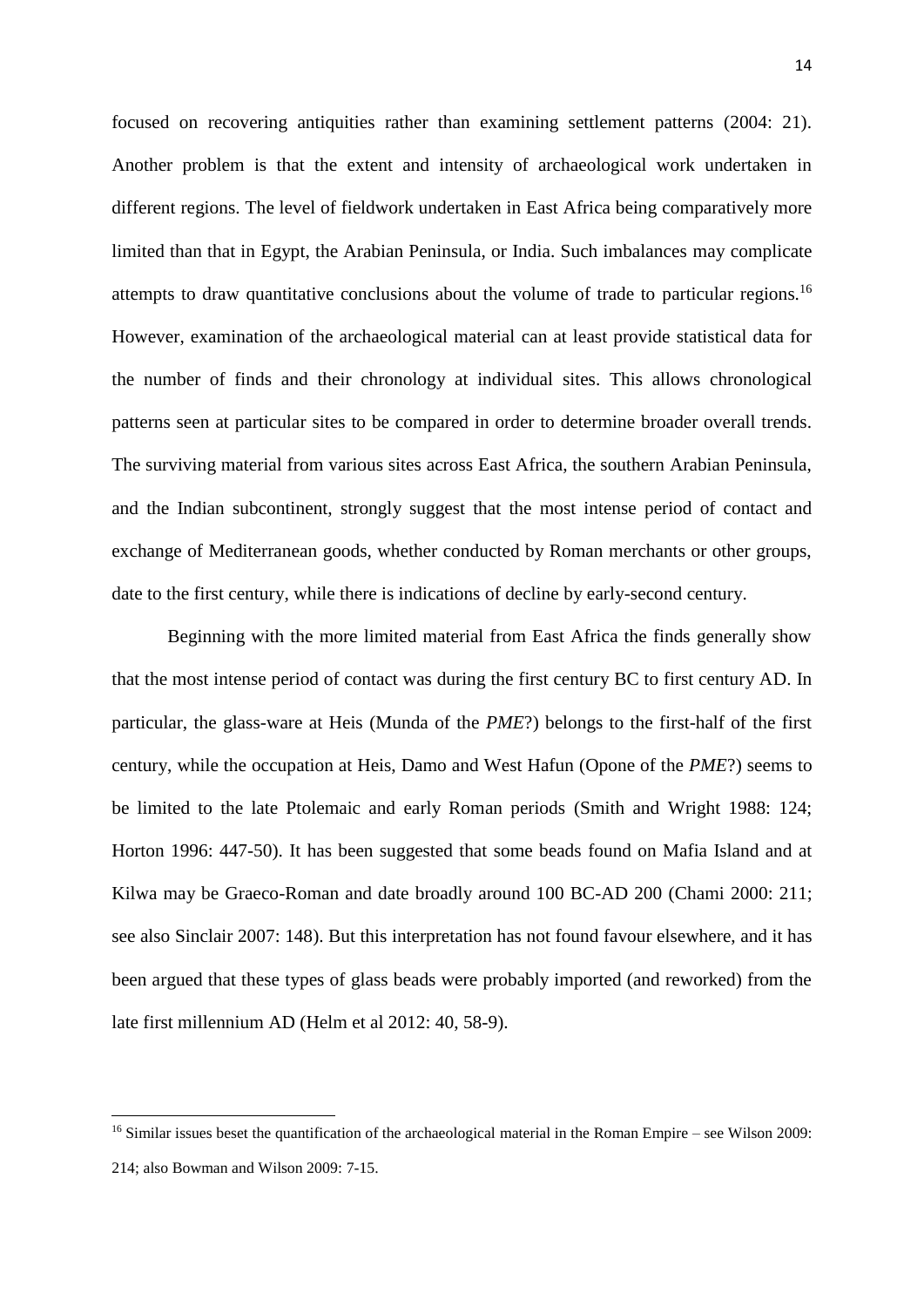More easily identified are pottery forms which can often be narrowed down to a comparatively limited chronological period. This is notable from the recent survey at Adulis, an important port mentioned by the author of the *PME* (4-6; see also Pliny *NH* 6.34.172-74; Cosmas *Christian Topography* book 2). The Roman pottery found at several areas associated with this port appears to mainly date from first century BC to first century AD (principally Dressel 2-4 and Eastern Sigillata A) or the late Antique and early Byzantine period (notably Late Roman 1 and 2, and pottery from Aila). The only potential bridge between these two periods is a handle fragment of a possible Gauloise 4 amphora, dating anywhere between AD 50 to third century (Peacock et al 2007: 79-108; Peacock, Blue and Glazier 2007: 126-8).

A number of sites in the southern Arabian Peninsula have revealed finds of Roman goods. At Qana' (Kane of the *PME*) the pottery types found in the earliest or "lower" period (mid-first century BC to late-first century AD) are predominantly Mediterranean imports. In this section about 56% of the amphora fragments are Koan and Dressel 2-4 shapes, produced in several fabrics including Koan or east Aegean, Egyptian, and a dark red sandy clay. Some of these amphorae fragments are similar to types found in Italy. Terra Sigillata from the earliest period is mostly Eastern Sigillata, though some is possibly of western Mediterranean origin (Sedov 1996: 12-6). Occupation at Qana' continues into the "middle" (second to fifth centuries) period, the sites heyday, and the "upper" period (sixth to early-seventh centuries). The Koan and Dressel 2-4 types disappear before the middle period, but Roman amphorae, nevertheless, continues to appear, particularly in the form of North African and "North African-Gallic" wares. The overall picture seen at Qana' is characterised by Sedov as one in which trade connections with the Mediterranean had reduced by the late first century AD, but had 're-activated' during the second to fifth centuries, only 'not at the same level as before'; this 'reduction of Mediterranean objects' was in context in which the port was expanding and an increasing amount of Mesopotamian and Indian wares were imported (Sedov 1996: 16-9;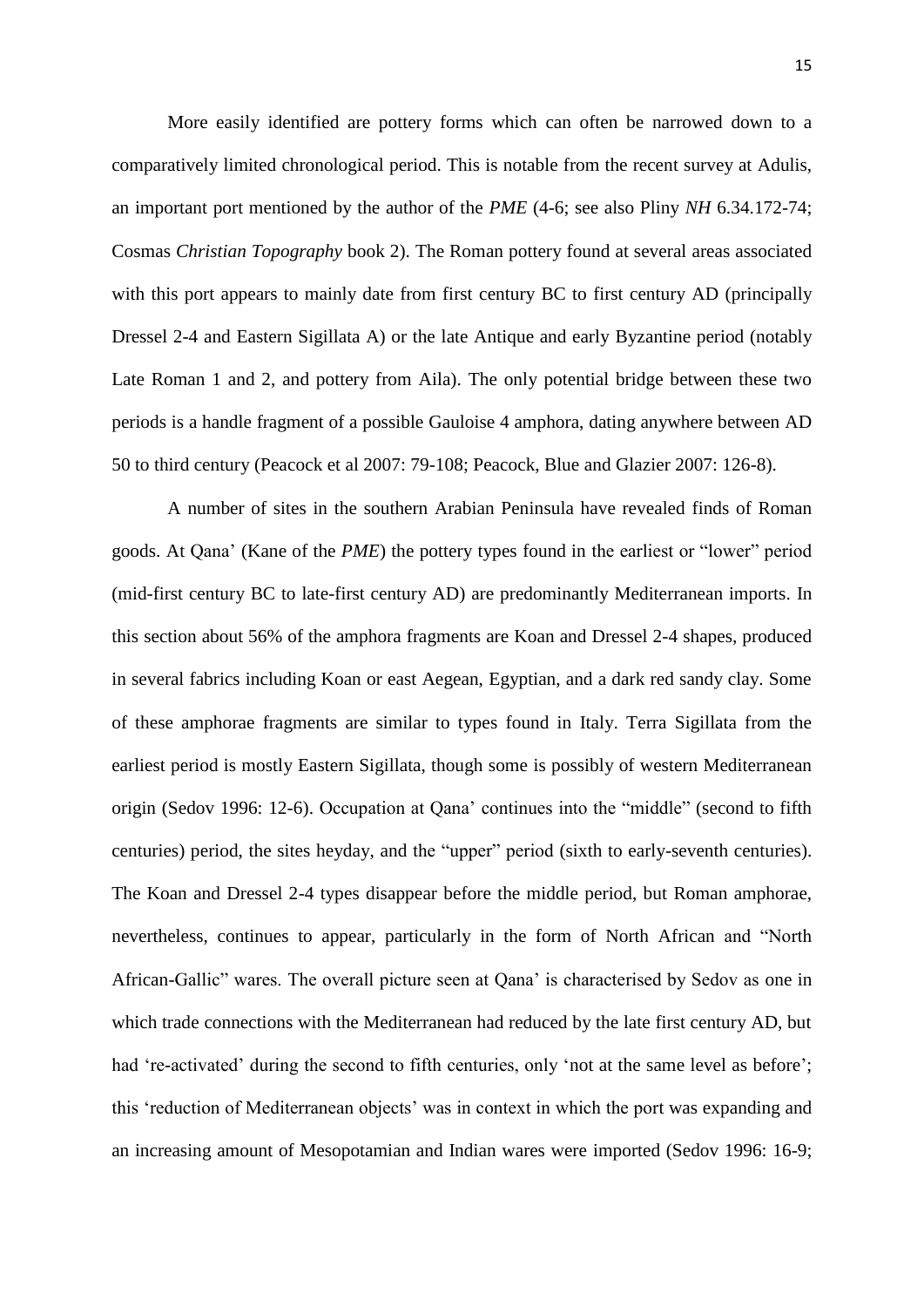Sedov 2007: 76-89, 92, 104). A further reminder that Roman participation in the Indian Ocean trade is not necessarily marker of the wider prosperity of trade within the Indian Ocean as a whole. At ed-Dur, on the coast of the Persian Gulf, Roman finds conform to the general dates seen elsewhere in the Indian Ocean, between the last quarter of the first century BC and the end of the first century AD (Rutten 2007: 18-20). While the Mediterranean glassware at Khor Rori (Moscha Limen of the *PME*) also dates between mid-first century BC and the early-second century AD (Lombardi, Buffa, and Pavan 2008: 402).

In the Indian subcontinent (including Pakistan and Afghanistan) a range of different Roman finds have been recorded. One of the most prolific (alongside coins) is pottery, primarily amphorae. Most estimates suggest around 50 or more sites reporting Roman amphorae, with Dressel 2-4 types being most commonly recorded.<sup>17</sup> Not all of this material has been dated, but from the sites where more detail and analysis has been undertaken the pattern seems to show a predominance of amphorae of the first century BC to first century AD. This pattern is apparent from the port of Arikamedu (near Pondicherry) in southeast India where several hundred, mostly Koan and Dressel 2-4, amphorae sherds are attested. Indeed Mediterranean finds from this site dwindle by the end of the first century and beginning of the second century (Begley 1996: 12, 22; Begley 2004: 9-10; Will 2004: 328). At the site of Pattanam in Kerala, thought to be ancient Muziris, thousands of amphorae sherds have been unearthed. This material is still being processed but most appear to be Dressel 2-4 types dating from the late-first century BC to first century AD (Abraham 2009, 18, 21; Selvakumar, Shajan, and Tomber 2009: 35-6; Cherian et al 2009: 236-40; Cherian 2009-10: 154-5; Sidebotham 2011a: 191). Some of the 63 Roman amphorae sherds unearthed at Nevasa in western India (Maharashtra), after detailed examination, show that they

<sup>17</sup> For various estimates see Agarwala 1985: 5; Slane 1991: 212; Thapar 1997: 13; Suresh 2004: 99, 182-3, App.

<sup>3;</sup> Will 2004: 334-404; Tomber 2009: 48. Ray 2010: 10, states that c. 55 sites in India reveal Dressel 2-4.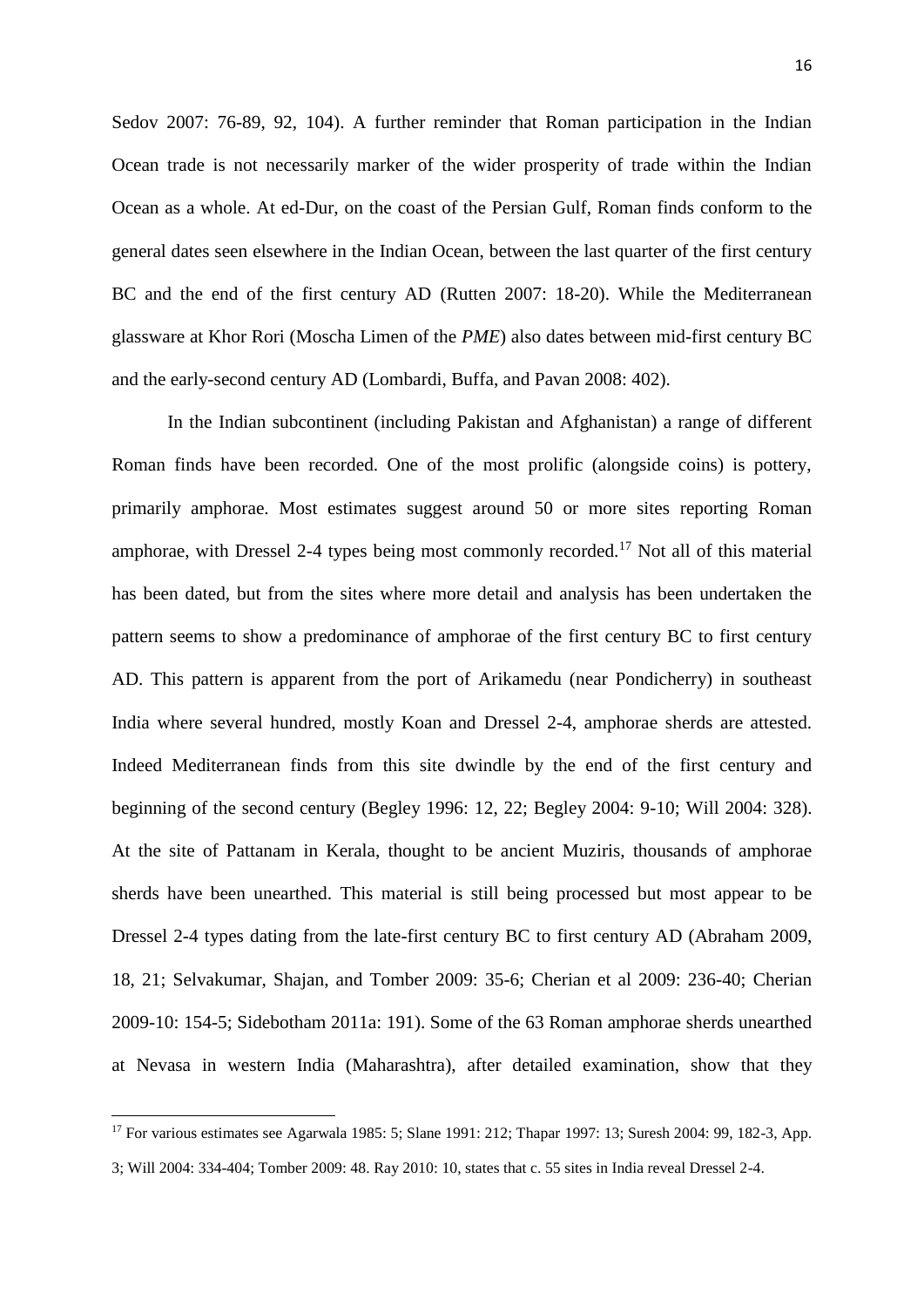comprise the "black-sands" fabric typical of Campania (Gupta, Williams, and Peacock 2001a: 11-4). The layers in which they were found date between 25 BC to the early-second century AD, but elsewhere Williams and Peacock (2005: 140-8) have argued that such amphorae are likely to date prior to AD 79 as a result of the damage done to the Campania wine industry by the eruption of Vesuvius.

Metal-ware and glass-ware finds in the Indian subcontinent also conform to the broad patterns seen from the Roman pottery. At Begram (Afghanistan) numerous items of Roman glassware, earthenware and bronze objects were discovered sealed together in two rooms (Hiebert 2011: 62-63; Mehendale 2011: 131-32, 140-3; Cambon 2011: 149, 152, 160-1). Whitehouse believed that stylistically many of these glassware objects may range in date from AD 50-125 (1989a: 151-7; 1989b: 94-6). However, recent interpretation has placed them firmly within the first century, and some of these finds, like the ribbed bowls, show parallels to finds at ed-Dur and Arikamedu.<sup>18</sup> Further parallels between the finds at Begram and those at Taxila/Sirkap (Pakistan), as well as parallels with both sites to Tillya Tepe (Afghanistan), suggest that the finds from Taxila/Sirkap can also be dated to the first century (Cambon 2011: 160-1; Sarianidi 2011: 214; Schiltz 2011: 225-7).

#### **Archaeological Evidence: The Red Sea and Eastern Desert of Egypt**

#### *Red Sea Ports*

**.** 

In addition to the patterns indicated by the date and distribution of the Roman goods just discussed, the archaeological and written evidence from the Red Sea ports of Myos Hormos and Berenike are also important indicators of the intensity of Roman participation in the Indian Ocean trade. A variety of literary, papyrological and inscriptional evidence reveal that

<sup>&</sup>lt;sup>18</sup> All pieces are Roman as they belong to the same chemical family and likely originated in Egypt. See, Cambon 2011: 152-3; Suresh 2004: 134; Brancaccio and Liu 2009: 222; Mehendale 2010: 131-5, 140.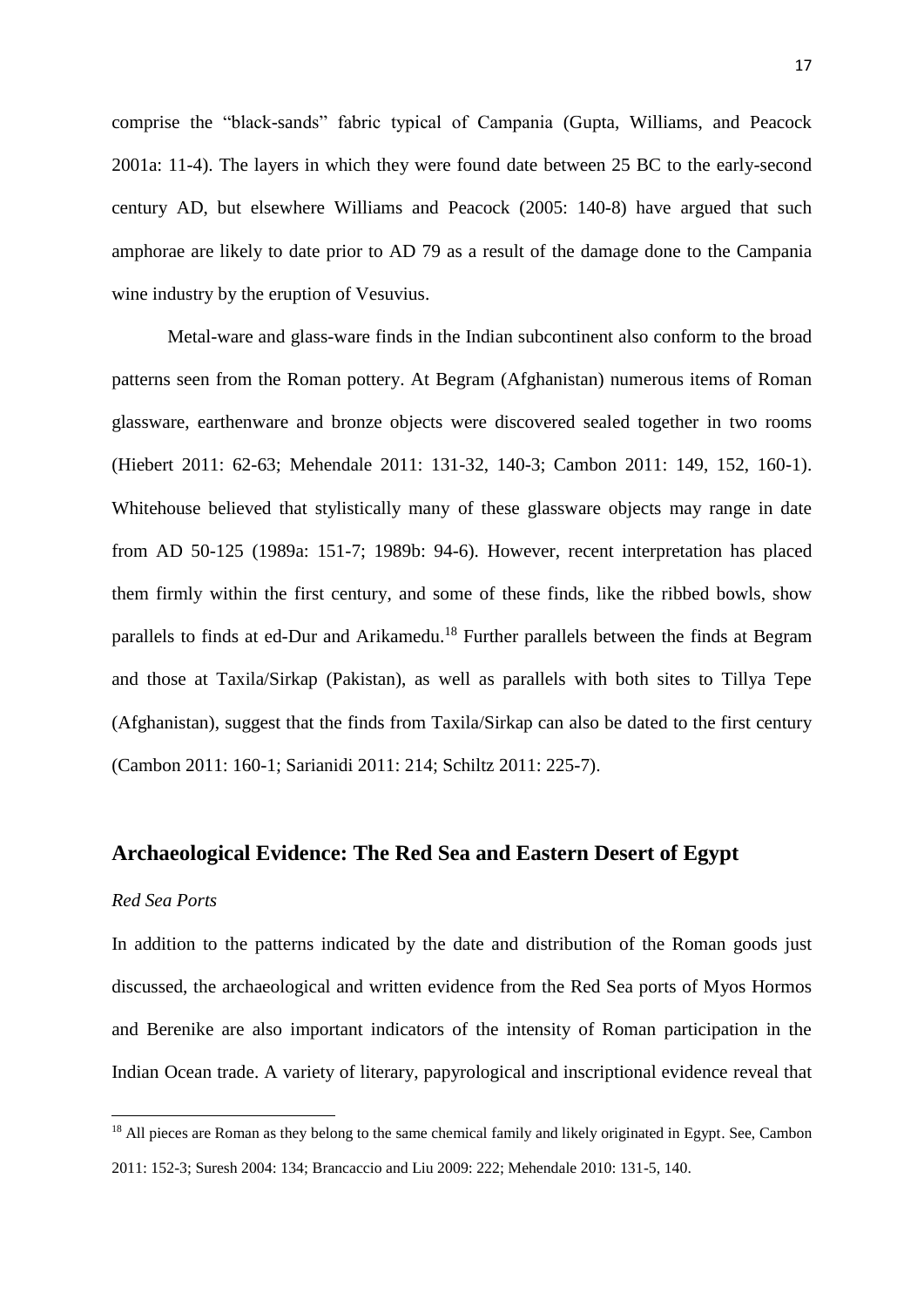these were the two main ports through which Roman trade in the Red Sea was conducted and that Koptos was the main centre on the Nile where these goods were sent out and received.<sup>19</sup> Furthermore, the importance of these two ports is indicated by a number of stations that were established on the routes leading from Koptos to Myos Hormos and Berenike (see below).<sup>20</sup>

The port of Berenike is located on the cape of Ras Banas in Foul Bay, and had been founded by Ptolemy II (Pliny *NH* 6.33.168). The archaeological evidence reveals the fluctuating prosperity of this port from the third century BC to the mid-sixth century AD. In particular the evidence suggests the first century was a peak period of prosperity which was followed by a dramatic decline in occupation after the early-second century, and a modest recovery starting in the mid-fourth century (Sidebotham, Hense, and Nouwens 2008: 161-2, 171-2; Barnard and Rose 2007: 183). These contrasts are reflected in the identifiable material and written finds, as well as the coins at Berenike; of the latter, 41% where minted in the Augustan period and first century, the majority being issued in the reigns of Claudius, Nero, and the Flavians; while only 9% date to the second and third centuries.<sup>21</sup> Cartouches dating to the reigns of Trajan and Marcus Aurelius at the temple of Khem at Berenike, as well as a the military dedication seen at Berenike around the late-second to early-third century (see above) certainly indicate that activity had by no means ceased at the port at this time (Sidebotham

1

<sup>19</sup> See literary description in Strabo *Geog*. 17.1.45; Pliny *NH* 6.26.102-3; an inscription of tolls for travellers across the Eastern Desert - Koptos Tariff - *OGIS* 674 = *IGRR* I. 1183 = *I. Portes* 67; see also the Muziris Papyrus which mentions a public customs house at Koptos - *P. Vindob.* G 40822 recto, col. 2.4-9; for delivery of goods to Myos Hormos and Berenike see the business receipts of Nikanor family (Nikanor Archive - *O. Petr.* 200-304), and the customs receipts found at Berenike (*O. Ber*).

<sup>&</sup>lt;sup>20</sup> For Myos Hormos, see Peacock and Blue 2006a; for Berenike, see Sidebotham and Wendrich 2007; Sidebotham 2011a.

<sup>&</sup>lt;sup>21</sup> Sidebotham 2011a: 244 – the fourth to fifth centuries make up  $34%$  - the coins found are almost exclusively Egyptian; see also Sidebotham 1999; Sidebotham 2000: 169-178; Sidebotham and Seeger 1996.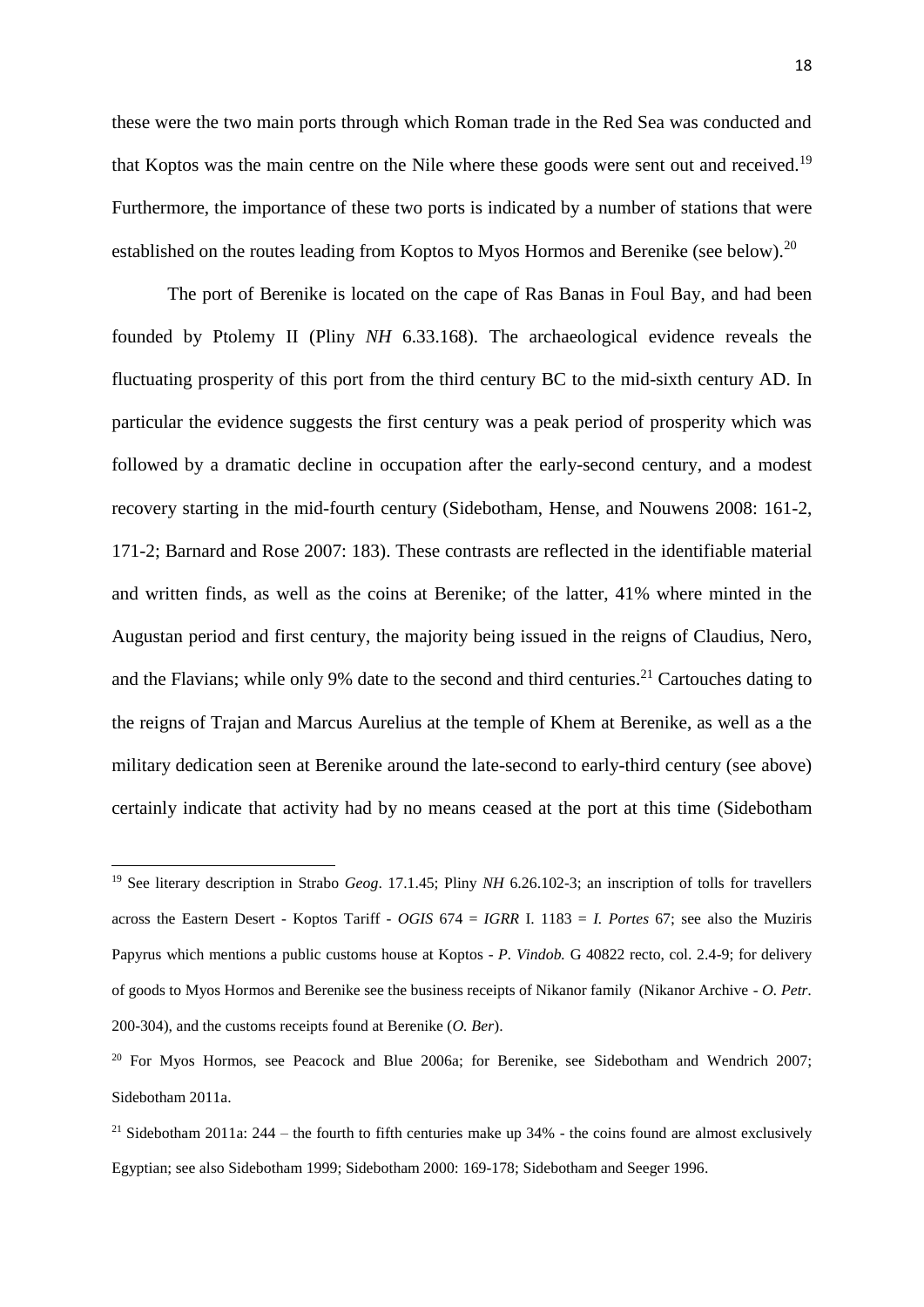1986: 158-9; Sidebotham 1989: 490; Sidebotham 2011a: 63-4, 211-2). But the patterns for the intensity of occupation at this site would suggest a less significant volume of goods coming through this port compared with the first century.

The port of Myos Hormos is located at modern Quseir al-Qadim and was founded at some point in the Ptolemaic period, as shown by the comments of Agatharkhides and Strabo.<sup>22</sup> It appears that the site was abandoned by the early third century due to silting, partial submergence, and possibly, indirectly, as a result of the series of crises faced by the Roman Empire in the third century, though the site would later be reutilised in the Ayyubid and Mamluk periods (Whitcomb 1979: 37; Blue 2007: 265, 74-75). Like Berenike, the port of Myos Hormos also seems to show signs of disuse and abandonment in various parts of the site during second century. The harbour area at Myos Hormos, which includes a jetty and workshops (notably iron-smelting furnaces), shows a lot of activity for late-first century BC and first century AD. Conversely the jetty and a number of these workshops appear to have fallen into disuse during the second century (Copeland et al 2006: 116-154, Peacock et al 2006: 67-94; see Appendix 1).

In the town area at Myos Hormos some of the Roman material has been mixed up with the Islamic material as a result of the digging of pits in later phases of occupation. Nevertheless the excavators were still able to determine patterns of occupation. The town area includes civic and religious buildings, domestic and commercial storage areas, a "poor quarter" and bakery, and waste mounds (C. Meyer 1982: 201-13; Copeland et al 2006: 118, 121-6, 128-33; Peacock and Blue 2006b: 176; Tomber 2008: 61). The chronological picture

<sup>&</sup>lt;sup>22</sup> Agatharkhides  $83a + b + c = (a)$  Photius Cod. 250.80, 456a = (b) Diodorus 3.39.1-2 = (c) Strabo *Geog.* 16.4.5; see also Strabo *Geog.* 2.5.12. For the ports identification see Peacock 1993: 229-30 (satellite analysis); and ostraka from Maximianon - Bülow-Jacobsen, Cuvigny, and Fournet 1994: 27-42 - *O. Max.* 175, 253, 254, 267, 279, 467; and Myos Hormos – Papyrus P.004 – Van Rengan 2011; Tomber et al 2011.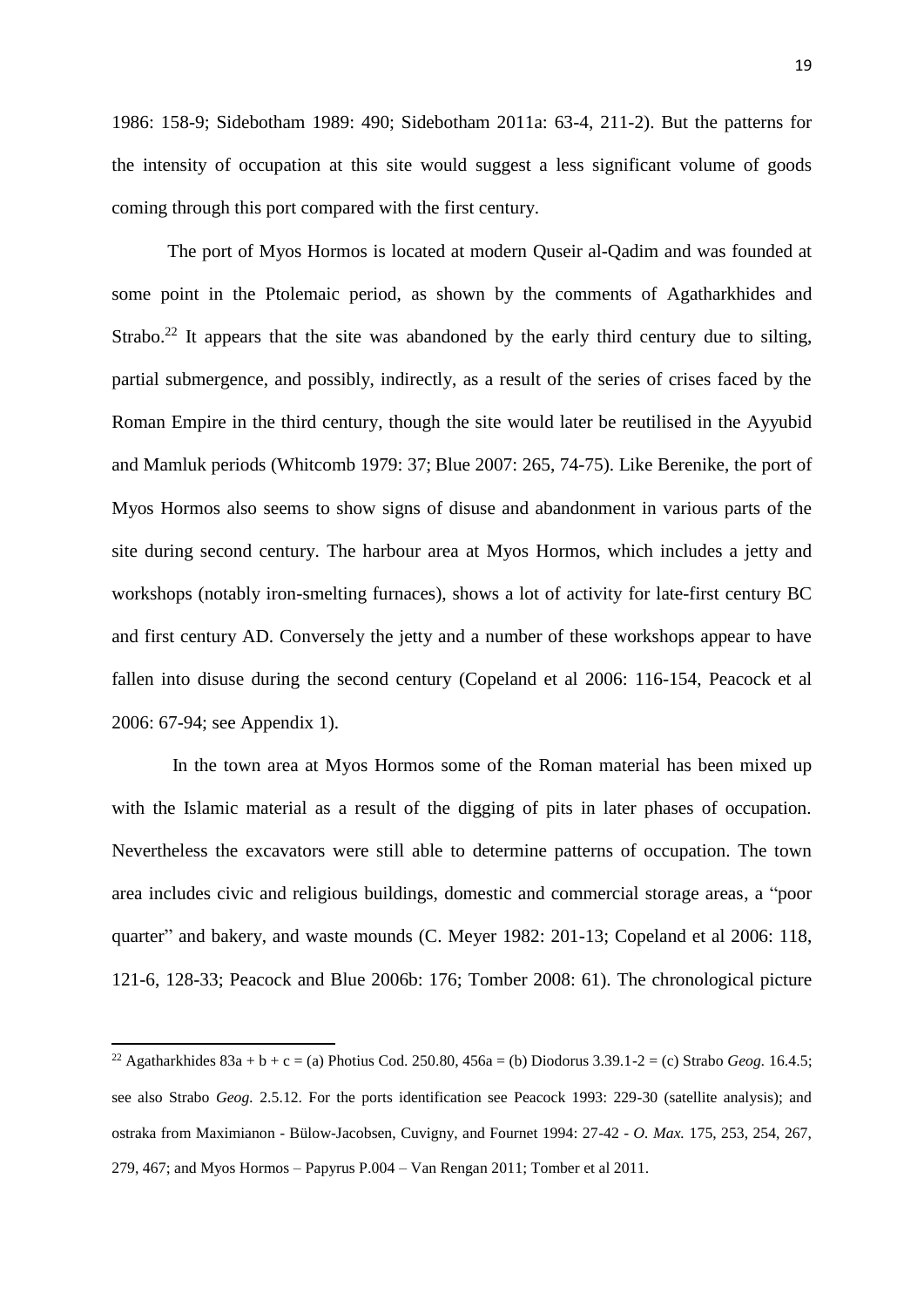is more mixed, but it shows some significant buildings being constructed and occupied during the first century, followed by disuse and lack of maintenance during the second century. Many areas of refuse dumping show concentrations of first century material, although one area also shows occupation material peaking in mid-second century, with even a little third century material (Copeland et al 2006: 116-154, Peacock et al 2006: 67-94). Some of the material finds also seem to conform to this pattern, with the largest numbers of amphorae stoppers, ceramic lamps, brail rings and terracotta figurines dating from the Augustan period into the first century (Thomas 2011a and b; Peacock 2011a; Blue, Whitewright and Thomas 2011: 208-09). In addition most of the written evidence (primarily papyri and ostraka) dates to first second century, while about two-thirds of the identifiable coinage was minted in the Augustan period and first century (Van Rengan 2011; Sidebotham 2011b; see Appendix 1).

#### *Fortifications and Security in the Eastern Desert*

A number of stations or fortlets, known as *praesidia*, lined the routes leading from Koptos on the Nile to the ports of Myos Hormos and Berenike. These praesidia may have acted as places of refuge in addition to protecting the wells (*hydreumata*) and cisterns (*lakkoi*) located within them (Cuvigny 2006b: 267-73; Cuvigny 2006c: 353-57). Military garrisons, consisting of cavalry and infantry, were housed in these praesidia and on the basis of duty rosters may have number 22-24 men on average (Cuvigny 2006c: 307-10). Some ostraka from the *praesidium* (fortlet) of Krokodilo (on the Myos Hormos route) refer to soldiers escorting travellers, though not always in large numbers, and often on the explicit instructions of the prefect in charge of the region (*Praefectus Montis Berenicidis*), rather than as a matter of course. It is likely that these soldiers also had the function of monitoring smugglers, who may have tried to bring valuable goods across the Eastern Desert without being assessed for tax (Cuvigny 2005; Cuvigny 2006d and e; also Young 2001: 69-74).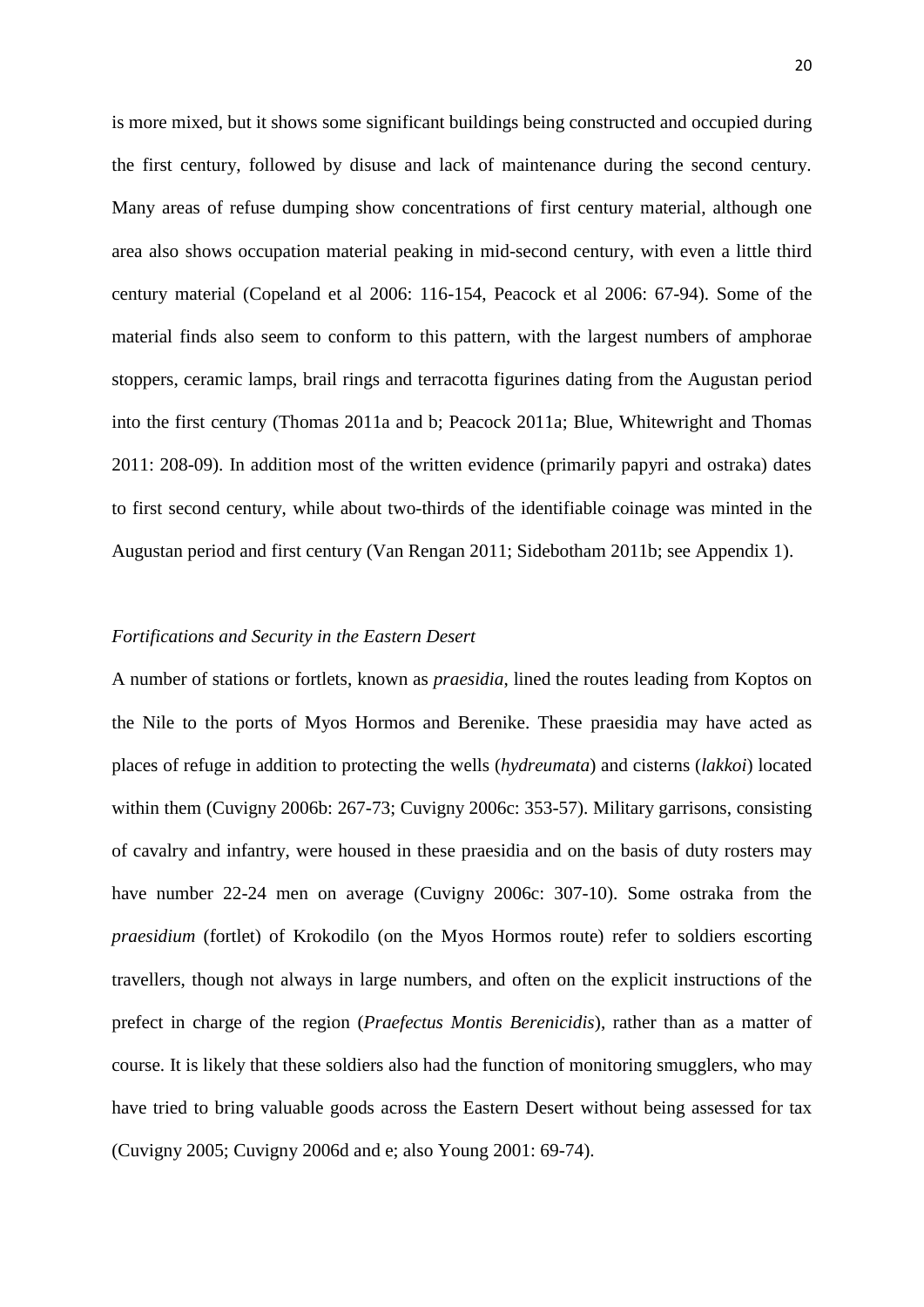Many of the dozen or so praesidia lining the route to Myos Hormos have been excavated under the auspices of the Institut français d'archéologie orientale, and show evidence for occupation primarily from the Flavian period (AD 69-96) onwards (Reddé and Brun 2006: 73-185; Brun 2006a: 187-205). A number of ostraka have been unearthed from these praesidia, especially Maximianon and Krokodilo; the latter praesidium revealing a collection dating from AD 102/3 to 118 (Brun 2006b. 61-71). On the Koptos to Berenike route a number of inscriptions at various praesidia also indicate that the Flavian period was a major time of (re)construction. One inscription from Sikyat describes how in the ninth year of Vespasian (AD 76/77), the prefect of Egypt, Iulius Ursus, ordered the construction of a well there. Cuvigny notes that the language used in this inscription parallels almost word for word that seen on a more lacunas one from Aphrodito, suggesting that the building activity at this site also belongs to the Flavian period.<sup>23</sup> Another inscription at the praesidium of Didymoi reveals that this fortlet was established on the orders of the prefect of Egypt Mettius Rufus (AD 89-92) (Brun 2006a: 19).

These routes were certainly in use prior to the Flavian period, as attested by numerous graffiti left at stopping points in the Eastern Desert, and comments by Strabo showing that stations had existed since the time of Ptolemy Philadelphus  $(283-246 \text{ BC})$ .<sup>24</sup> However, the Flavian period was clearly a time of major building activity. Suggestions have been made that this was due to the growing threat the nomadic populations posed to those crossing the Eastern Desert, possibly as a result of the increasing use of camels which allowed more effective raiding.<sup>25</sup> In particular, Cuvigny has cited a partially surviving inscription (two of

<sup>23</sup> For these inscriptions see Cuvigny 2006c: 356; Aphrodito inscription - *I.Pan* 68.

<sup>24</sup> See Bernard 1972: 15; Young 2001: 41; *I Koptos* 3, 38-39 (Augustus); 41, 42, 43, 44, 45, 46, 47, 48, 49 (Tiberius); 1 (Claudius); 50 (Nero); 51 (Titus); 52, 53 (Domitian); 4, 5, 54, 55 (Hadrian); 56 (Antoninus); 57 (Maximinus Thrax); Strabo *Geog.* 17.1.45.

<sup>25</sup> See Brun 2006a: 196; Strabo *Geog.* 17.1.53; see also Murray and Warmington 1967: 29 (use of camels).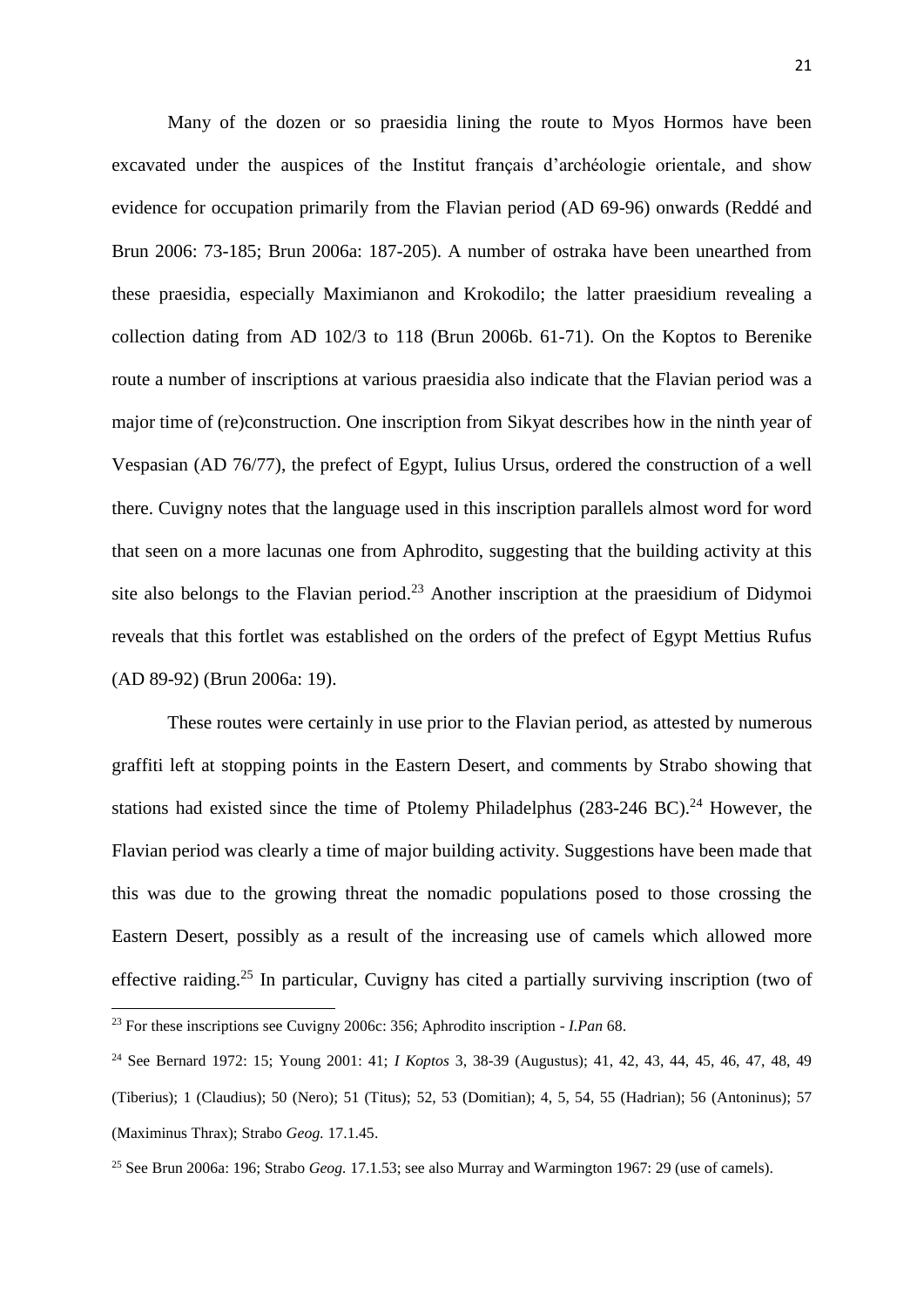six slabs survive) which refers to Roman military personnel who, in the course of some months, constructed cisterns at Apollonos Hydreuma, Compasi, and Berenike, while also building a camp at Myos Hormos. They also record the soldiers' names and the centuries and cohorts to which they belonged. $26$  She argues that since the inscription refers to the creation of lakkoi rather than praesidia in the Eastern Desert it shows that unfortified cisterns were all that was required in the Julio-Claudian period (Cuvigny 2006b: 267-73; Cuvigny 2006c: 353- 7). This inscription is often thought to date to the reign of Augustus or Tiberius, but its dating is not certain, and has led to debates revolving around soldiers' names and who granted many of these eastern legionaries their citizenship.<sup>27</sup> Such an approach is clearly inconclusive, but given the construction work taking place at Sikyat, Iovis, and Didymoi in the Flavian period, it would not be implausible to believe that the lakkoi constructed at Compasi and Apollonis Hydreuma also dated to around the same time (Sidebotham 2011a: 154; Cobb 2011: 86-90).

Whatever the actual date of the aforementioned inscription, the archaeological evidence, ostraka and other inscriptions, strongly suggested the need to (re)construct and fortify the facilities on the Koptos to Myos Hormos and Berenike routes during the latter first century. That one of the major reasons for this was due to the potential threat posed by some of the indigenous groups of the Eastern Desert is supported by a number of ostraka from the praesidium of Krokodilo. They reveal the sometimes tense relations between the soldiers and inhabitants of the praesidia with the indigenous groups referred to as *barbaroi* (Barbarians) in these texts (Cuvigny 2005). One ostrakon records the theft of several camels by 18 barbaroi and an injury sustained by the cavalryman Lucretius Priscus who was part of a perusing party

<sup>26</sup> For discussion see Kennedy 1985: 156-7; Young 2001: 44; Alston 1995: 30; Syme 1995: 249.

<sup>&</sup>lt;sup>27</sup> Syme 1995: 249 – suggesting Augustan date due to the presence of two legionaries with the name Lollius, both from Ancyra, (M. Lollius was legate of Galatia in 25-22 BC); Alston 1995: 30 - had suggested that the presence of a soldier called P. Flavius son of P, indicates a Flavian date; however, contra Alston 2007: 3.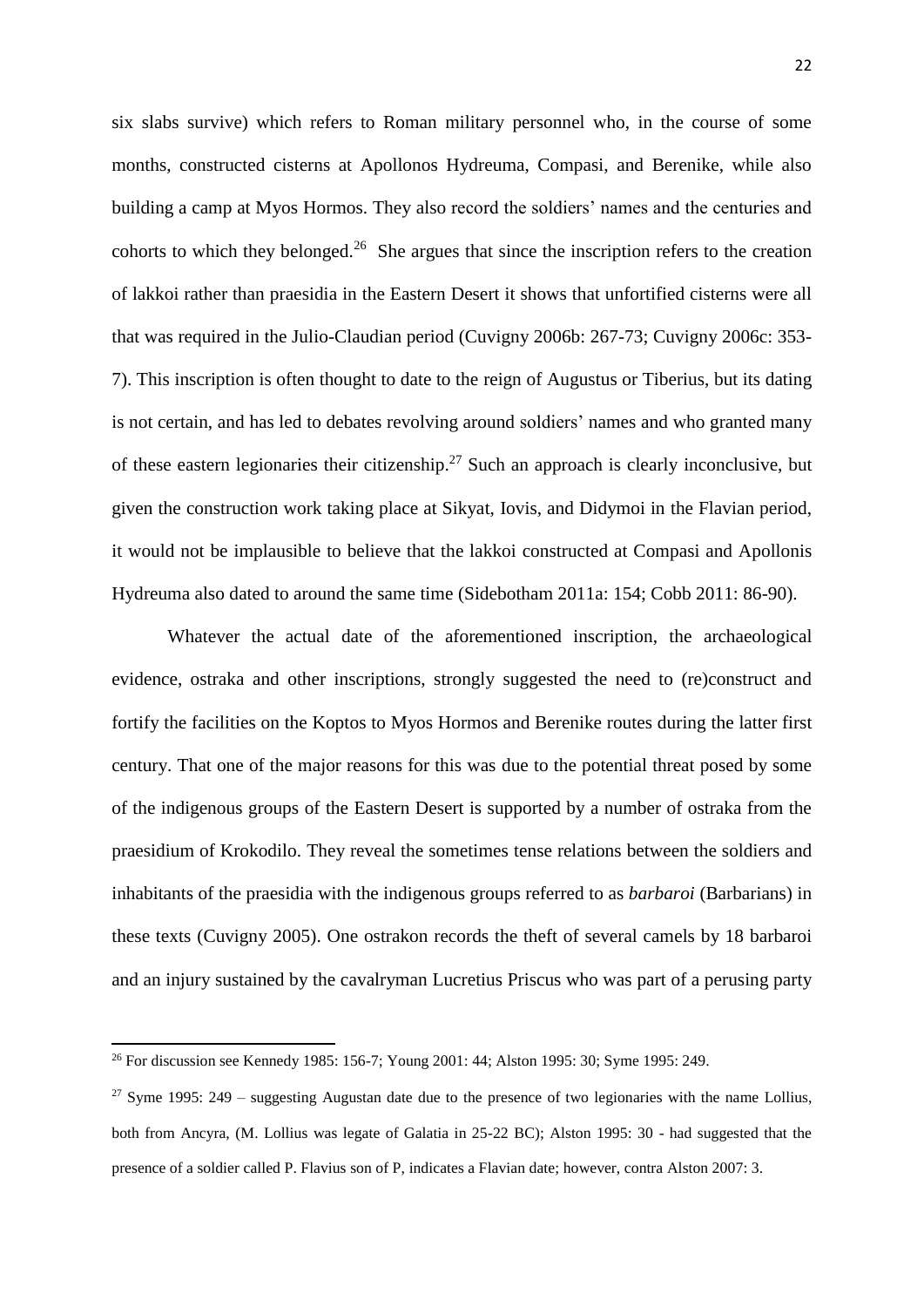(AD 108), while another report warns the soldiers to be on their guard.<sup>28</sup> There are a number of other accounts besides these.<sup>29</sup> Other evidence also indicates that the Roman military took systematic action against some of these indigenous groups. Notably, one papyrus (c.AD 60- 94) refers to an engagement between the Roman military and Ethiopians and Trogodytae (the latter another vague term for inhabitants of this region).<sup>30</sup> In addition, a Sulpicius Serenus (possibly Servius, tribune of *legio XXII* and prefect of *ala Voconces*) has left an inscription giving thanks for a speedy victory over the infamous *Agriophagoi* (Wild-Animal Eaters) who were massacred and whose camels and booty were seized.<sup>31</sup>

It has already been argued that the peak of Roman participation in the Indian Ocean trade and the exchange of Roman goods in this region seem broadly to date to the first to the first century. It will further argued in the numismatics section below, that this peak is most pronounced in the Flavian period. Thus one of the causes behind this apparent increase in hostilities and need for security in the Eastern Desert should be connected with the increase in traffic and hence further encroachment onto the land and resources of the indigenous population, as well as the large number of tempting targets for plunder.

## **Numismatic Evidence: Roman Coins in India**

In the Indian subcontinent large numbers of Roman aurei (gold coins) and denarii (silver coins) have been discovered, most of them contained within hoards, but also as surface finds, and some in excavations. By comparison, very few of these types of coins have been

<sup>&</sup>lt;sup>28</sup> See Cuvigny 2005:  $36$  - K534 (raid by barbarians),  $96$  - K694 (be on guard).

<sup>&</sup>lt;sup>29</sup> For hostile interaction with the "barbaroi" see Cuvigny 2005: 135-58 – especially *O.Krok.* 87 (the "Amphora") of the Barbarians") which records an attack by on the station of Patkoua in Lower Nubia by 60 barbaroi.

<sup>30</sup> See, E. Turner 1950: - Papyrus 40 'della raccolta Milanese (Collezioni del Castello di Milano)'.

<sup>31</sup> See, Cuvigny 2006c: 348-9 – *I. Pan* 87; see also *PME* 2.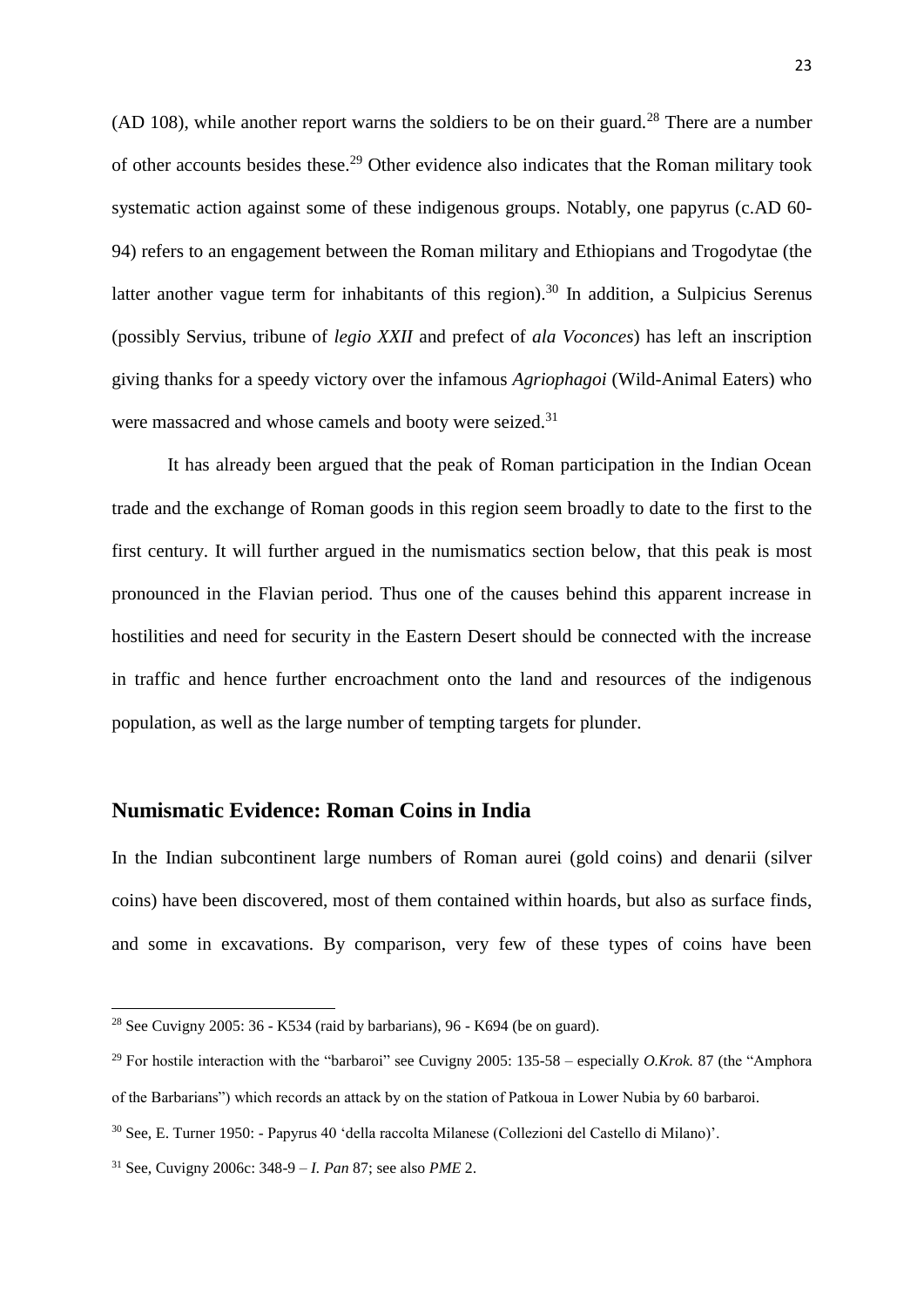discovered in East Africa or the southern Arabian Peninsula. However, the author of the *PME*  does mention demand for them in various ports across these regions. The terms employed being *dēnarion* (denarius) and *khrēma* and *khrēmata* ("money") often with the adjectives gold and silver.<sup>32</sup> It is difficult to know how much gold and silver may have been exported from the Mediterranean in the form of ingots. However, given that the author of *PME* chose to explicitly refer to the export of these precious metals in the form of coins or money, as well as crafted gold and silver items (which were, no doubt, valued not as bullion but as high quality artistic objects), then it seems reasonable to believe that the use of coins was a common and practical method of exporting precious metals, and are likely to have been regarded, at least partially, as bullion by its recipients (Sidebotham 1986: 46; Sidebotham 2011a: 245; Young 2001: 205; Cobb 2011: 220-3, 230).

The discovery of Roman coins in India raises some problems of interpretation. Many discovered, particularly before the mid-twentieth century, have been lost, stolen or redistributed to collectors and museums without sufficient record, often compelling scholars to rely on written accounts and published photographs.<sup>33</sup> An example of such problems is seen with the discovery at Kottayam (Kerala) in 1847 of a bronze vessel on the slope of a hill by the coast. This vessel was said to have contained gold aurei, which have been subsequently lost. The nineteenth century accounts state that the find was equivalent to no-

1

<sup>32</sup> *PME* 6, 8 – East Africa - for the Barbaroi, a little Roman money (*dēnarion oligon*), at Malaô, Roman money both gold and silver (*dēnarion ou polu*, *khai*, *khrusoun de khai arguroun*) 24 - Southern Arabia – at Muza, money (*khrēma*), 39, 49, 56 – Indian Subcontinent – at Barbarikon, money (*khrēma*), at Barygaza, Roman money (*dēnarion khrusoun khai arguroun*), and Muziris and Bakarē, lots of money (*khrēmata pleista*). For a commentary on the text see Casson 1989.

<sup>&</sup>lt;sup>33</sup> For plates with images of some of these coins see Turner 1989; Radhakrishnan 1999.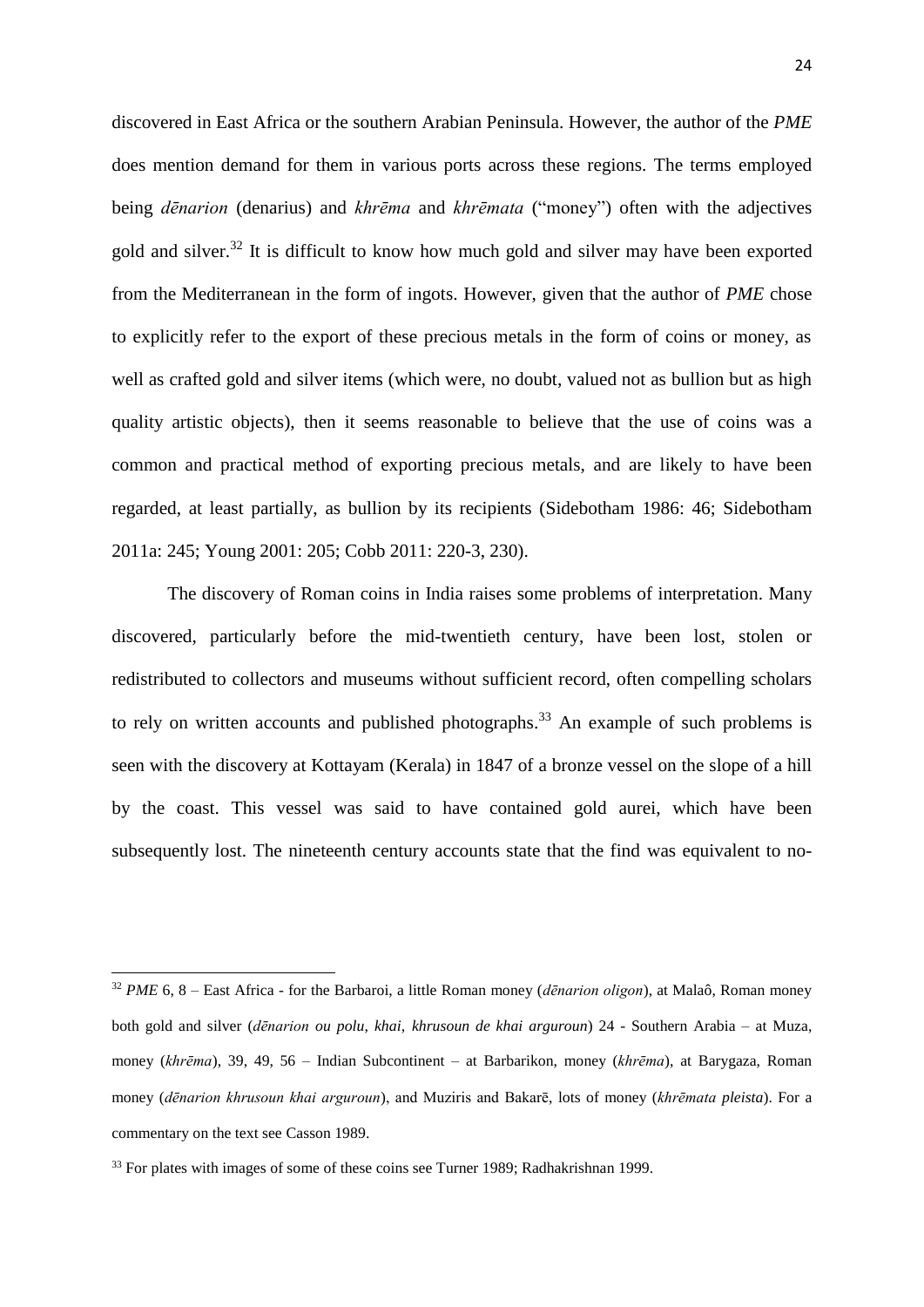less than five cooly-loads which Turner equates to roughly 8,000 aurei.<sup>34</sup> There are also problems with corrosion (more susceptible with silver) and preservation. The Akkenapalle and Budinatham denarii survived in lumps, the outside a congealed mass of silver sulphides, while the coins on the inside were protected from the air and thus remained un-corroded (P. Turner 1989: 14-5; Howgego 2009: 291). Despite these difficulties there is certainly sufficient information to interpret patterns from these coins, especially those within hoards.

In the Indian subcontinent there are around 170 recorded finds of Roman coins dating from Augustus to early third century, and these are spread over about 130 sites. Two regions, in particular, show major concentrations of Roman coins. The first concentration is of primarily Julio-Claudian denarii around the Coimbatore district (Tamilnadu) in southern India; this is the area around which the Cera, Pandya and Cola kingdoms met. The second is in the areas around the Krishna River in Andhra Pradesh (eastern India), consisting predominantly of post-Julio-Claudian aurei (Suresh 2004: 26, 31; P. Turner 1989: 5). Some Republican denarii have been found at a few sites, mostly in western areas such as the Laccadive Islands and Kerala (Singh 1988: 101; Suresh 2004: 153-4). Large numbers of bronze coins, mostly Late Antique in date, have been discovered in Sri Lanka; while a number of gold solidi (dating from Constantine onwards) have been revealed in various parts of India (Bopearachchi 1996: 68-70; Suresh 2004: 38-40). However, these Late Antique coins do not fall within the scope of this article.

Some of these coins have features such as slash marks and punch-marks, while imitation coins, both high quality (near parity in weight and purity) and base metals coated by silver, have been found. Most of these features and imitations are generally thought to originate in India, though their purpose is open to much debate, notions ranging from

<sup>34</sup> P. Turner 1989: 8-9, 62, estimates that a cooly (manual labourer) could reasonably carry 25lb of gold; see also Suresh 2004: 26, 170-1.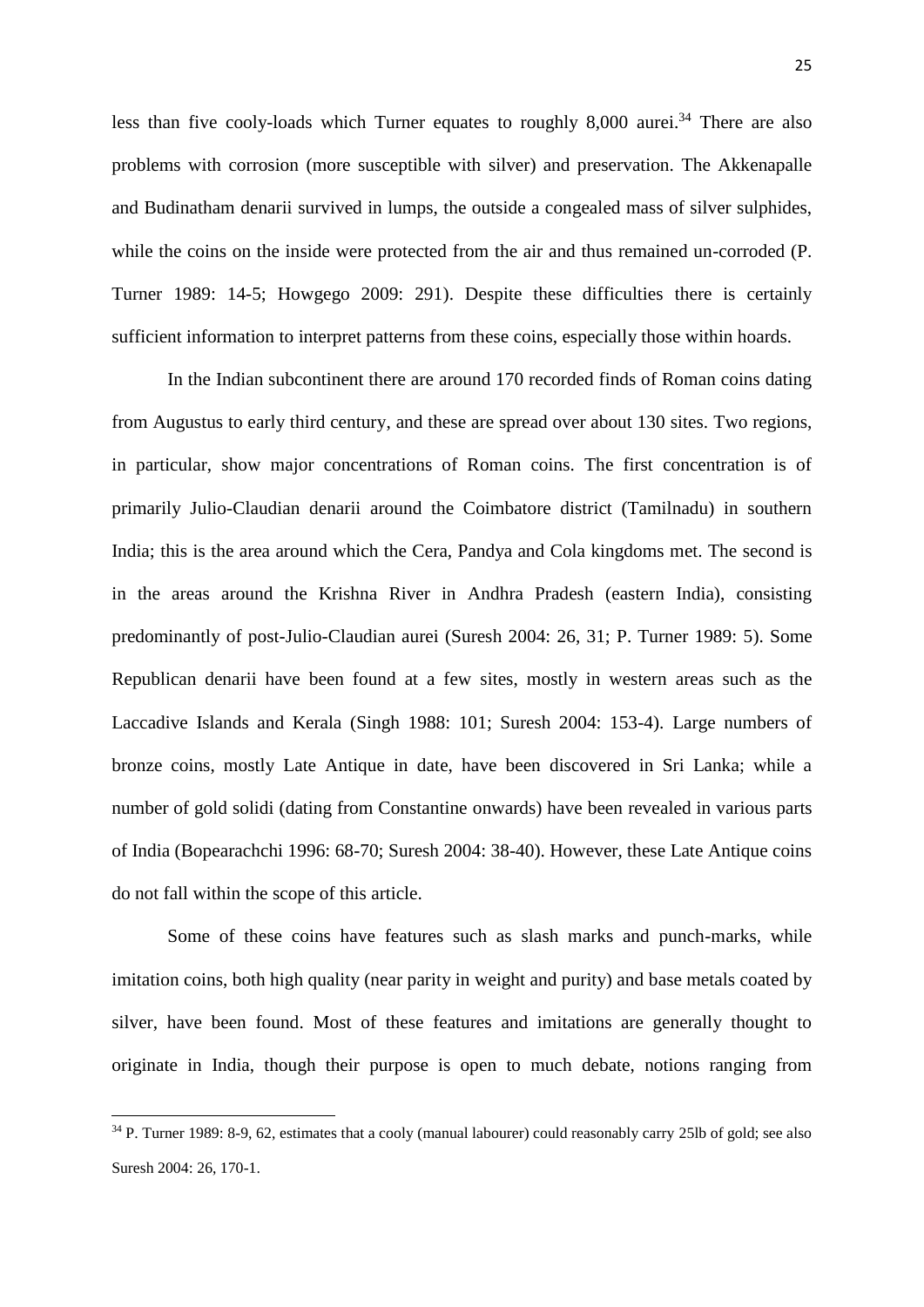checking for purity, invalidating coins for circulation, authorising coins for circulation, identifying markers, and supplementing genuine Roman coins in order to circulate as currency (Warmington 1928; P. Turner 1989; Suresh 2004; Shastri 2004; Satyamurthy 2004; C. Gupta 2004). However, these issues do not directly fall within the scope of this article.

It is not always possible to be precise about the number of Roman coins in particular hoards discovered in India. Nevertheless, it has often been estimated that near to 6,000 denarii have been found in the Indian subcontinent, while estimates of aurei range from roughly 1,200 to 1,550 (if the lost Kottayam and Parur hoards are included then perhaps 10,550 aurei). <sup>35</sup> A significant majority of the denarii and aurei found in India were minted under the Julio-Claudian emperors. Notably, there are approximately 1,400 coins of Augustus, 2,500 of Tiberius, 35 of Gaius (Caligula), 300 of Claudius and 200 of Nero (Sidebotham 1986: 27; Suresh 2004: 31, 160-77). This means that almost two-thirds of these coins were minted in the Julio-Claudian period. 36

The exact date when these coins were exported is a matter of great controversy, since it is debated whether their state of ware is the result of circulation within the Roman Empire or India. A coin in good condition may indicate it was exported relativity soon after being minted and that it was not circulating much subsequent to its export, while a worn coin usually indicates a degree of circulation (whether in the Roman Empire or India) prior to burial or loss. It is also debated whether these coins were a regular item of export to India or

<sup>35</sup> For these estimates, see P. Turner 1989: 23; De Romanis 2012: 167; Tchernia 1995a: 1003; Tchernia 1995b: 154; Tchernia 1997b: 264; Whittaker 2004: 21; Tomber 2009: 42; see also a report of 2,000 Roman gold coins in good preservation from Ahmedabad which was purportedly discovered in the 1960s, but of which disappeared without detailed record – Rajgor 2004: 69; see also Appendix 3.

<sup>36</sup> De Romanis 2012: 167, asserts that 5,728 denarii (6% are Republican, rest almost all Julio-Claudian) and 1,243 aurei can be reliably identified (see also Appendix 2). Therefore 5,728 identifiable denarii + 1,243 identifiable aurei – calculates to  $4.435/6.971 \times 100 = 64\%$ .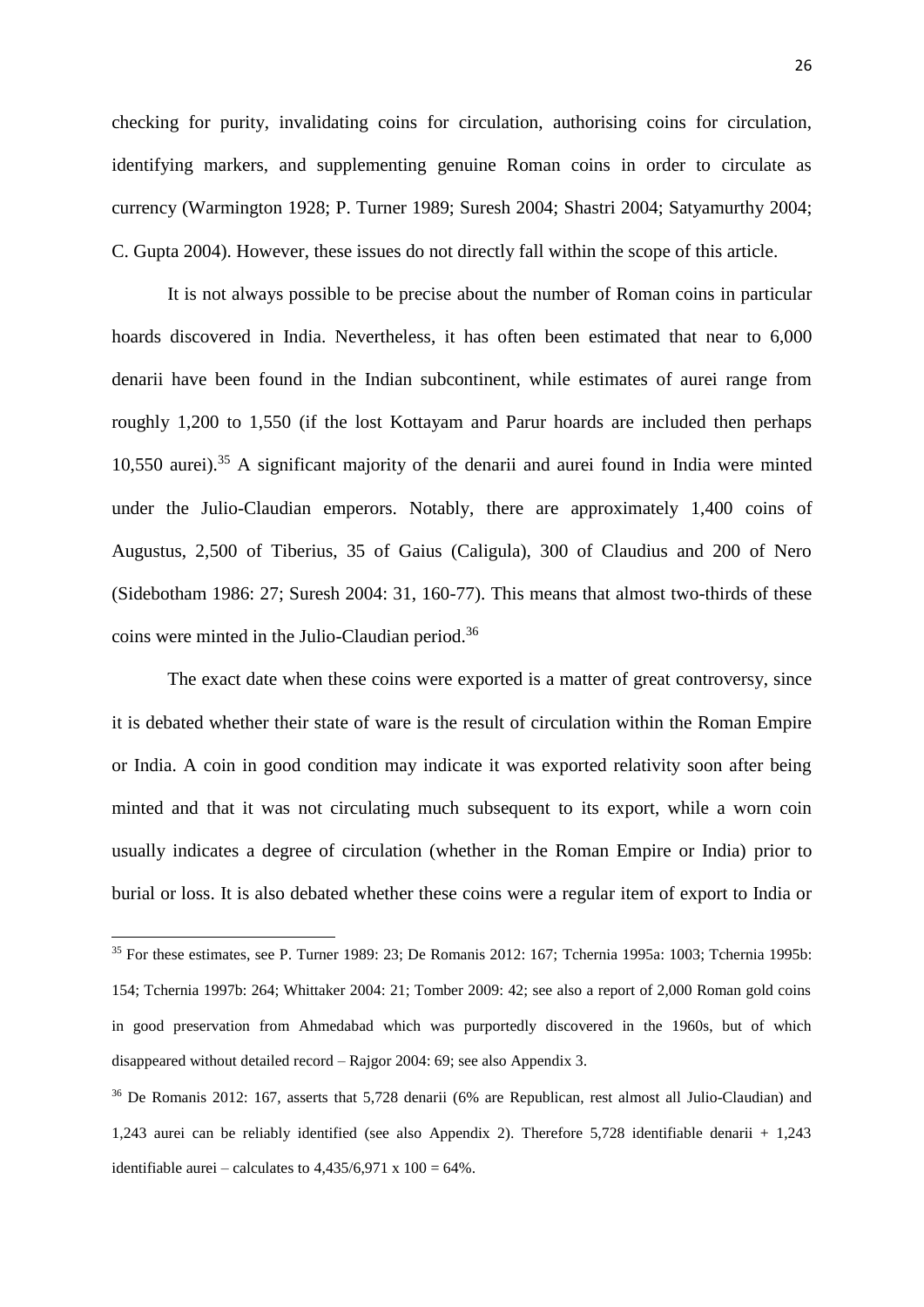were instead shipped in a concentrated period as the result of specific events within the Roman Empire. It is these issues which need to be address in order to use these coins as a chronological indicator of Roman trade with India.

MacDowall has argued that most of the Roman coins found in India were exported as a result of the currency reforms of Nero (AD 64) and Trajan (AD 107) (1991: 145-53; 1996: 81-92). That is to say that Roman merchants saw the benefit of exporting older and heavier (and in the case of the denarius purer) coinage, which had the same notional value as the newer and lighter coins in the Roman Empire, but that were treated as bullion in India. A process which MacDowall believes intensified as a result of Trajan's desire to remove old coins from circulation.<sup>37</sup> Burnett, in conjunction with this, has argued that Roman coins cannot be used as indices of trade, and asserts that the process of selecting certain coins means that they came as large shipments rather than as continuous supplies (1998: 185-87; see also J. Meyer 2007: 60-61; Mukherjee 2004: 2-3).

The main basis for Burnett's claim lies on the frequency of certain coins types. Specifically those featuring Gaius and Lucius Caesar of which 25% of the Augustan coins appear to have been of this type, and the Pontifex Maximus type (minted under Tiberius).<sup>38</sup> However, the problem with this theory is that the Gaius and Lucius issues were struck in immense numbers for over 15 years (2 BC-AD 14), and the Pontifex Maximus issues were minted uninterruptedly for near 23 years of Tiberius' reign (Mattingly 1923: lxxiii, cxiv; Sutherland and Carson (1984), 28; MacDowall 2004a: 10). Furthermore, the largest proportion of these have been found in the Budinathan hoard, which contains 369 Gaius and Lucius denarii of Augustus and 1029 Pontifex Maximus denarii of Tiberius (MacDowall 1996: 87); potentially skewing the picture presented by Burnett. Moreover, while the Gaius

 $37$  Cassius Dio 68.15 – in AD 107 Trajan recalled older, worn coinage to be melted down.

<sup>38</sup> Gaius and Lucius - RIC 2.207ff; Pontifex Maximus (PONTIF MAXIM) - RIC 2.25ff; P. Turner 1989: 21.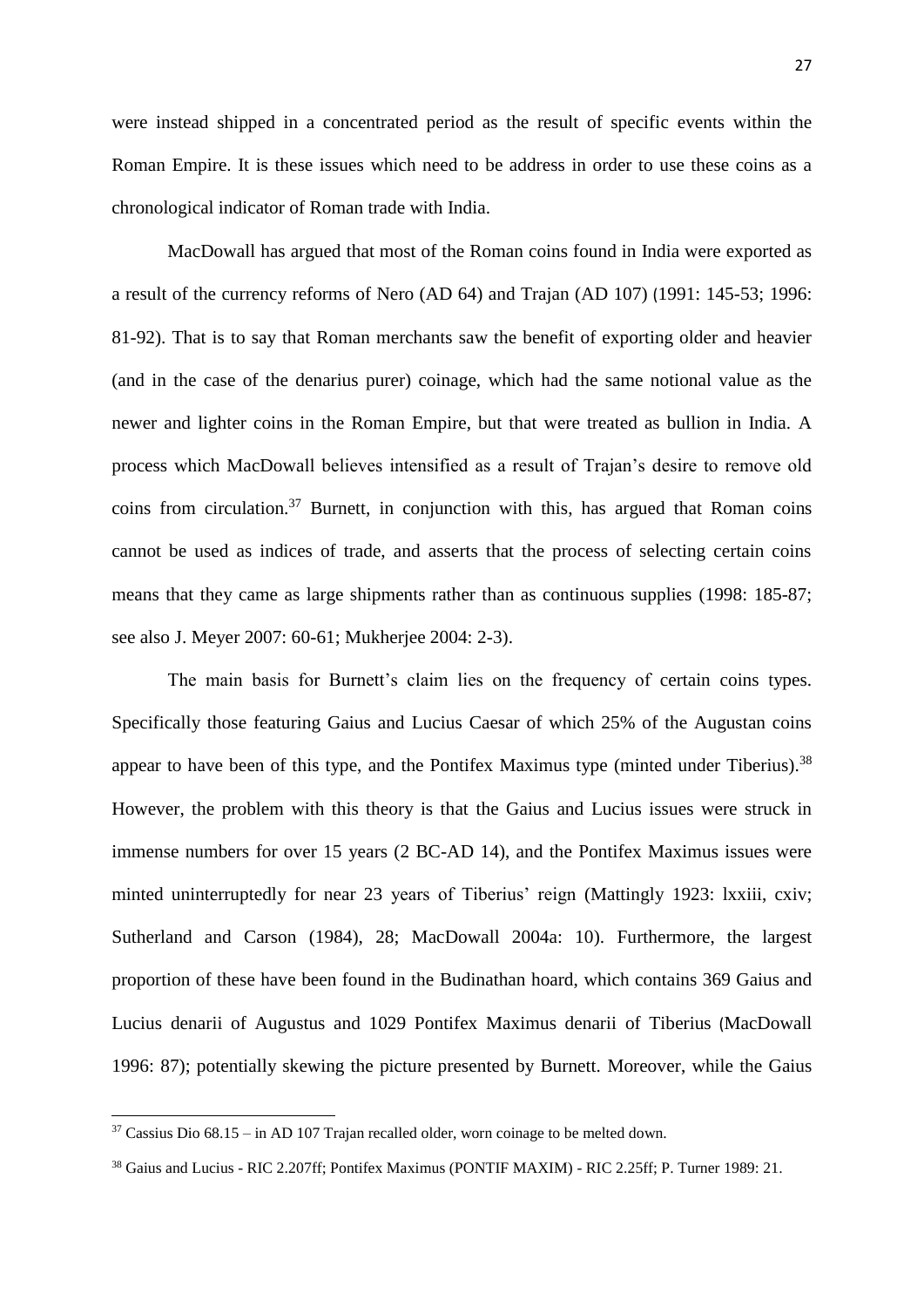and Lucius issues are common, over 40 different types of Augustan coins have been found in India (Radhakrishnan 1999: 14-16).

As noted above, the author of the *PME* does not regard coins as an unusual trade item, but in fact a convenient form of gold and silver to export. It is not surprising that common recognisable, and hence trustworthy, coins would be exported, as this would reduce the need to weigh and assay coins so frequently (MacDowall 1991: 147-9; MacDowall 1996: 83, 89).<sup>39</sup> In addition, De Romanis has pointed out that a restriction of coin exports to after AD 64 contradicts Tiberius purported complaint about the outflow of coins to foreign or hostile nations (AD 22). It also contradicts Pliny's account of Annius Plocamus who while sailing in the Red Sea was accidentally blown off course to Taprobane (Sri Lanka), and subsequently impressed its king with his denarii minted by different emperors but of the same weight and purity; an account placed within the reign of Claudius (De Romanis 2012: 171; Tacitus *Ann*. 3.53; Pliny *NH* 6.24.84).

MacDowall, to support his claim that many of these Roman coins were exported to India as a result of the aforementioned currency reforms, argues that many of these coins were in a worn condition. This is clearly the case for many of the Julio-Claudian aurei (see below); however, the picture is more mixed for the denarii. MacDowall notes that the Nasthullapur and Vellalur hoards have a lower weight range than the Akkenapalle hoard which averages is 3.3-3.8 grams. The weight ranges of the hoards at the former two sites are comparable to hoards buried during the Flavian period in the Empire (such as Bucklersbury House and Mildenhall).<sup>40</sup> He also notes that the hoard found in Budinathan, has among the many Augustan and Tiberian denarii, an Augustan denarius countermarked with IMP VESP -

1

<sup>&</sup>lt;sup>39</sup> For parallels of exporting coins in overland trade with the East see De Romanis 2006: 59-69.

<sup>&</sup>lt;sup>40</sup> MacDowall 1996:  $86 -$  (Vellalur 3-3.6 g, some even less than 3 g); also P. Turner 1989: 70-1 – (Nasthullapur

<sup>–</sup> Augustan denarii 3-3.8g, Tiberian denarii 2.6-3.7g).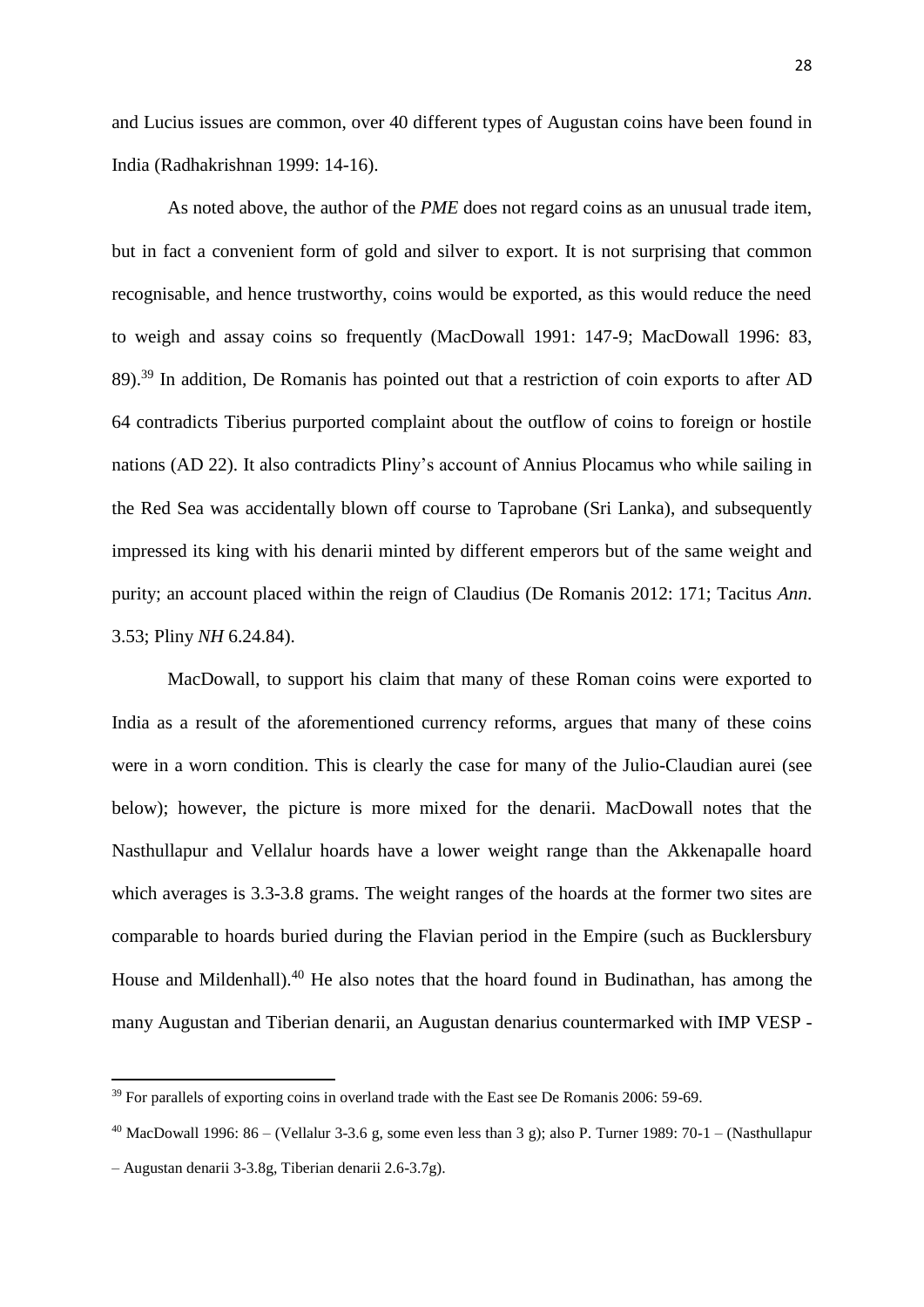Imperator Vespasianus (MacDowall 1996: 87; contra De Romanis 2012: 170-2). In addition the Pakli hoard, or the 23 coins that were not dispersed unrecorded among private dealers, show a mostly Republican to Tiberian range, but there is one denarius of Hadrian.<sup>41</sup>

However, many reports describe denarii surviving in relatively good and unworn conditions. The Pollachi, Karur, Kathanganni and Bangalore (HAL Airport) hoards are variously described as having high weights, and being bold and distinct. Physical examination of the Budinatham and Akhilandapuram hoards by Turner also shows denarii in relatively good and unworn conditions (P. Turner 1989: 15-6, Pl. V). The state of the coins in the Akkenapalle and Nasthullapur hoards is more diverse, with some coins in better conditions than others. In addition, slash marks, on the busts, and a number of punch marks, including Indian symbols, appear on a fair proportion of these coins. However, both these hoards are associated with monastic sites which may have acted as banking centres. Thus their varied conditions and other features may result from their being assembled from a variety of different origins within India.<sup>42</sup> Sutherland and Carson suggest, as a rule of thumb, that silver coins in circulation tended to have only a 50 year lifespan, though others have argued for longer circulation (Sutherland and Carson 1984: 10; contra MacDowall 1996: 82; MacDowall 2004a: 9; Duncan-Jones 1994: 181, 191, 205, 210). It is not unreasonable to expect the denarii which appear in hoards in good conditions were exported without a major lag from the period in which they were minted, while even the slightly more worn denarii would have most likely been exported during the course of the first century, before such coins

1

<sup>41</sup> 5 Republican consular coins, 1 Julius Caesar, 1 Mark Antony, 1 Brutus, 12 Augustus, 2 Tiberius, 1 Hadrian – See Singh 1988: 114.

<sup>42</sup> See, Kulke and Rothermund 1986: 93, 99, 102; Morrison 1997: 95; Thapar 1978: 64; P. Turner 1989: 15, 43, 120; Suresh 2004: 65, argues that in the region of Andra Pradesh, where a number of high quality imitations of Roman circulated, these coins were used as currency given (both imitation and genuine); for other arguments in favour of some level of circulation connected see De Romanis 2006.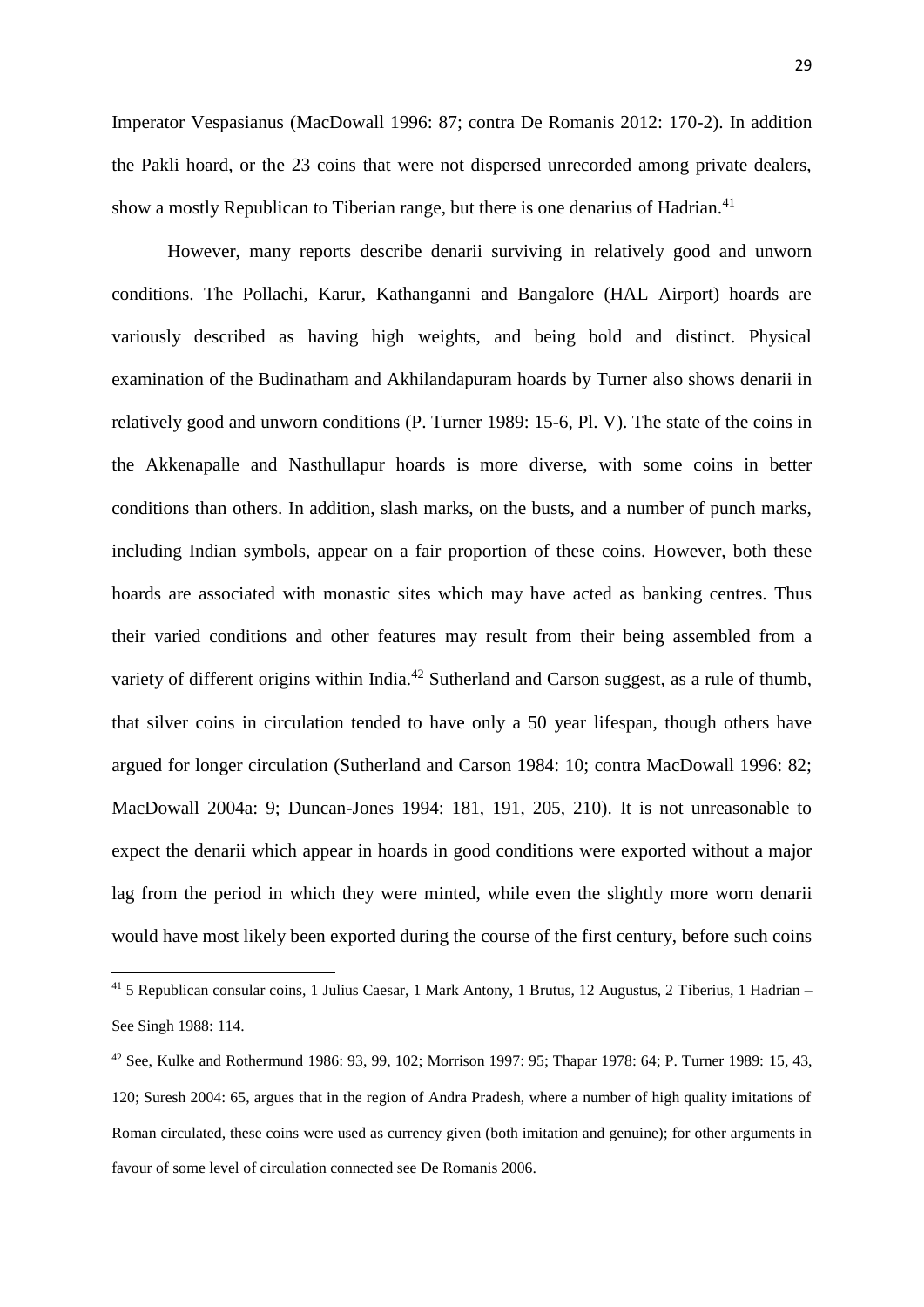were beginning to be removed from circulation (AD 107). Thus the picture seems to be of denarii being exported throughout the first century, not just after AD 64.

Almost no post-AD 64 denarii have been found in India; $^{43}$  in all likelihood as a result of Nero's reduction in both their weight (by 11%), and more importantly, their purity from 97.35% (pre-reform) to 93.50% (post-reform); though more recent analysis suggests the possibility of a reduction to between 80-90%.<sup>44</sup> This reduction in purity seems to have undermined the willingness of Indian merchants to receive post-AD 64 denarii as an item of exchange, partially because they would not desire to weigh and assay all these new, less trustworthy, coins (Turner 1991: 26; MacDowall 1991: 149; MacDowall 1996: 89). Merchants (Roman or otherwise) may have found it advantageous to continue to export the pre-AD 64 denarii since their higher weight and purity meant a greater bullion value. Indeed, MacDowall has connected the statement in the *PME* about the exchange of Roman gold and silver coins at Barygaza for a profit, to the fact that the ratio of value for gold to silver bullion was 1:12 before the AD 64 reform. This compares to the 1:10 value seen in some regions of India (MacDowall 1996: 92; *PME* 49; see also MacDowall 2004a and 2004b).

This reform seems to have increased the importance of gold coins as an export item by the latter-first century. Some have suggested that the currency reform of AD 64 did not directly impact on the increased export of gold, by pointing to the fact that the most common types found in India were those minted under the Julio-Claudians, especially Tiberius and Claudius, and that a shift in the preference for gold already took place (Suresh 2004: 34-5; De Romanis 2012: 176). The notion that some of these aurei were exported during the Julio-

<sup>43</sup> Exceptions include a denarius of Vespasian at Jabalpur (Madhya Pradesh), one of Hadrian at Pakli and another from the Laccadive island hoard, and about eight post-Neronian denarii now in the British Museum (Indian Office Collection) – Suresh 2004: 35; P. Turner 1989: 21.

<sup>44</sup> Sutherland and Carson 1984: 4-5, 134; Carson 1990: 224; for more recent reinterpretation of purity of post-AD 64 denarii see Ponting 2009: 269-75.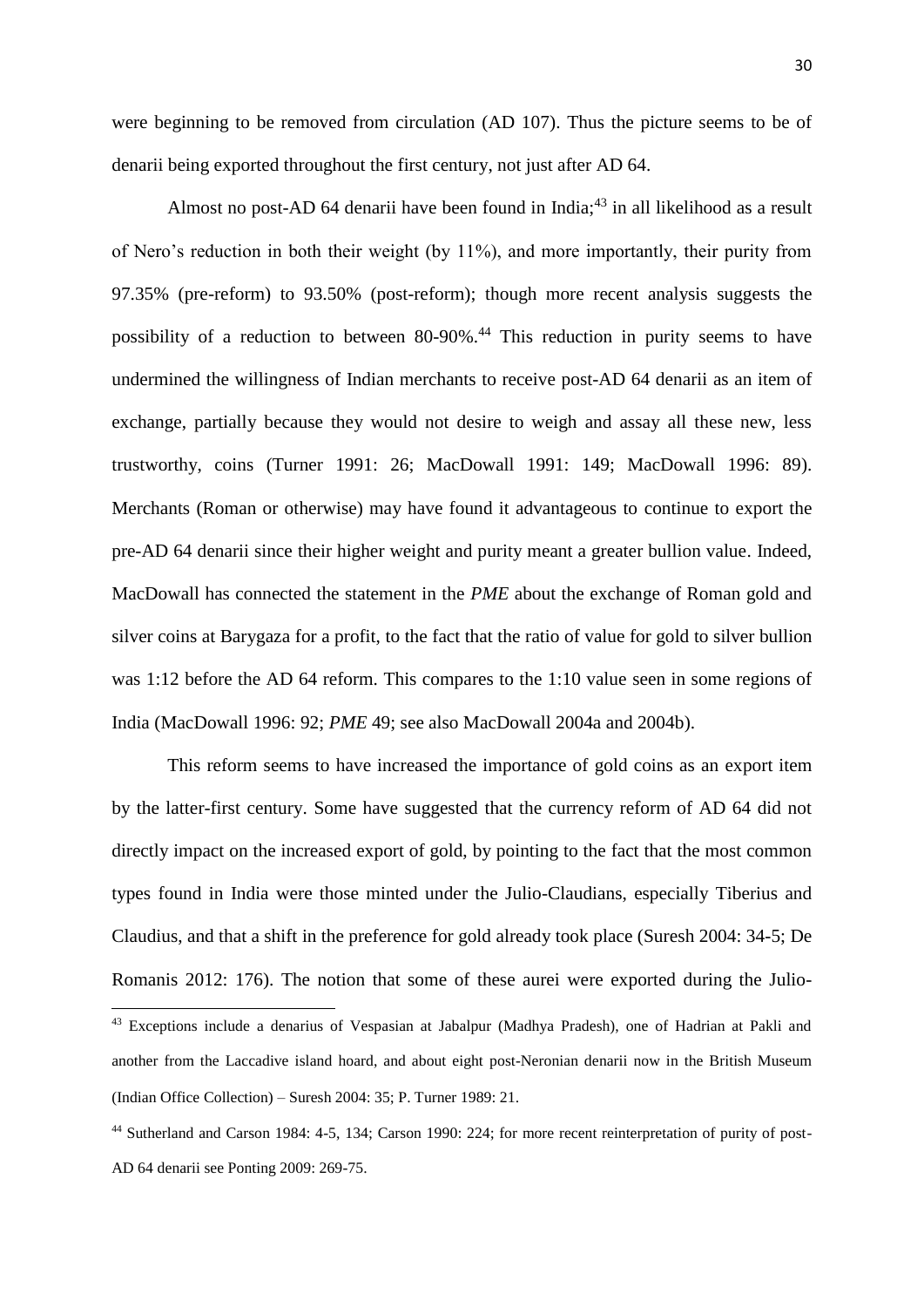Claudian period should not be dismissed, especially in the light of the high quality or mint condition aurei found in hoards at Madurai hills, Adam (1 of Augustus, 10 of Tiberius), and in the report of the coins from Kottayam  $(1847)$ <sup>45</sup> However, as has been pointed out most of the Julio-Claudian aurei are worn to some degree, suggesting some gap between their minting and their export. That these Julio-Claudian aurei became worn due to circulation within the Roman Empire rather than in India, is strongly suggested by the fact most of the aurei minted in the second century which reached India survives in relatively good condition; as seen at Athirala and Vinukonda where the descriptions of condition range from "in fine condition" to "beautiful" preservation (P. Turner 1989: 16). The second century aurei are less numerous than the Julio-Claudian, though a slight increase in Severan aurei is apparent. However, these Severan aurei are mostly worn and are often found alongside late Roman coins, indicating that they were probably exported in the Late Antique period (Berghaus 1991: 110-11).

Significant numbers of hoards with Julio-Claudian aurei reveal patterns where the earlier coins are more worn, but the state of preservation improves the later they were minted. Turner noted that the Kaliyampattur hoard is reported to have contained worn Augustan to Claudian aurei, less worn Neronian aurei, alongside coins of Domitian which were in good condition. Similar patterns are also seen in the Pudukottai and Nandyal hoards, suggesting that earlier Julio-Claudian aurei were in circulation for longer before being buried with the later aurei (P. Turner 1989:, 15; see Appendix 2). Suresh also noted this phenomenon at the sites of Kaliyampattur and Nandyal, as well as at Eyyal, Kumbalam, Nagavarappupadu, Nedumkandum, and Valuvally (Suresh 2004: 74; P. Turner 1989: 15).

These hoards (referred here collectively as batch-pattern hoards) in fact represent almost three quarters of the aurei finds in the Indian Subcontinent (excluding the Kottayam

<sup>45</sup> Suresh 2004: 74, 173 – However, on Adam hoard MacDowall 1996: 91, suggest a burial date c. AD 70 given the weight parallels of the coins with comparable hoards in the Roman Empire.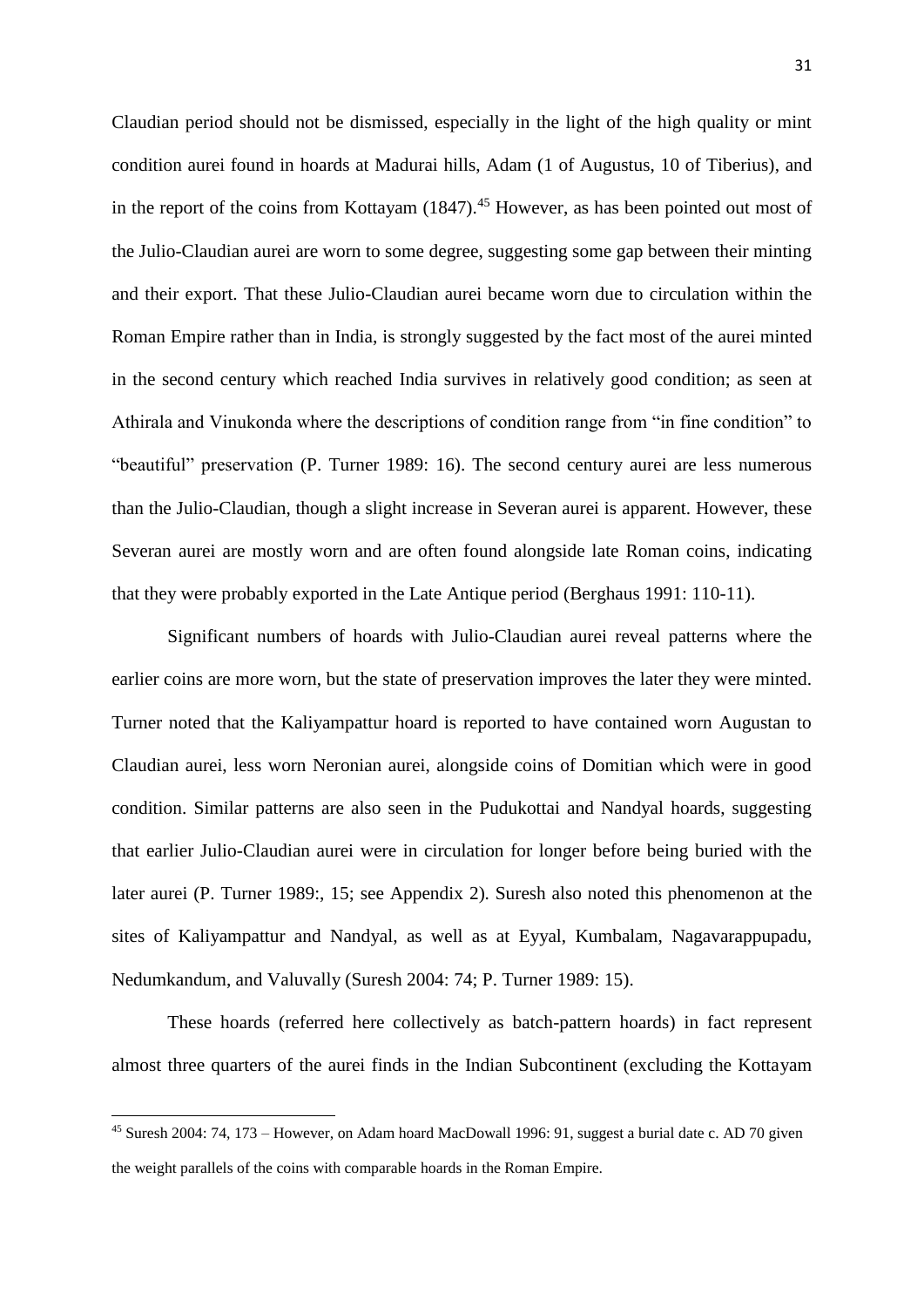hoard, and the unidentified aurei of the Parur hoard – see Appendix 3). The latest aurei which appear in these hoards range from issues of Nero to Marcus Aurelius. However, there is a particular peak during the second-half of the first century. Four of the hoards were buried in all likelihood around the mid-late first century (first group), while the other four were buried around the first half of the second century (second group); but in terms of coin numbers within these hoards there is a 3:2 ratio between the first and second group. In addition 66% of the identifiable coins from all the aforementioned hoards are Julio-Claudian aurei, with only 2% from Flavian emperors, and 32% from the Nervan-Antonines.<sup>46</sup> The limited number of Flavian issues clearly indicating that merchants during the latter first century, when they could still get hold of the heavier Julio-Claudian aurei, chose to export them, while the subsequent increase in Nervan-Antonine issues reflecting the diminishing availability of the Julio-Claudian issues. That these were in all likelihood buried not too long after arriving in India seems to be supported by examination of the Valuvally hoard undertaken by Berghaus, in which 42 coins of Hadrian and Antoninus Pius have die-links, suggesting limited circulation prior to burial (2004: 53-54).

It should not be assumed that these hoards represent original untouched trade batches, especially since some of them reveal only a small number of coins, while many coins from the Pudukottai hoard revealed slash marks, and the Tondamanathan, Nagavarappupadu and Eyyal hoards also contained local coins (Singh 1988: 104). The distribution of the coin hoards, mostly at inland sites, is indicative of local trade networks, and it would difficult to maintain that batches of coins were not broken down and then redistributed after they left the hands of the merchants who originally brought them to India. Indeed, many of the hoards are found in local earthenware pots called lota, and thus have clearly been taken out of their

<sup>&</sup>lt;sup>46</sup> The statistics behind these arguments are displayed in Appendix 2; the later first century coins that do appear tend to be the heavier aurei of Domitian and Nerva – MacDowall 2004a: 12.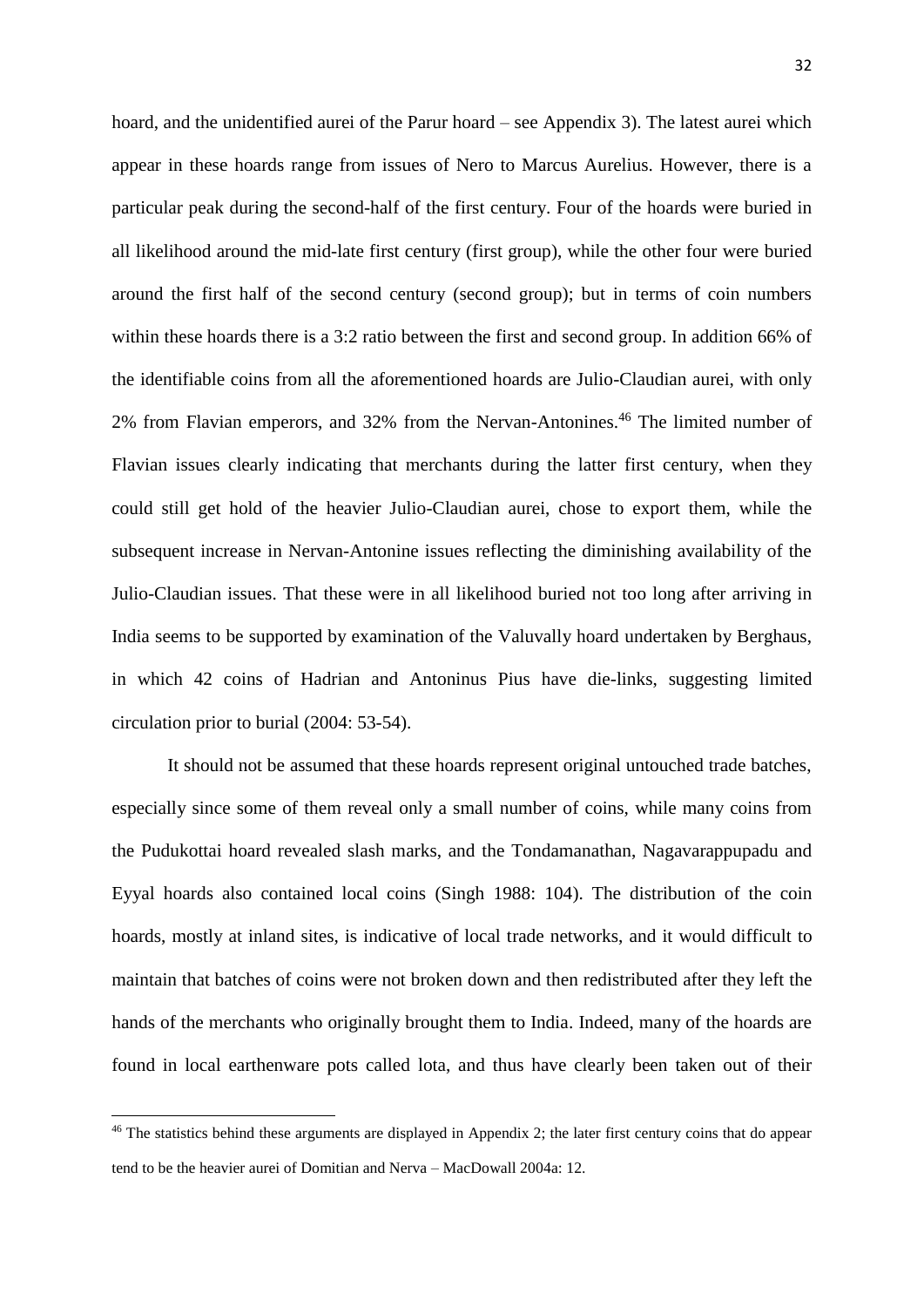original consignments (Suresh 2004: 26). Nevertheless the pattern displayed in these hoards is much easier to explain as a result of circulation within the Roman Empire rather than India, otherwise one might expect to find the coins in a more haphazard condition. As is the case in the Akkenapalle and Nasthullapur hoards, where coins minted in the same reign survive in different conditions, most likely due to these hoards beginning connected to monastic banking (see above). Thus the coins in the batch pattern hoards most likely represent a portion removed from an original consignment.

The presence of some aurei of late-second and early-third century emperors (specifically those of Commodus, Septimius Severus and Caracalla) in hoards alongside first century issues does raise questions about the arrival of the earlier coins in India. From the 67 aurei finds identified six of these (4% of the finds) fall into this category. These are the Daremavaripalem, Kadmat Island, Kottayam 1847, Sorayapattu, Veeravasaramu and Vinukonda hoards (see Appendix 2). There are a number of issues with these hoards, however, that may counter the assumption that these earlier first century coins were regularly being exported with issues produced c.100-180 years later. The argument that possible 8,000 mint-condition aurei of the Julio-Claudian period reported from the lost Kottayam 1847 hoard were likely exported in mid-first century rather than in the reign of Caracalla (based on an individual identification of a coin of Caracalla by Dury, who was not present at the initial discovery) has been made in more detail in Appendix 3.

Concerning the four other reported finds, some of the finds from Vinukonda show pierced holes that had been later refilled, indicating they were used as jewellery at some point (Berghaus 1991: 110; Suresh 2004: 79). The use of some of these coins as jewellery in India raises the possibility that these coins were assembled from different sources (as former personal adornments) in India rather than as part of a single original trade consignment. The 15 aurei from Kadmat Island contain five issues of Vespasian alongside nine of Antoninus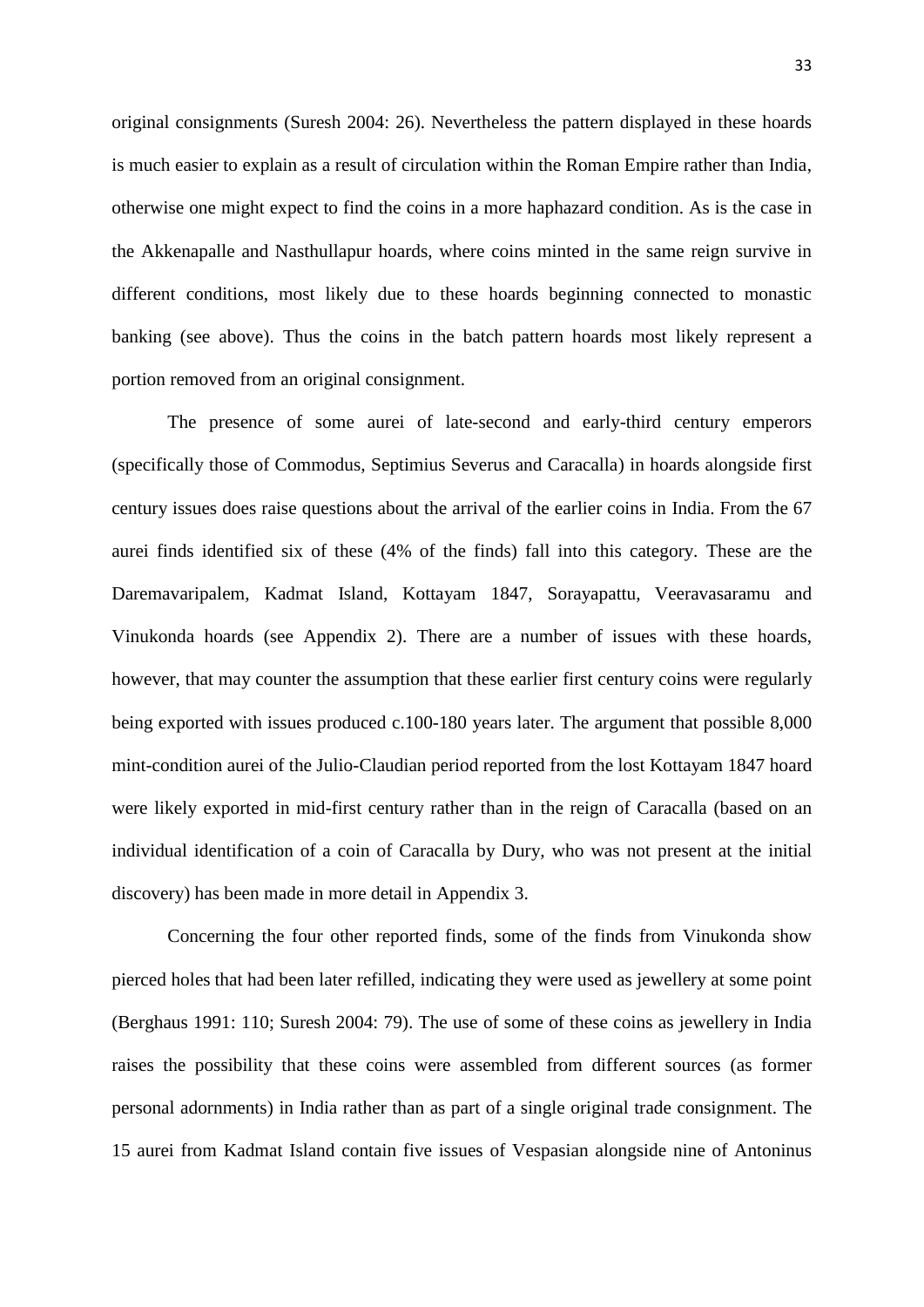Pius and one of Commodus. However, these coins arrived into the Madras Museum as a result of the purchase of the 'Collector of Canara', raising questions whether this is a 'genuine hoard or specimens from a private collection' (P. Turner 1989: 57). The Daremavaripalem hoard contains one genuine coin each of Tiberius, Nero and Domitian, the remaining are all cast (rather than die struck) Indian imitations (Nero  $-1$ , Hadrian  $-2$ , Antoninus Pius 17, and Commodus – 1, two unidentified), included alongside Indian gold jewellery (Suresh 2004: 59, 61, 64, 79-80, 166). Similarly only a single coin of Tiberius from the Veeravasaramu hoard is genuine, the rest are all Indian imitations of second century coins, bar one imitation of Caracalla or Geta (Turner 1989: 80-1). These imitations coins cannot be used as an indicator of when the first century coins arrived in India, only when they were finally buried. This leaves the 193 (or more) aurei from the Sorayapattu hoard ranging from Tiberius to Caracalla, with an unknown number of imitations. The coins are reported as being in fairly good condition, but there is an indication that some of these coins were pierced and used as jewellery, again raising the question, as with those from Vinukonda, about whether they were acquired from different sources within India (Suresh 2004: 59, 75, 77).

#### *Roman Coins as Indicators of Trade Fluctuations*

1

Some scholars have argued, largely on the basis of the number of Julio-Claudian denarii, that the Julio-Claudian period saw a peak in Roman trade with India.<sup>47</sup> In support of this view De Romanis cites Tacitus' statement that many of the 'Old rich families, noble and illustrious, were often ruined by a passion for magnificence', but Vespasian ushered in a new age of

<sup>47</sup> See, Bolin 1958: 72-74; P. Gupta 1991: 129; Tchernia 1997a: 238-49; Tchernia 1997b: 250-83 (Italians exporting denarii); Sewell 1904: 593, 599-601, 605-7; De Romanis 1997: 119-28 (Julio-Claudian peak in trade); De Romanis 2012.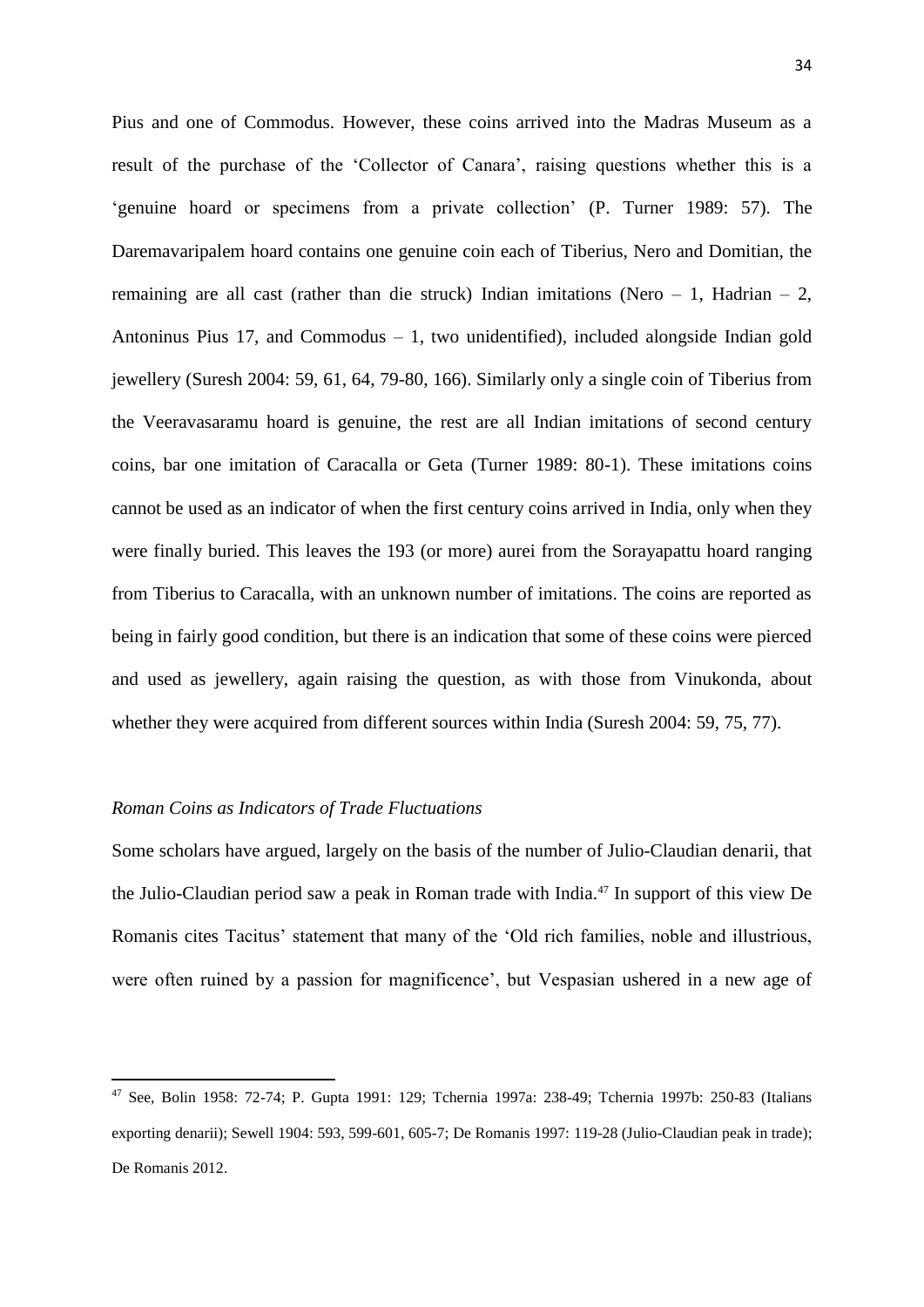moderation, with many of *homines novi* emulating him.<sup>48</sup> It should be borne in mind that Tacitus' comments were part of a common literary topos condemning profligacy and lavish spending, and may be seen as part of an embellished desire to contrast Vespasian with Nero. The notion of the elite squandering its wealth certainly continued to find expression in contemporary comments from the later first century and beyond.<sup>49</sup>

The idea that the number of denarii represent a Julio-Claudian peak in trade is not sustainable, for although the known finds are more numerous (outnumbering the aurei by roughly 4:1, excluding the lost the Kottayam and Parur hoards), the value and weight of the aureus was much greater than the denarius. <sup>50</sup> In the Roman Empire one aureus was equal to 25 denarii. This value ratio of gold to silver was not necessarily equivalent in different regions of India (see above), but undoubtedly gold was of significantly higher value. Lebedeva makes a similar point, but she believed the aurei were exported soon after being minted and therefore argued that reign of Claudius saw the major peak of Roman trade in the Indian Ocean  $(1988: 51-2)$ .<sup>51</sup> However, as shown above, the evidence indicates that the majority of the Julio-Claudian aurei are from hoards dating to around the mid-late first century, with smaller number appearing alongside second century AD aurei during the first-

<sup>48</sup> Tacitus *Annals* 3.55 - translation from De Romanis 1997: 119-28; See also Suetonius *Vespasian* 9.2; and Sewell 1904: 594, 617. Wallace-Hadrill 2008: 332, notes that the emperors may have felt it beneficial to allow the elite to self-destruct through competitive spending.

<sup>49</sup> See particularly Juvenal *Satires* 1 lines 135-40 (fortunes on banquets), *Satires* 3 lines 180-83 (money borrowed for lavishness) – also Martial and Statius; see further, Athenaeus *Deipnosophistae* 6.275b (third century AD) for the moralising *topos* about former novelties and extravagance becoming common-place.

<sup>50</sup> Pre-AD 64 denarius notionally minted at 3.9g (minor reduction throughout Julio-Claudian period), the aureus at just under 8g - see Carson 1990: 14, 31-2.

<sup>51</sup> See also De Romanis 2012: 175, for the face-value ratio of pre-AD 64 denarii and aurei, which he puts at 22% to 78% (note the more restricted sample size).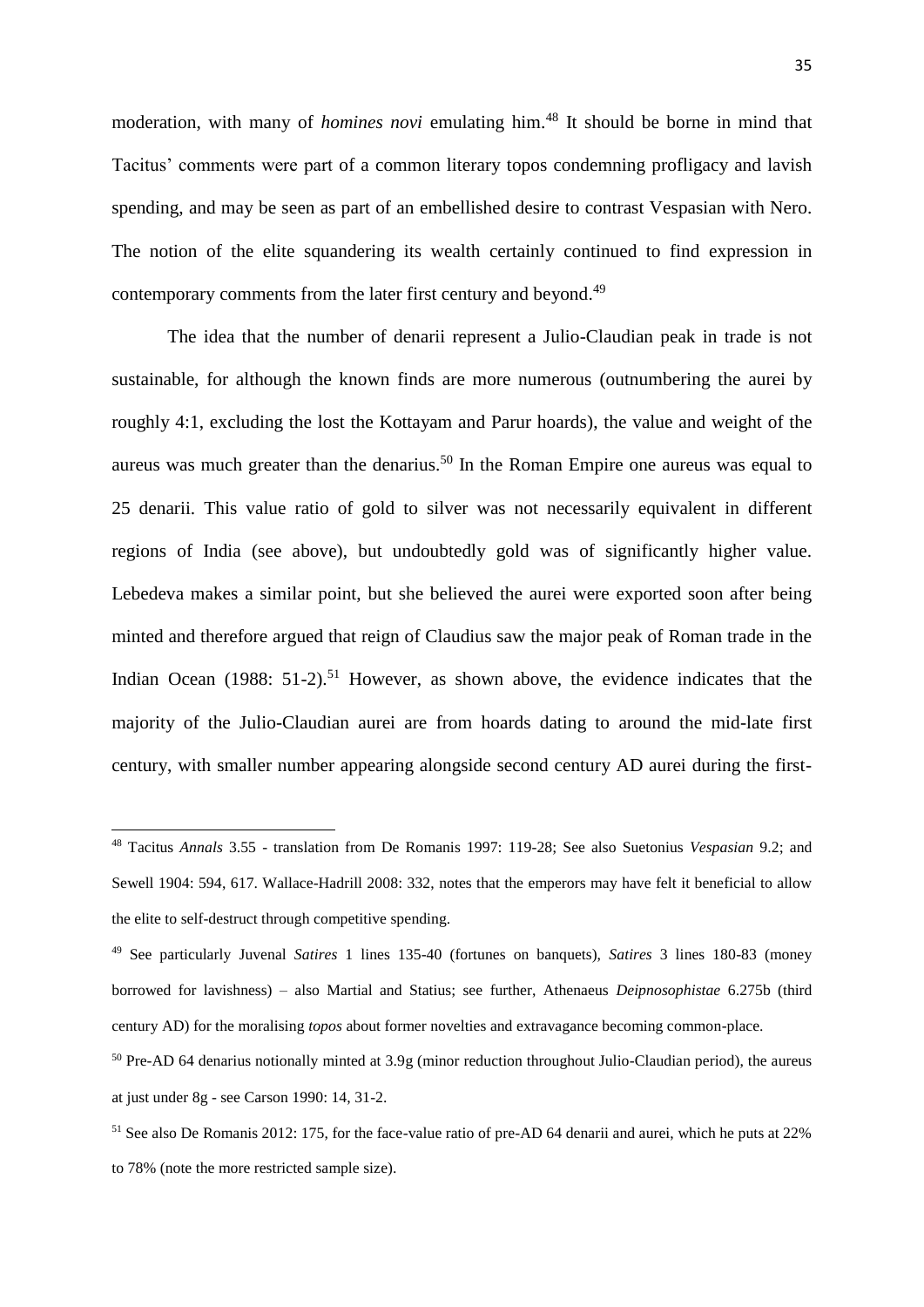half of the second century. The batch pattern hoards show that the value (if not also volume) of coinage exported was greatest in the second half of the first century.

These coins, of course, only represent one segment of the trade, and were received in India alongside a variety of other goods. In fact, due to their weight, density, and high value, they would have taken up a negligible amount of cargo space in a ship's hold (Cobb 2011: 225-8, 263-9). Nevertheless, the chronological patterns interpreted from these coins broadly correlates with the patterns seen from the archaeological evidence for Roman goods in India, and the occupation of the Roman ports on the Red Sea coast.

### **Conclusion**

The archaeological evidence for Roman goods found across the India subcontinent, the southern Arabian Peninsula and East Africa suggests that most of them were exported during the first century, and that the second century material is comparatively more limited. In addition, the most intense period of occupation at the ports of Berenike and Myos Hormos also seems to have been in the first century. It has been further argued here that this consistent picture from the archaeological evidence can be supplemented by the patterns interpreted from the numismatics evidence in India. The case has been made on the basis of the batch-pattern hoards for a Flavian peak in the value of Roman coins exported to India, with a downturn during the course of the second century (perhaps not as dramatic as seen from the archaeological evidence). These patterns also seem to parallel the high level of building activity in the Flavian period for the praesidia which lined the routes across the Eastern Desert leading to the Roman Red Sea ports. Even if there are reservations concerning the more controversial numismatic evidence, this does not affect the solid picture seen from the archaeological evidence of a first century peak and second century downturn.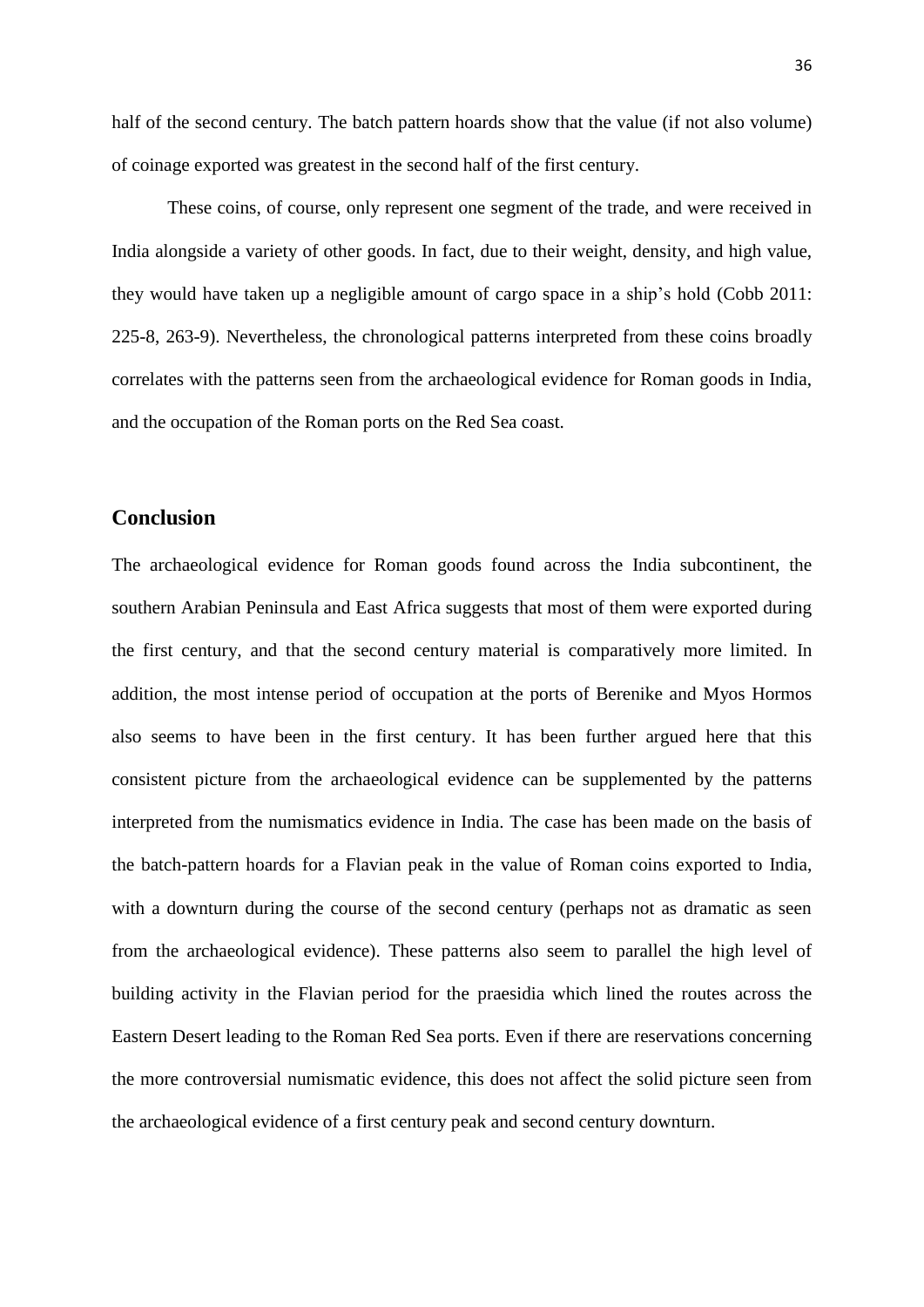This evidence can, of course, only indicate broad trends and the literary sources offer little statistical data that would allow more detailed discussion of the volume of trade to different regions. Furthermore, these broad trends should not mask the annual fluctuations in the flow of goods between the Mediterranean and the Indian Ocean that would inevitably have been the result of variable weather, losses at sea, market conditions, bureaucratic delay, corruption, and the depredations of bandits and pirates. It is also worth stressing again, that while a broad downturn in the involvement of Roman merchants and the exchange of Mediterranean goods in the Indian Ocean is apparent by the early-second century this does not mean that levels of trade or participation were insignificant by the mid-late second century, only that there was reduction in scale (the sharpness varying from the archaeological and numismatic evidence).

Why did a downturn manifest itself by the first half of the second century, prior to the Antonine plague or the crises of the third century? It is difficult to identify any factors with certainty. It is possible there was a reduction in demand, but the literary sources offer only anecdotal evidence for the uses and esteem of some of Eastern goods in Roman society, not quantifiable information about demand. Written evidence about the demand for Roman goods in Indian and other eastern societies is even more limited. Another potential factor was the depredations of the "barbaroi" in the Eastern Desert, as seen the in early-second century ostraka from Krokodilo, which would have made transporting goods through this region increasingly difficult.

Alternatively it may be that the evidence does not wholly reflect a downturn, but shifting patterns of trade. Archaeologically visible items like wine amphorae and crafted metals and glass may have become less popular, while organic items like textiles, drugs and dyes may have still been significant, though this does not explain the decreasing value of Roman coin exports. Another possibility is that other routes, especially via the Persian Gulf,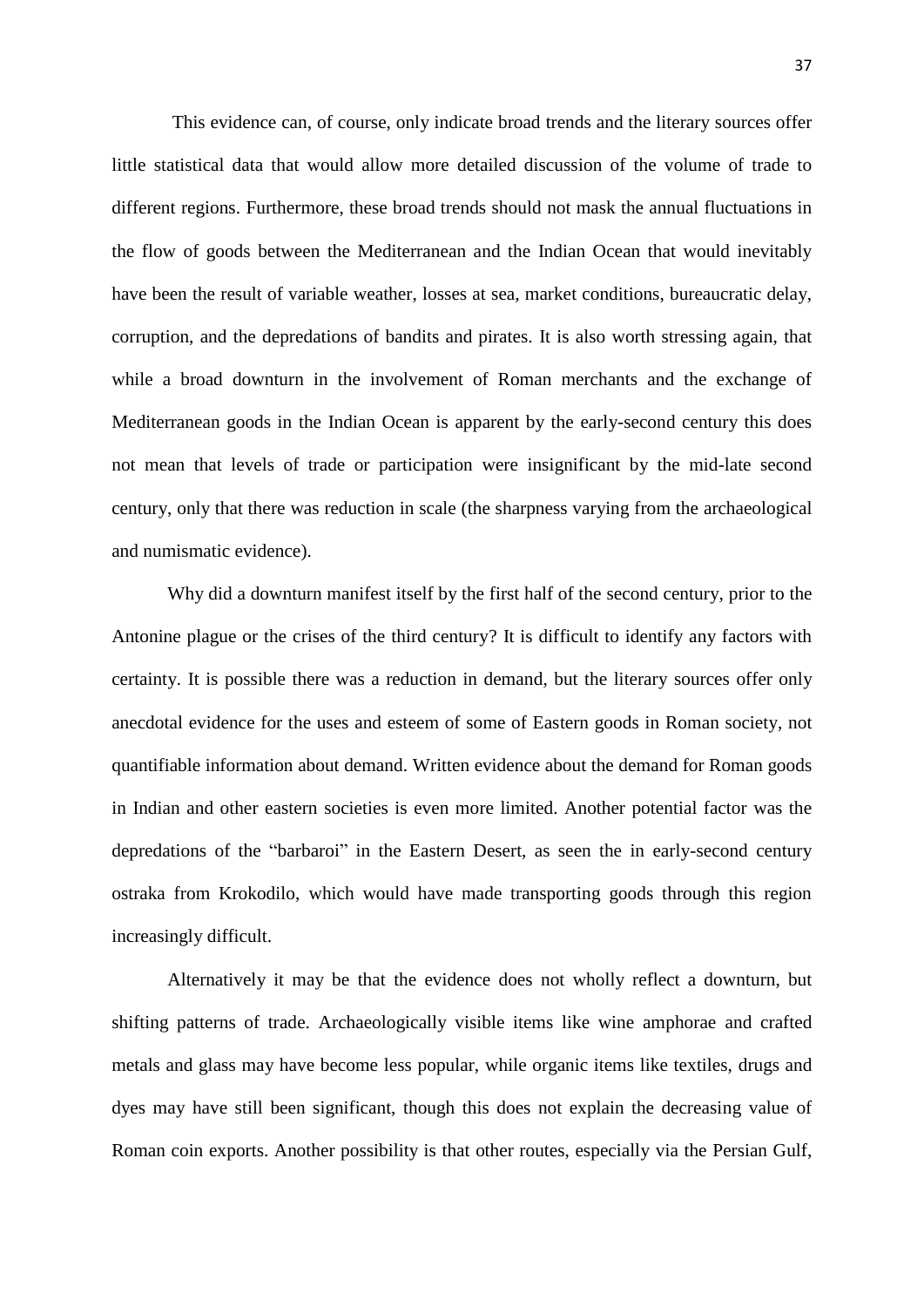for eastern goods within Roman society. There is not space here to deal with all of these suppositions in detail, but they are certainly worthy of further study.

 $52$  For a comparison of the Red Sea and Persian Gulf routes see Seland 2011.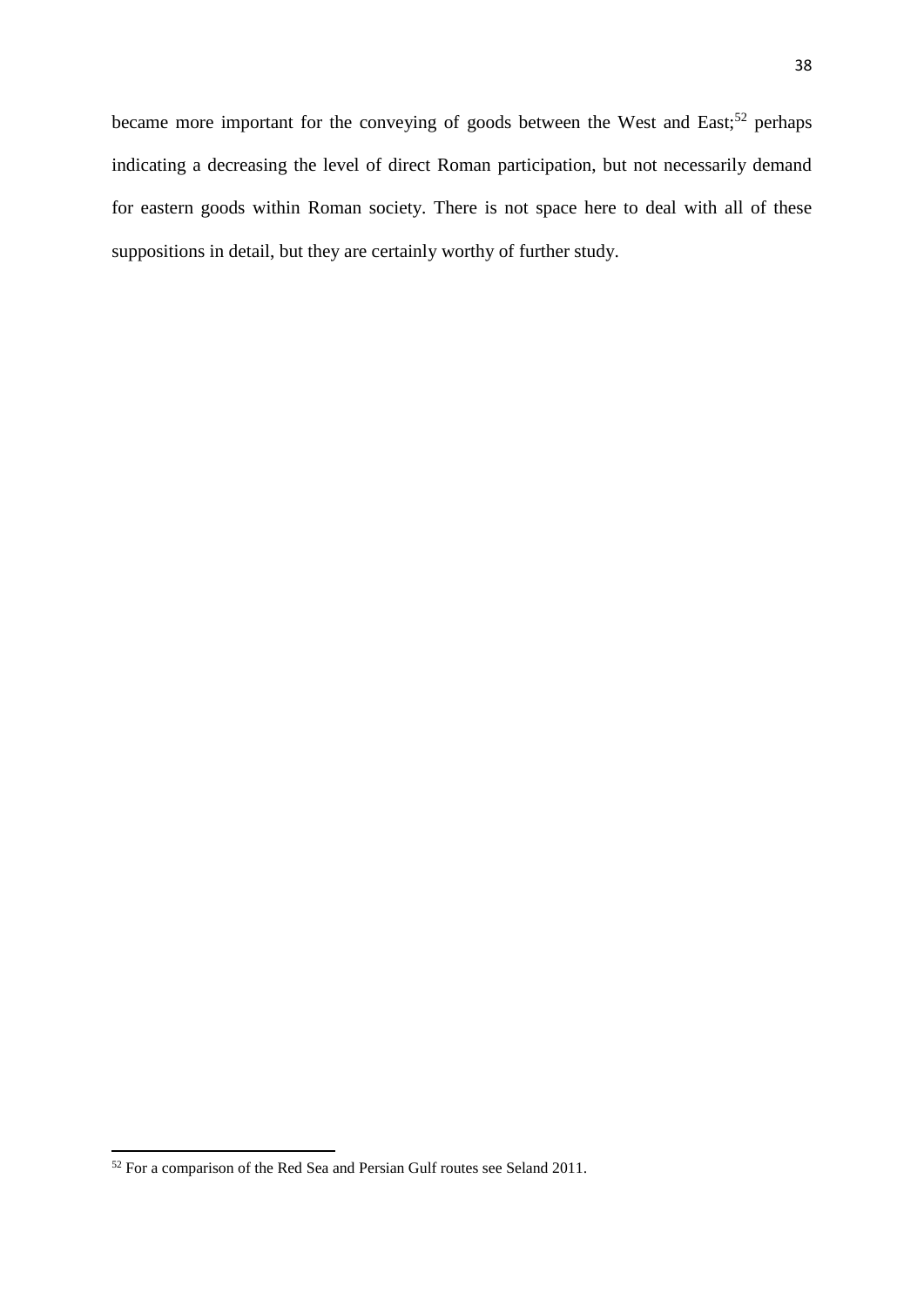# **Bibliography**

- Abraham, Shinu. A. 2009: Strategies for Surface Documentation at the Early Historic Site of Pattanam, Kerala; the Malabar Region Archaeological Survey. In *Migration, Trade and People: Part 1*, ed. Tomber, R., Blue, L., and Abraham, S. London: 14-28.
- Agarwala, Prakash N. 1985. *The History of Indian Business*. New Delhi: Vikas Publishing House PUT Ltd.
- Alston, Richard. 1995. *Soldiers and Society in Roman Egypt*. London: Routledge.
	- 2007. Fraying Round the Edges Models of Change on the Margins. In *Aspects of the Roman East*, ed. Richard Alston and Samuel N. C. Lieu. Brepols: Ancient History Documentary Research Centre Macquarie University NSW Australia: 1-32.
- Bagnall, Roger. S., Janet. H. Johnson, Gene. B. Gragg., Philip. C. Hammond., Michael Dols., Galal el-Nahal., Carolyn G. Killean., Michael Bates and Donald. S. Whitcomb 1979. Epigraphy. In *Quseir al-Qadim 1978 Preliminary Report*, ed. Donald, S. Whitcomb and Janet H. Johnson Cairo: American Research Center in Egypt, Inc: 243-249.
- Bagnall, Roger S., Christina Helms and Arthur M. F. W Verhoogt. 2000. *Documents from Berenike Volume I*. Bruxelles: Fondation Égyptologique Reine Élisabeth.
- Barnard, Hans and Pamela J. Rose. 2007. Eastern Desert Ware from Berenike and Kab Marfu'a. In *Berenike 1999/2000 Report*, ed. Steven E. Sidebotham and Willamina Z. Wendrich. Los Angeles: Cotsen Institute of Archaeology: 183-199.
- Begley, Vimala. 2004. Chronology. In *The Ancient Port of Arikamedu: New Excavations and Researches 1989-1992. Volume Two*, ed. Vimala Begley. Paris: École Française d'Extrême-Orient: 1-16.
- Berghaus, Peter. 1991. Roman Coins from India and their Imitations. In *Coinage, Trade and Economy*, ed. Amal K. Jha. Nashik: IIRNS: 108-121.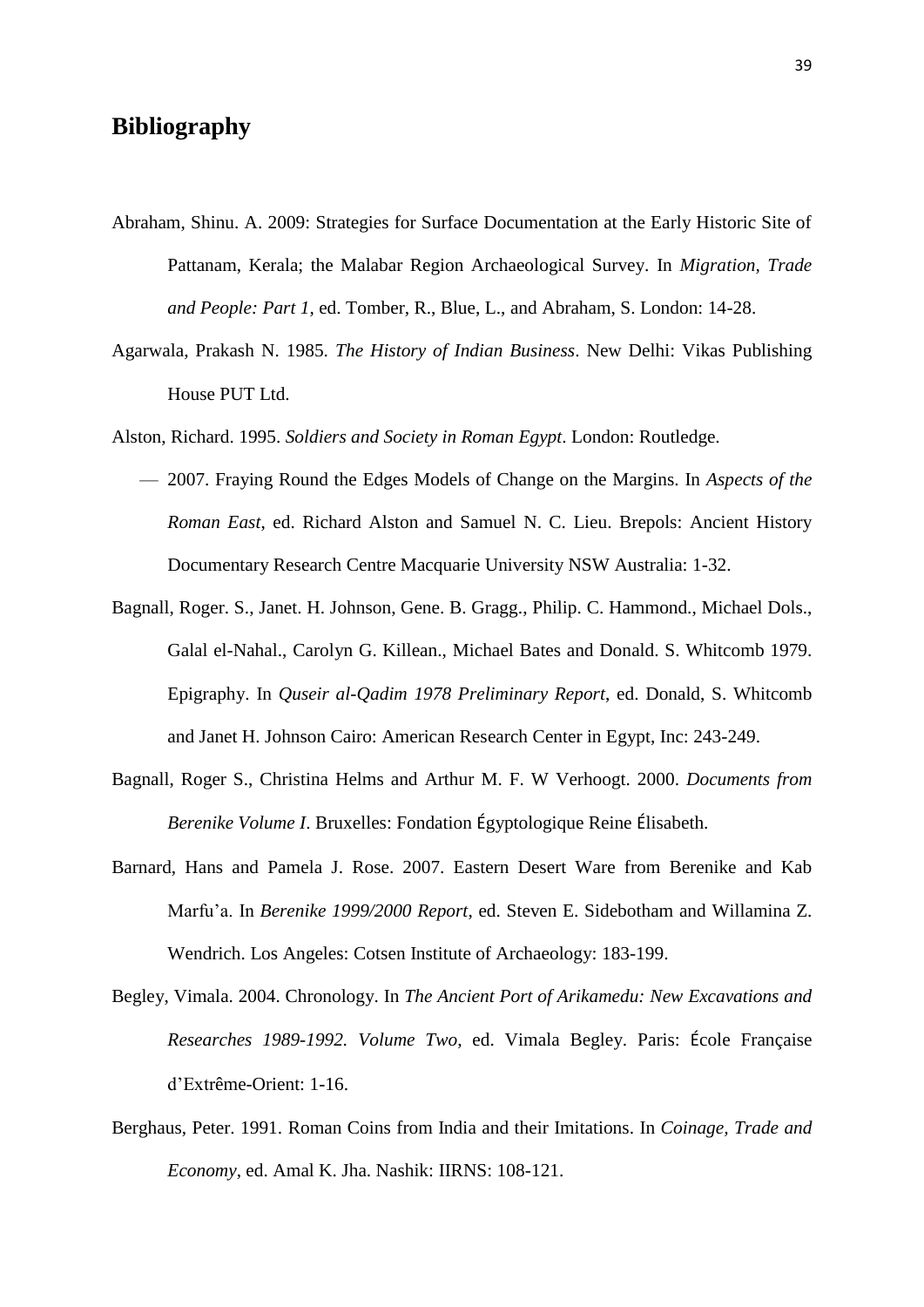- 2004. Evidence of Die-Links of Roman Coins and their Indian Imitation found in India. In *Foreign Coins Found in the Indian Sub-Continent*, ed. David. W. MacDowall and Amiteshwar Jha: Nasik: IIRNS: 53-54.
- Bernard, André. 1972. *De Koptos á Kosseir*. Leiden: E. J. Brill.
- Bernstein, William J. 2008. *A Splendid Exchange*. New York: Atlantic Monthly Press.
- Blue, Lucy. 2007. Locating the Harbour: Myos Hormos/Quseir al-Qadim: A Roman and Islamic Port on the Red Sea Coast of Egypt. *IJNA* 36 (2): 265-281.
	- 2011. The Amphora Wharf. In *Myos Hormos - Quseir al-Qadim Roman and Islamic Ports on the Red Sea: Volume 2*, ed. David Peacock, Lucy Blue, and assisted by Julian Whitewright. Oxford: Archaeopress, BAR International Series 2286: 35-42.
- Blue, Lucy, Julian Whitewright and Ross Thomas 2011. Ships and Ships' Fittings. In *Myos Hormos - Quseir al-Qadim Roman and Islamic Ports on the Red Sea: Volume 2*, ed. David Peacock, Lucy Blue, and assisted by Julian Whitewright. Oxford: Archaeopress, BAR International Series 2286: 179-209.
- Bolin, Sture. 1958. *State and Currency in the Roman Empire to 300 A.D.* Stockholm: Almqvist and Wiksell.
- Bopearachchi, Osmund. 1996. Seafaring in the Indian Ocean: Archaeological Evidence from Sri Lanka. In *Tradition and Archaeology*, ed. Himanshu P. Ray and Jean-François Salles. New Delhi: Manohar: 59-77.

Bowersock, Glen. W. 1983. *Roman Arabia*. Boston: Harvard University Press.

- Bowman, Alan and Andrew Wilson. 2009. Quantifying the Roman Economy: integration, Growth, Decline? In *Quantifying the Roman Economy*, eds. Alan Bowman and Andrew Wilson: Oxford: Oxford University Press. 3-84.
- Brancaccio, Pia and Xinru Liu. 2009. Dionysus and Drama in the Buddhist Art of Gandhara. *Journal of Global History* 4 (2): 219-244.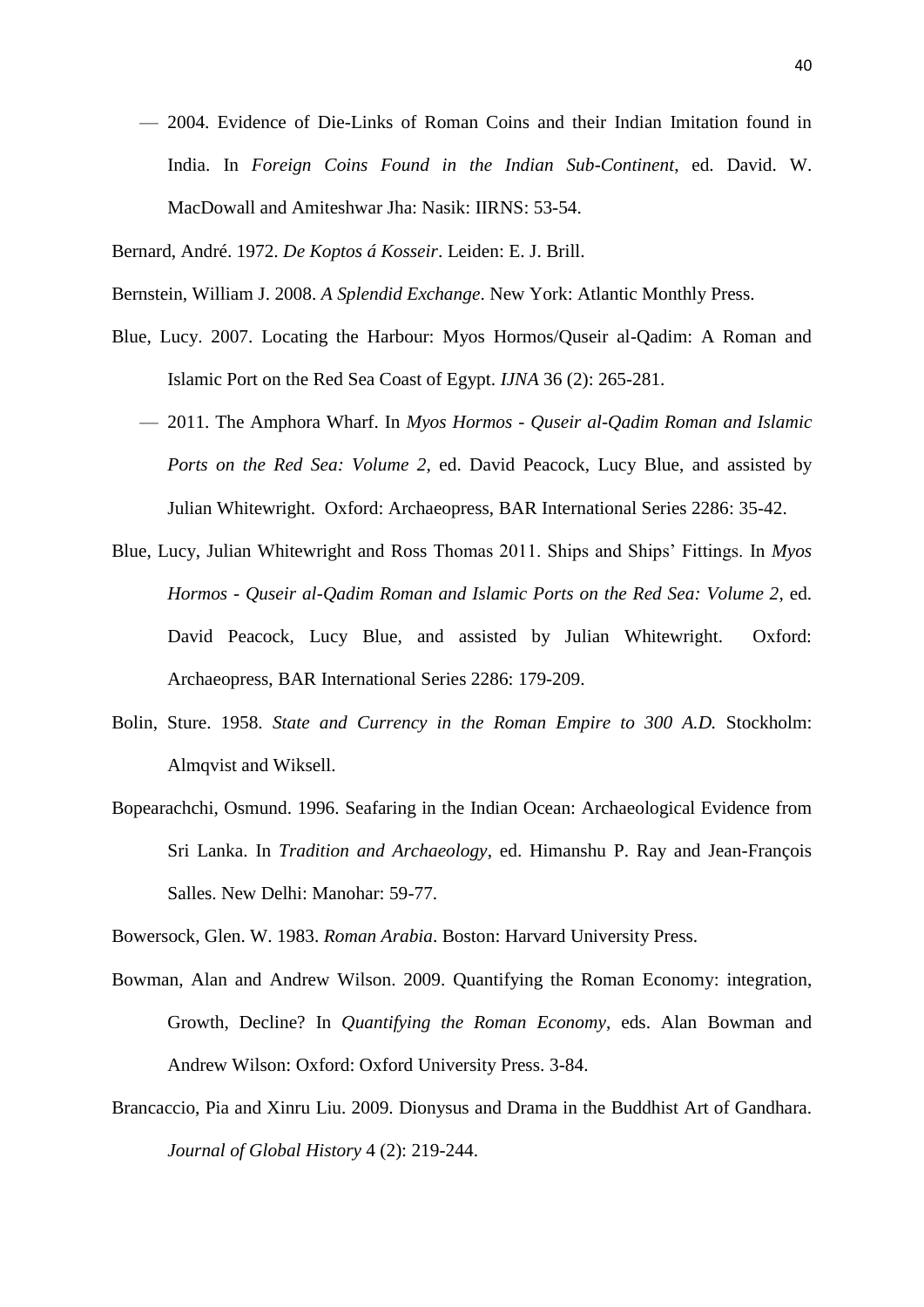- Brun, Jean-Pierre. 2006a. Chronologie de l'équipement de la route à l'époque gréco-romaine. In *Le route de Myos Hormos.* Volume I, ed. Hélène Cuvigny. Cairo: Instutut Françias d'archéologie orientale: 187-205.
	- 2006b. Méthodes et conditions de fouille des fortins et des dépotoirs ou les affres d'un Gallo-Romain en Égypte. In *Le route de Myos Hormos.* Volume I, ed. Hélène Cuvigny. Cairo: Instutut Françias d'archéologie orientale: 61-71.
- Bülow-Jacobsen, Adam, Hélène Cuvigny and Jean-Luc Fournet. 1994. The Identification of Myos Hormos New Papyrological Evidence. *BIFAO* 94: 27-42.
- Burnett, Andrew. 1998. Roman Coins from India and Sri Lanka. In *Origin, Evolution and Circulation of Foreign Coins in the Indian Ocean*, ed. Osmund Bopearachchi and Don P. M. Weerakkody. Sri Lanka: Manohar: 179-189.
- Cambon, Pierre. 2011. Begram: Alexandria of the Caucasus, Capital of the Kushan Empire. In *Afghanistan: Crossroads of the Ancient World*, ed. Fredrik Hierbert and Pierre Cambon. London: The British Museum Press: 145-209.
- Cappers, René. T. J. 2006. *Roman Foodprints at Berenike*. Los Angeles: Cotsen Institute of Archaeology.
- Carson, Robert A. G. 1990. *Coins of the Roman Empire*. London: Routledge.
- Casson, Lionel. 1986. P. Vindob G 40822 and the Shipping of Goods from India. *BASP* 23 (3-4): 73-79.
	- 1989. [Introduction, Translation, and Commentary of] *Periplus Maris Erythraei.*  Princeton: Princeton University Press.
- Chami, Felix A. 2000. Further Archaeological Research on Mafia Island. *Azania* 35 (1): 214.
- Cherian, P. J. 2009-10: Pattanam to Challenge Euro-Centric Notions and help rewrite the History of Indian Ocean Trade. *Journal of Indian Ocean Archaeology* 6: 153-158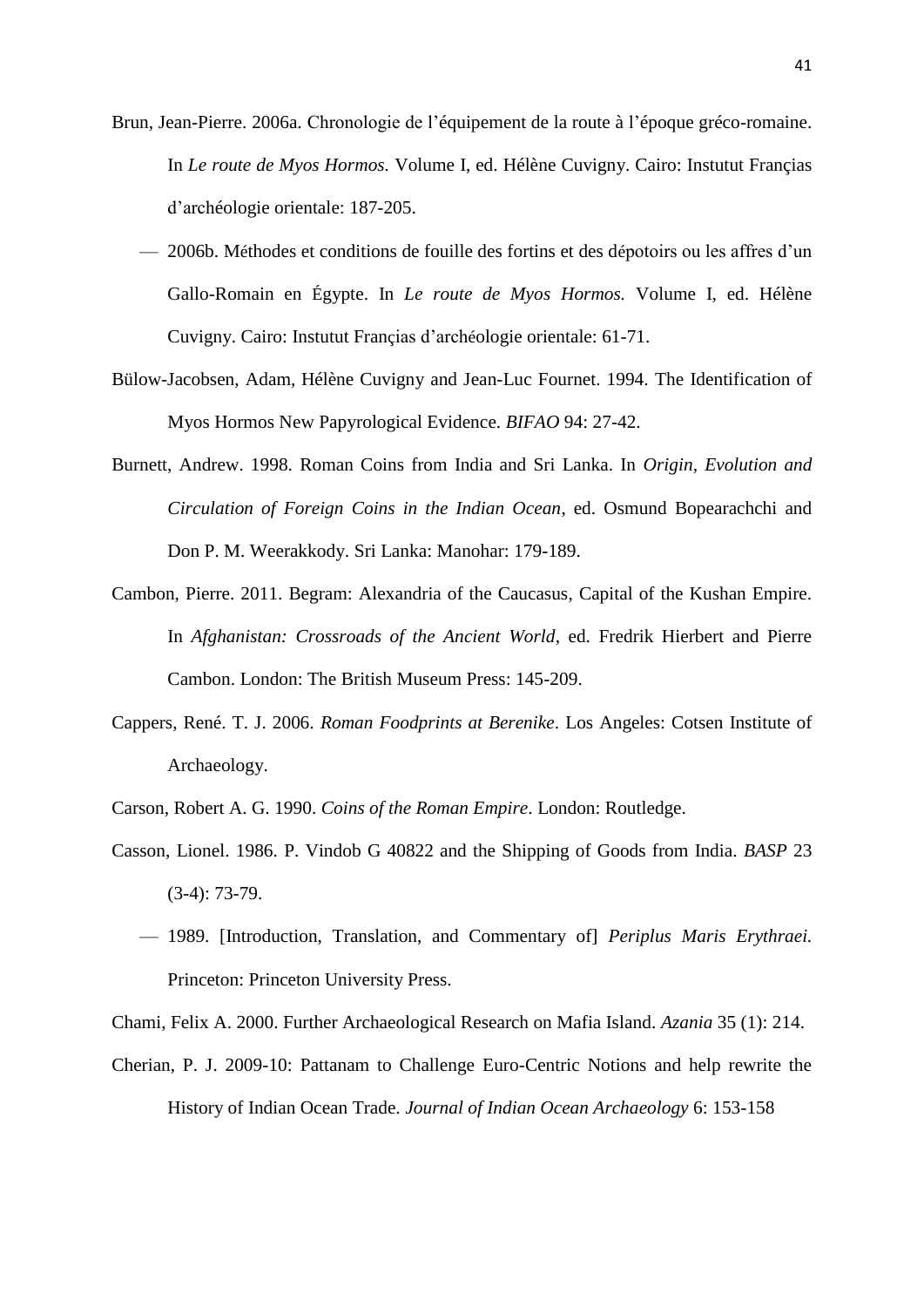- Cherian, P. J., G. V. Ravi Prasad, Koushik Dutta, Dinesh Kr Ray, Veerasamy Selvakumar, and K. P. Shajan. 2009: Chronology of Pattanam: A Multi-Cultural Port Site on the Malabar Coast. *Current Science* 97 (2): 236-240.
- Cobb, Matthew A. 2011. *Roman Trade in the Indian Ocean during the Principate.* Swansea. PhD Thesis.
- Copeland, Penny. 2011: Metal and Metal Working. In *Myos Hormos - Quseir al-Qadim Roman and Islamic Ports on the Red Sea: Volume 2*, ed. David Peacock, Lucy Blue, and assisted by Julian Whitewright. Oxford: Archaeopress, BAR International Series 2286: 89-120.
- Copeland, Penny, Ross Thomas, Paul Masser, James Philips and Wilfried van Rengen. 2006. The Roman Town. In *Myos Hormos - Quseir al-Qadim Roman and Islamic Ports on the Red Sea: Volume 1*, ed. David Peacock and Lucy Blue. Oxford: Oxbow Books: 116-154.
- Curtin, Philip D. 1984. *Cross-Cultural Trade in World History*. Cambridge: Cambridge University Press.
- Cuvigny, Hélène. 2005. *Ostraca de Krokodilô. La correspondance militaire et sa circulation*. Cairo: Instutut Françias d'archéologie orientale.
	- 2006a. Introduction. In *Le route de Myos Hormos.* Volume I, ed. Hélène Cuvigny. Cairo: Instutut Françias d'archéologie orientale: 1-35.
	- 2006b. Les documents écrits de la route de Myos Hormos à l' époque gréco-romaine (inscriptions, graffiti, papyrus, ostraca). In *Le route de Myos Hormos.* Volume II, ed. Hélène Cuvigny. Cairo: Instutut Françias d'archéologie orientale: 265-294.
	- 2006c. Le fonctionnement du réseau. In *Le route de Myos Hormos.* Volume 2, ed. Hélène Cuvigny. Cairo: Instutut Françias d'archéologie orientale: 295-359.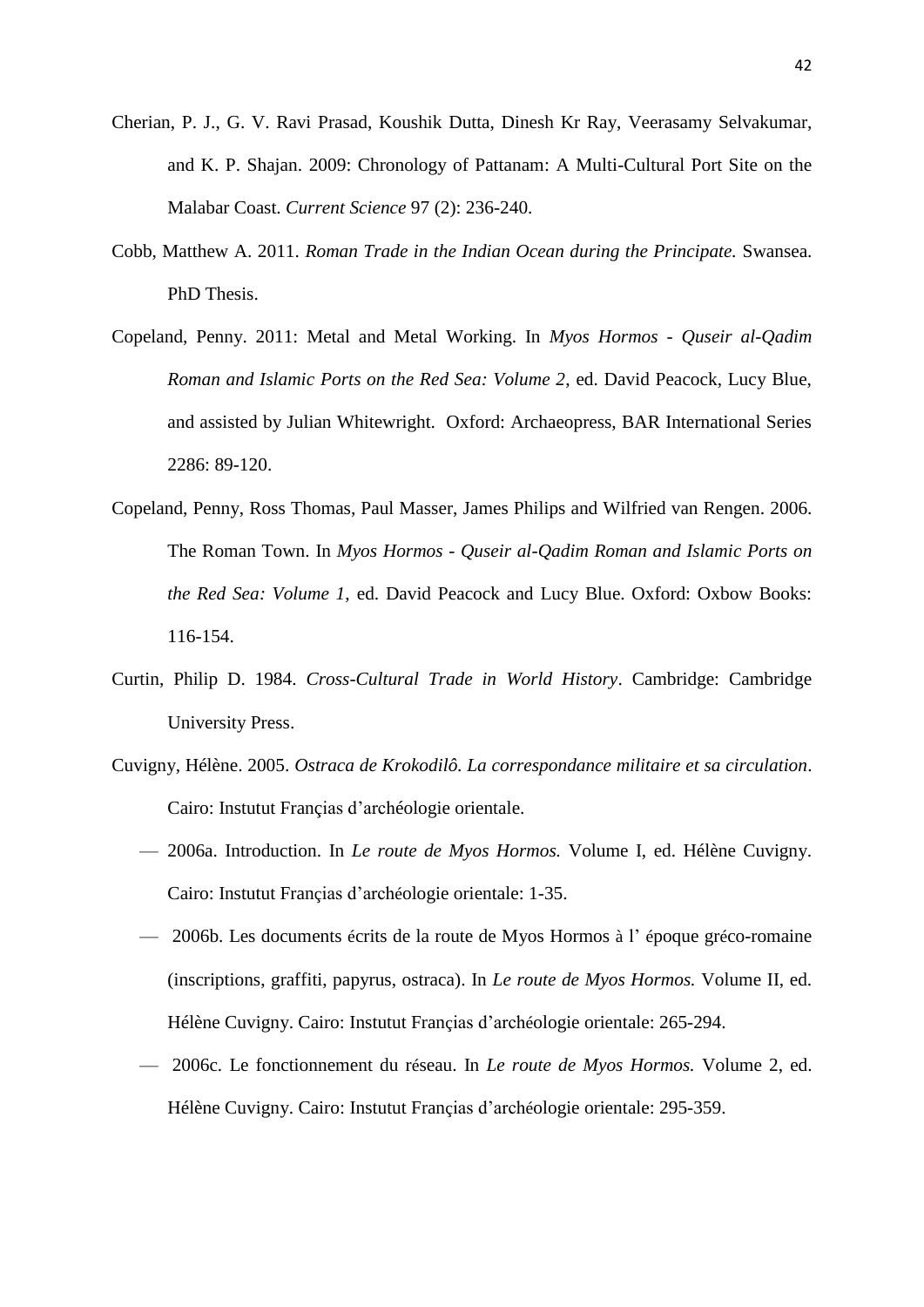- ed. 2006d. *Le route de Myos Hormos.* Volume I. Cairo: Instutut Françias d'archéologie orientale.
- ed. 2006e. *Le route de Myos Hormos.* Volume II. Cairo: Instutut Françias d'archéologie orientale.
- Cribb, Joe. 1992. Numismatic Evidence for the Date of the 'Periplus'. In *Indian Numismatics, History, Art, and Culture*, ed. David W. MacDowall, Savita Sharma, and Sanjay Garg: Delhi: 131-145.
- Deloche, Jean. 1996. Iconographic Evidence on the Development of Boat and Ship Structures in India (2nd C. B.C - 15th C. A.D.): A new Approach. In *Tradition and Archaeology*, ed. Himanshu P. Ray and Jean-François Salles. New Delhi: Manohar: 199-224.
- De Romanis, Federico. 1997. Rome and the *Notia* of India: Relations Between Rome and Southern India from 30 BC to the Flavian Period. In *Crossings*, ed. Federico De Romanis and André Tchernia. New Delhi: Manohar: 80-160.
	- 2006. *Aurei* after the Trade: Western Taxes and Eastern Gifts. In *Dal Denarius al Dinar: L'Oriente e la Moneta Romana*, ed. Frederico De Romanis and Sara Sorda: Rome: Istituto Italiano di Numismatica: 55-87.
	- 2012. Julio-Claudian *Denarii* and *Aurei* in Campania and India. *Annali dell'Istituto Italiano di Numismatica* 58: 161-192.
- Dridi, Hédi. 2012. Appendix II: Radiocarbon Analysis of Splinters from the Wooden Tablet. In *Foreign Sailors on Socotra*, ed. Ingo Strauch. Bremen: Hempen Verlag: 461-62.
- Düing, Walter. 1970. *The Monsoon Regime of the Currents in the Indian Ocean*. Honolulu: East-West Centre Press.
- Duncan-Jones, Richard. 1994. *Money and Government in the Roman Empire*. Cambridge: Cambridge University Press.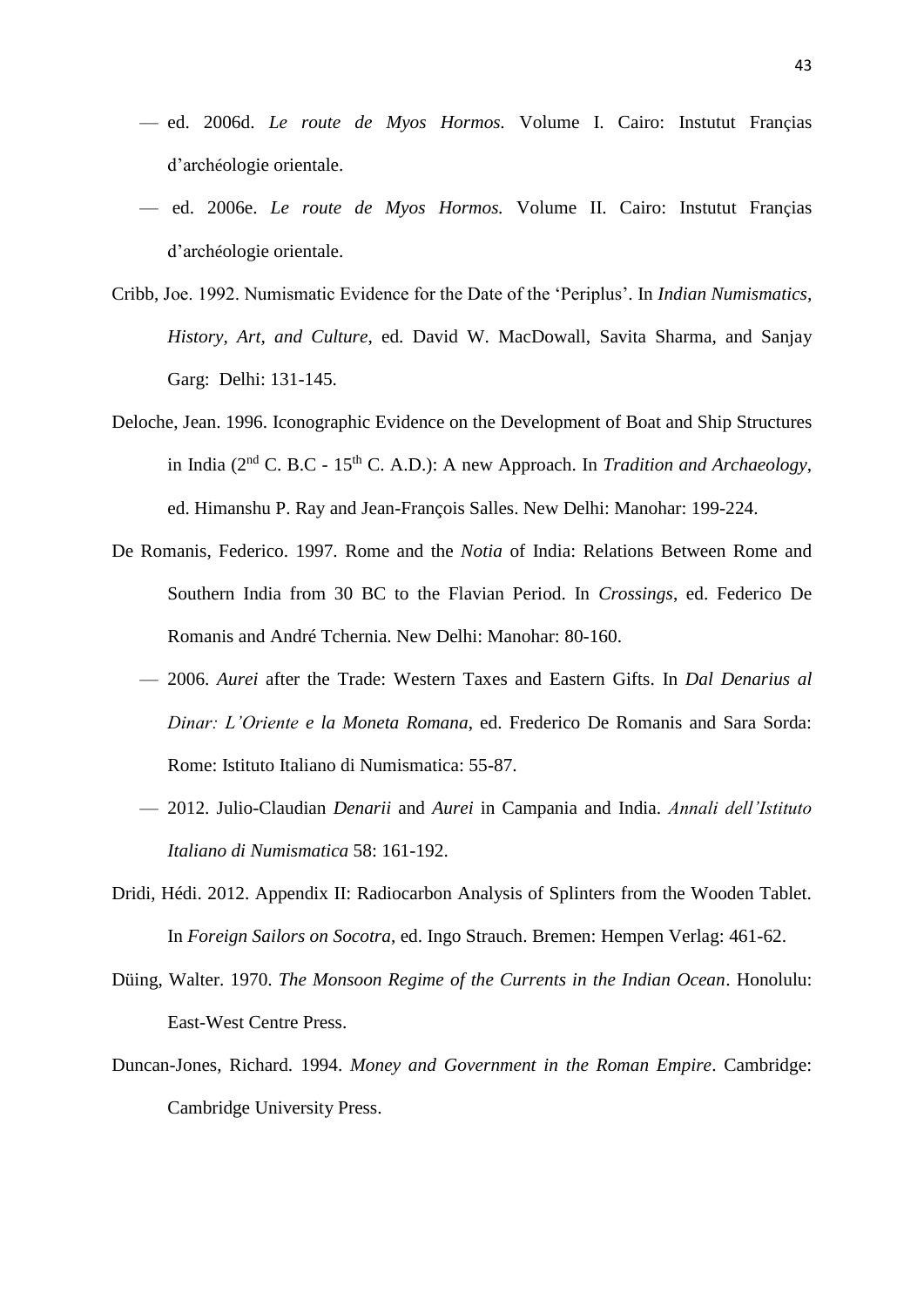- Eide, Tormud, Tomas Hägg, Richard Holton Pierce, Laszlo Török, ed. 1996. *Fontes Historiae Nubiorum: Volume II*. Bergen: University of Bergen.
- Fraser, Peter. M. 1972. *Ptolemaic Alexandria: Volume I and II*. Oxford: At the Clarendon Press.
- Fournet, Jean-Luc. 2006. Langues, écritures et culture dans les *praesidia*. In *Le route de Myos Hormos.* Volume II, ed. Hélène Cuvigny. Cairo: Instutut Françias d'archéologie orientale: 427-500.
- Gorea, Maria. 2012a. Palmyra and Socotra. In *Foreign Sailors on Socotra*, ed. Ingo Strauch. Bremen: Hempen Verlag: 447-57.
	- 2012b. The Sea and Inland Trade of Palmyra. In *Foreign Sailors on Socotra*, ed. Ingo Strauch. Bremen: Hempen Verlag: 463-85.
- Gupta, Chandrashekhar. 2004. Foreign Coins and Imitations Used for Ornamentation. In *Foreign Coins Found in the Indian Sub-Continent*, ed. David. W. MacDowall and Amiteshwar Jha: Nasik: IIRNS Publications: 115-120.
- Gupta, Parmeshwari. L. 1991. Coins in Rome's Indian Trade. In *Coinage, Trade and Economy*, ed. Amal K. Jha. Nashik: Indian Institute of Research in Numismatic Studies: 122-137.
- Gupta, Sunil, David Williams and David Peacock. 2001. Dressel 2-4 Amphorae and Roman Trade with India: The Evidence from Nevasa. *South Asian Studies* 17: 7-18.
- Gurukkal, Rajan. 2013. Classical Indo-Roman Trade: A Historiographical Reconsideration. *Indian Historical Review* 40: 181-206.
- Habicht, Christian. 2013. Eudoxus of Cyzicus and Ptolemaic Exploration. In *The Ptolemies, the Sea and the Nile*, ed. Kostas Buraseis, Mary Stefanou and Dorothy J. Thompson. Cambridge: Cambridge University Press: 197-206.

Healy, John F. 1996. Palmyra and the Arabian Gulf Trade. *ARAM* 8 (1): 33-37.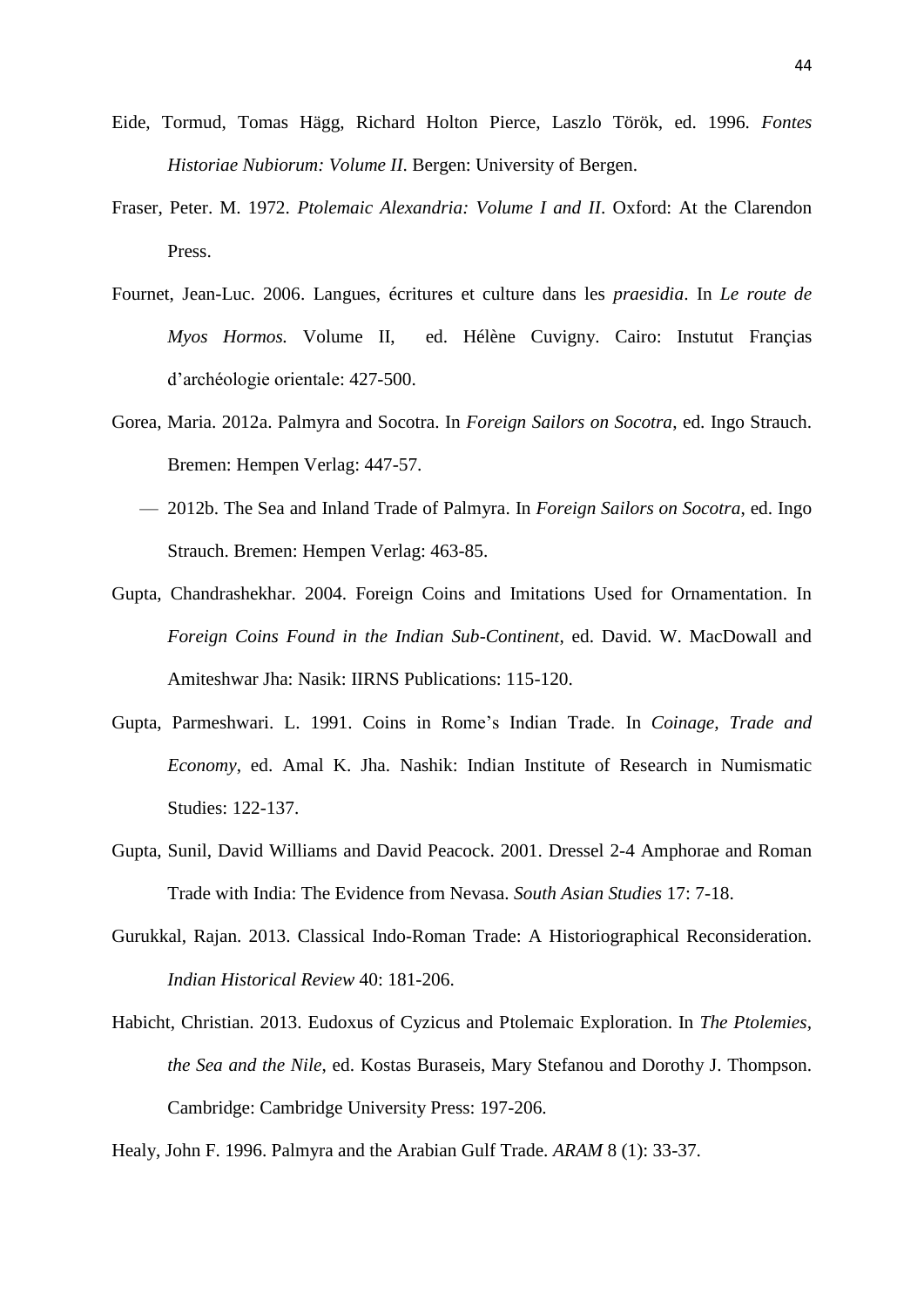- Helm, Richard, Alison Crowther, Ceri Shipton, Amini Tengeza, Dorian Fuller and Nicole Boivin. 2012. Exploring Agriculture, Interaction and Trade on the Eastern African Littoral: Preliminary Results from Kenya. *Azania* 47 (1): 39-63.
- Herbert, Sharon C. and Andrea Berlin. 2003. The Excavation: Occupation History and Ceramic Assemblages. In *Excavations at Coptos (Qift) In Upper Egypt, 1987-1992*, ed. Sharon C. Herbert and Andrea Berlin. Rhode Island: Journal of Roman Archaeology Supplementary Series Number 53: 13-156.
- Hierbert, Fredrik. 2011. The Lost Worlds of Afghanistan. In *Afghanistan: Crossroads of the Ancient World*, ed. Fredrik Hierbert and Pierre Cambon. London: The British Museum Press: 55-64.
- Horton, Mark C. 1996. Early Maritime Trade and Settlement along the Coast of Eastern Africa. In *The Indian Ocean in Antiquity*, ed. Julian Reade. London: Kegan Paul International: 439-59.
- Hourani, George. F. revised and expanded by John Carswell. 1995. *Arab Seafaring in the Indian Ocean in Ancient and Early Medieval Times (Expanded Edition)*. Princeton: Princeton University Press.
- Howgego, Christopher. 2009: Some Numismatic Approaches to Quantifying the Roman Economy. In *Quantifying the Roman Economy*, ed. Alan Bowman and Andrew Wilson. Oxford: Oxford University Press: 287-295.
- Kennedy, David. 1985. The Composition of a Military Work Party in Roman Egypt (ILS 2483: Coptos). *JEA* 71: 156-160.
- Klemm, Rosemarie and Dietrich Klemm. 2013. *Gold and Gold Mining in Ancient Egypt and Nubia*. Heidelberg: Springer.
- Kulke, Hermann and Dietmar Rothermund. 1986. *A History of India*. London: Routledge.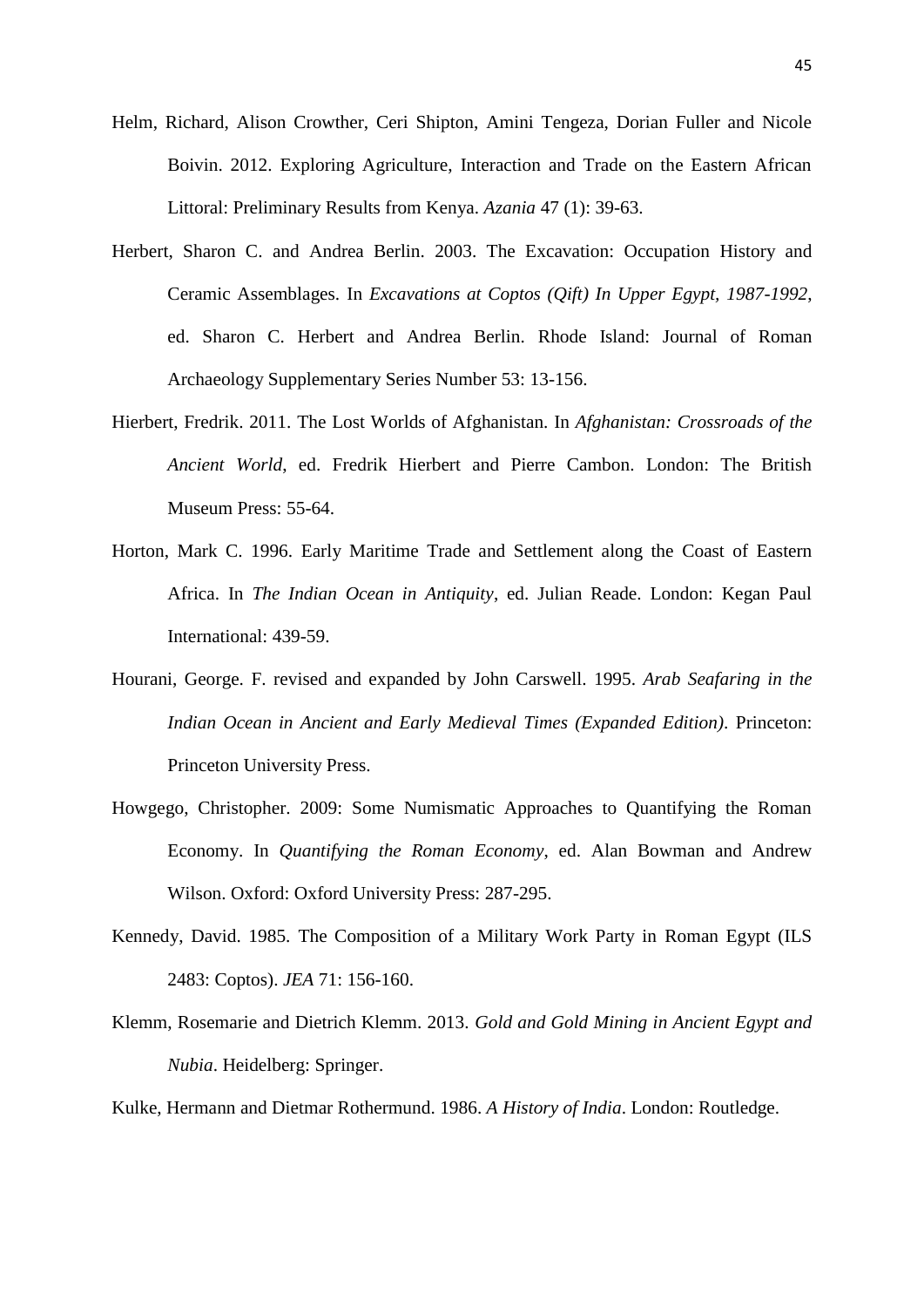Lebedeva, Elena. 1988. India in Roman External Trade: The Evidence of Numismatics. *UNESCO International Association for the Study of the Cultures of Central Asia Information Bulletin* 14: 45-58.

- Lindsay, William. S. 1874. *History of Merchant Shipping and Ancient Commerce. Volume I*. New York: Ams Press Inc.
- Lombardi, Alessandra, Vittoria Buffa and Alexia Pavan. 2008. Small Finds. In *A Port in Arabia: Between Rome and the Indian Ocean (3rd C. BC – 5 th C. AD): Khor Rori Report 2*, ed. Alessandra Avanzini. Rome: <<L'ERMA>> di Bretschnender: 317-475.
- MacDowall, David. W. 1991. Indian Imports of Roman Silver Coinage. In *Coinage, Trade and Economy*, ed. Amal K. Jha. Nashik: Indian Institute of Research in Numismatic Studies: 145-163.
	- 1996. The Evidence of the Gazetteer of Roman Artefacts in India. In *Tradition and Archaeology*, ed. Himanshu P. Ray and Jean-François Salles. New Delhi: Manohar: 79-95.
	- 2004a. Foreign Coins Found in India: In View of the Monetary Systems Operating in the Countries of their Origin. In *Foreign Coins Found in the Indian Sub-Continent*, ed. David. W. MacDowall and Amiteshwar Jha: Nasik: IIRNS Publications: 9-14.
	- 2004b. The Indo-Roman Metal Trade. In *Foreign Coins Found in the Indian Sub-Continent*, ed. David. W. MacDowall and Amiteshwar Jha: Nasik: IIRNS Publications: 39-44.
- Mahadevan, Iravatham. 1996. Tamil-Brãhmi Graffito. In *Berenike 1995 Preliminary Report*, ed. Steven E. Sidebotham and Willamina Z. Wendrich. Lieden: Centre for Non-Western Study: 205-208.
- Mattingly, Harold. 1923. *Coins of the Roman Empire in the British Museum: Volume I*. London: Published by the Trustees of the British Museum.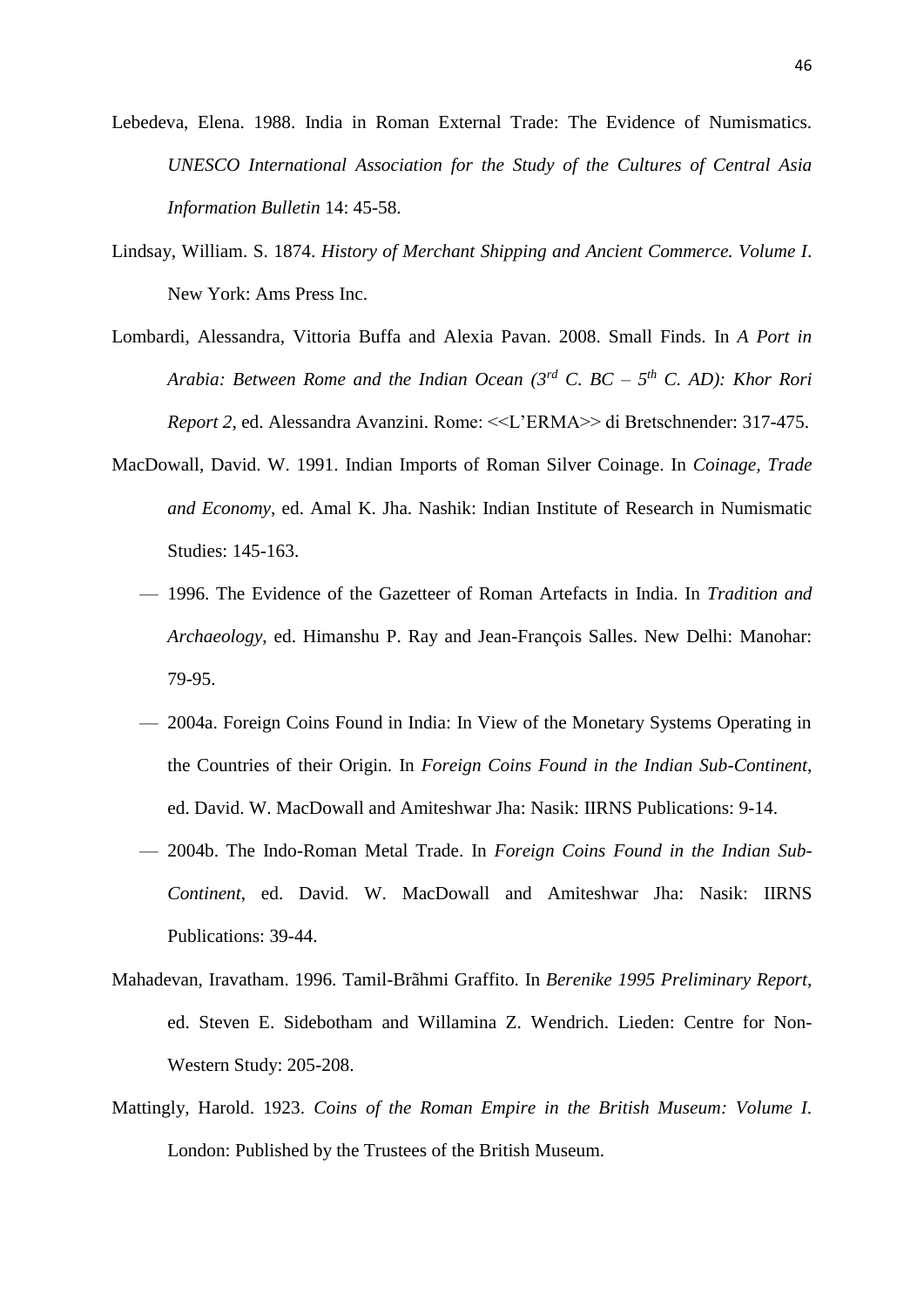- Mayerson, Philip. 1996. The Port of Clysma (Suez) in Transition from Roman to Arab Rule. *JNES* 55 (2): 119-126.
- Mazzarino, Santo. 1997 (posthumously published). On the Name of the Hipalus (Hippalus) Wind in Pliny. In *Crossings*, ed. Federico De Romanis and André Tchernia. New Delhi: Manohar: 72-79.
- McGrail, Seán. 2004. *Boats of the World from the Stone Age to Medieval Times*. Oxford: Oxford University Press.
- McLaughlin, Raoul. 2010. *Rome and the Distant East.* London: Continuum.
- Mehendale, Sanjyot. 2011. Begram: At the Heart of the Silk Roads. In *Afghanistan: Crossroads of the Ancient World*, ed. Fredrik Hierbert and Pierre Cambon. London: The British Museum Press: 131-143.
- Meredith, David. 1952. The Roman Remains in the Eastern Desert of Egypt. *The JEA* 38: 94- 111.
	- 1953. The Roman Remains in the Eastern Desert of Egypt (Continued). *The JEA* 39: 95-106.
- Meyer, Carol. 1982. Large and Small Storerooms of the Roman Villa. In *Quseir al-Qadim 1980 Preliminary Report*, ed. Donald, S. Whitcomb and Janet H. Johnson. Malibu: American Research Center in Egypt, Inc: 201-213.
- 1992. *Glass from Quseir al-Qadim and the Indian Ocean Trade*. Studies in Ancient Oriental Civilization no.53.
- Meyer, Jørgen C. 2007. Roman Coins as a Source for Roman Trading Activities in the Indian Ocean. In *The Indian Ocean in the Ancient Period*, ed. Eivind H. Seland. Oxford: Archaeopress: 59-68.
- Millar, Fergus. 1998. Caravan Cities: The Roman Near East and Long-distance trade by Land. In *Modus Operandi: Essays in Honour of Geoffrey Rickman*, ed. Michel Austin,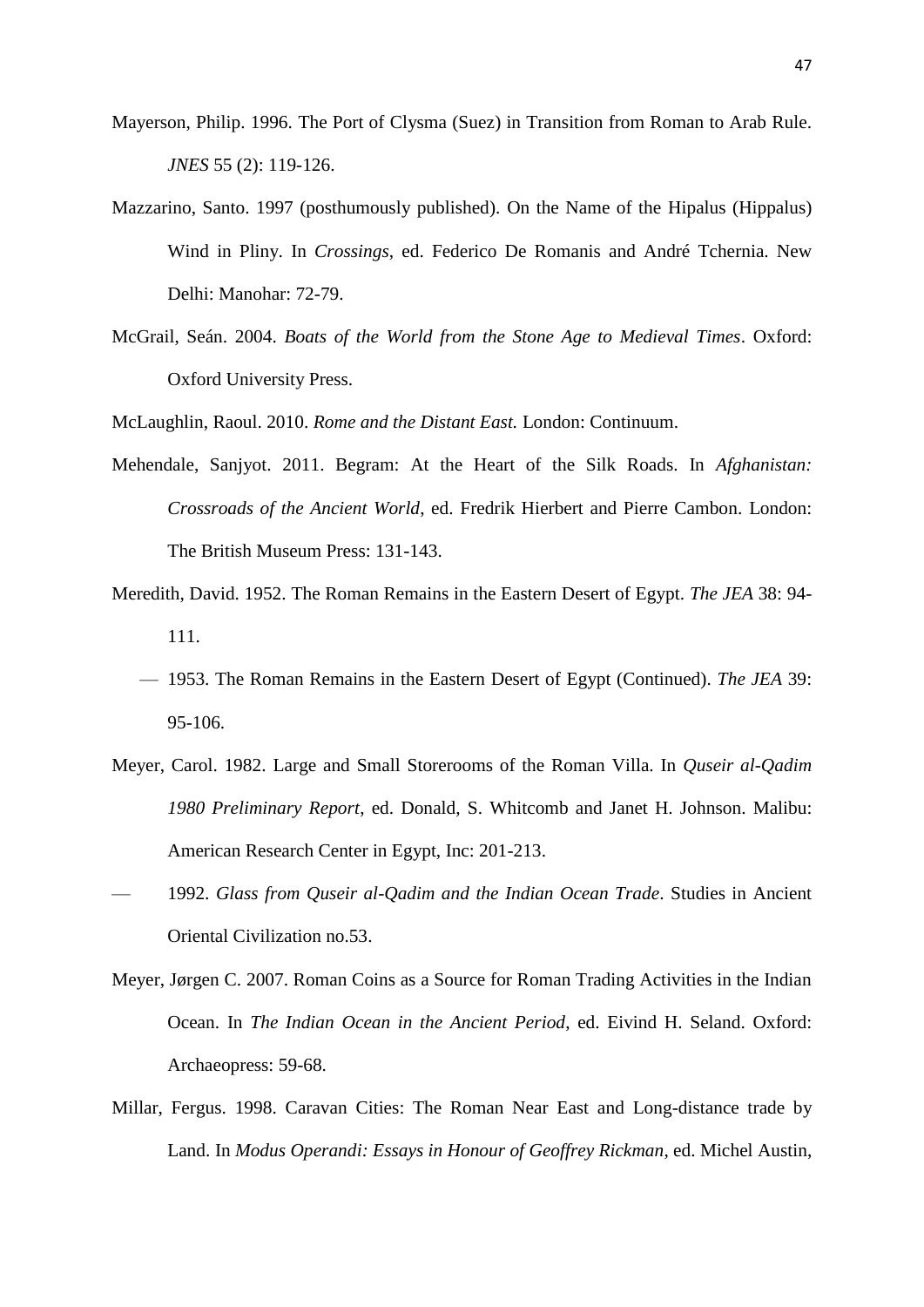Jill Harries and Christopher Smith. London: University of London, Institute of Classical Studies: 122–37.

- Miller, James. I. 1969. *The Spice Trade of the Roman Empire 29 B.C. to A.D. 641*. London: Oxford University Press.
- Moore, Karl and David Lewis. 1999. *Birth of the Multinational: 2000 Years of Ancient Business*. Copenhagen: Copenhagen Business School Press.
- Mooren, Leon. 1972. The Date of SB V 8036 and the Development of the Ptolemaic Maritime Trade with India. *Ancient Society* 3: 127-33.
- Mukherjee, Bratindra N. 2004: Some Aspects of Foreign Coins in the Indian Subcontinent. In *Foreign Coins found in the Indian Sub-Continent*, ed. David. W. MacDowall and Amiteshwar Jha: Nasik: IIRNS Publications: 1-8.
- Murray, George W. and Eric H. Warmington. 1967. Trogodytica: The Red Sea Littoral in Ptolemaic Times. *The Geographical Journal* 133 (1): 24-33.
- Parry, John. J. 1999. *The Seaports of Graeco-Roman Egypt: A Study of their Positioning, Trade and Development*. University of Liverpool: PhD Thesis.
- Peacock, David. 1993. The Site of Myos Hormos: A View from Space. *JRA* 6: 226-32.
	- 2011a. Ceramic Lamps. In *Myos Hormos - Quseir al-Qadim Roman and Islamic Ports on the Red Sea: Volume 2*, ed. David Peacock, Lucy Blue and assisted by Julian Whitewright. Oxford: Archaeopress, BAR International Series 2286: 47-56.
	- 2011b. Ptolemaic and Roman Coins. In *Myos Hormos - Quseir al-Qadim Roman and Islamic Ports on the Red Sea: Volume 2*, ed. David Peacock, Lucy Blue and assisted by Julian Whitewright. Oxford: Archaeopress, BAR International Series 2286: 85-97.
- Peacock, David and Lucy Blue, ed. 2006a. *Myos Hormos - Quseir al-Qadim Roman and Islamic Ports on the Red Sea: Volume 1.* Oxford: Oxbow Books.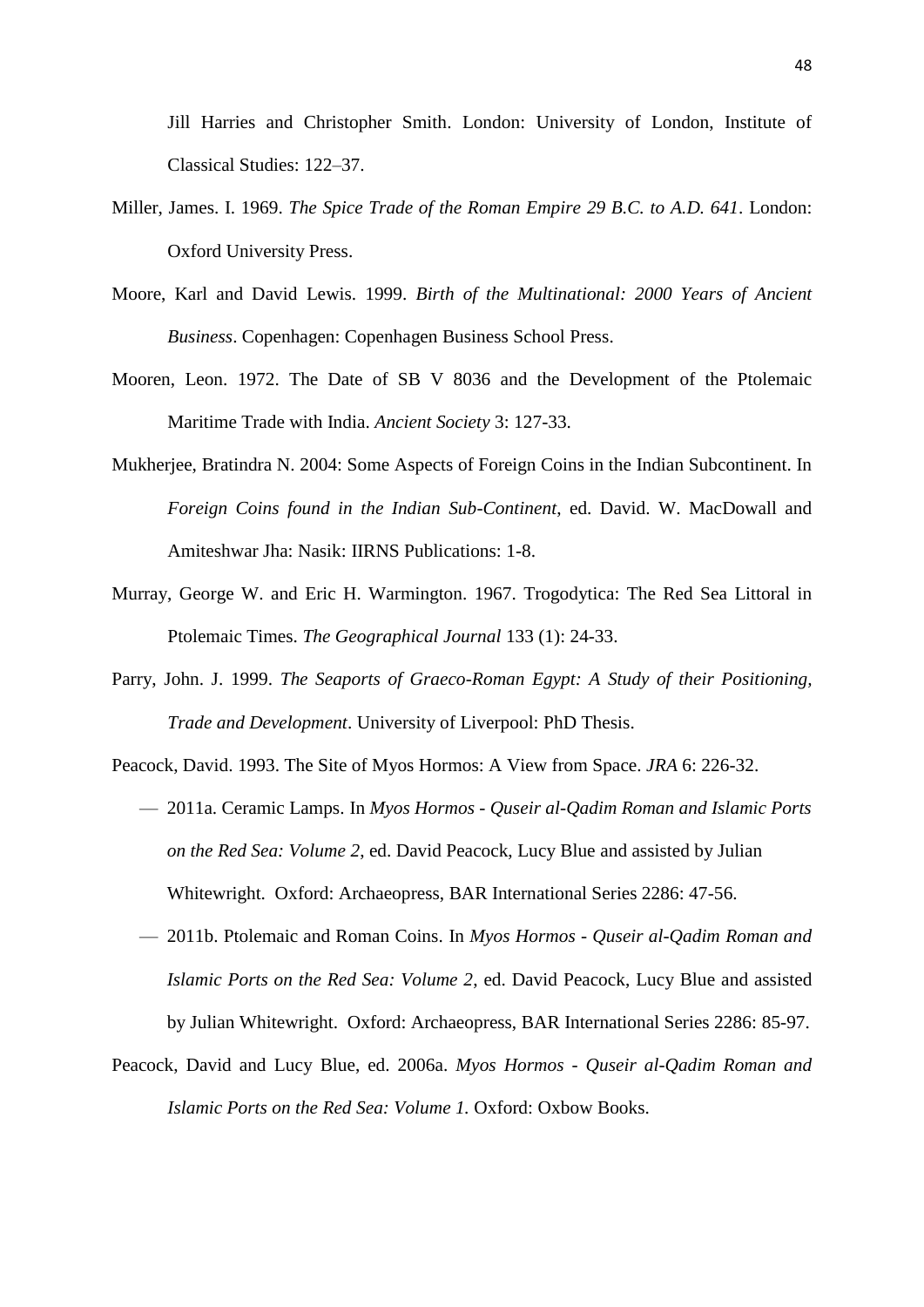- 2006b. The Excavations: Overview. In *Myos Hormos - Quseir al-Qadim Roman and Islamic Ports on the Red Sea: Volume 1*, ed. David Peacock and Lucy Blue. Oxford: Oxbow Books: 174-177.
- Peacock, David and Lucy Blue, assisted by Julian Whitewright, ed. 2011. *Myos Hormos - Quseir al-Qadim Roman and Islamic Ports on the Red Sea: Volume 2*. Oxford: Archaeopress, BAR International Series 2286.
- Peacock, David, Lucy Blue and Darren Glazier. 2007. Review, Discussion and Conclusion. In *The Ancient Red Sea Port of Adulis, Eritrea*, ed. David Peacock and Lucy Blue. Oxford: Oxbow Books: 125-134.
- Peacock, David, Lucy Blue, Paula Whittaker, Michael Walsh and Ross Thomas. 2006. The Roman Harbour. In *Myos Hormos - Quseir al-Qadim Roman and Islamic Ports on the Red Sea: Volume 1*, ed. David Peacock and Lucy Blue. Oxford: Oxbow Books: 67-94.
- Peacock, David, with contributions from Ismini Nina, Philip Kenrick, Jeroen Poblome, Roberta Tomber and Kerlijne Romanus. 2007. Pottery from the Survey. In *The Ancient Red Sea Port of Adulis, Eritrea*, ed. David Peacock and Lucy Blue. Oxford: Oxbow Books: 79-108.
- Ponting, Matthew. 2009. Roman Silver Coinage: Mints, Metallurgy, and Production. In *Quantifying the Roman Economy*, ed. Alan Bowman and Andrew Wilson. Oxford: Oxford University Press: 269-80.

Potts, Daniel. T. 1990. *The Arabian Gulf in Antiquity, 2 volumes.* Oxford: Clarendon Press.

- Radhakrishnan, P. V. 1999. *Roman Gold & Silver Coins from India: A Collectors Guide*. Nasik: IIRNS Publications.
- Rajgor, Dilip. 2004. Roman Currency in Gujarat. In *Foreign Coins Found in the Indian Sub-Continent*, ed. David. W. MacDowall and Amiteshwar Jha: Nasik: IIRNS Publications: 69-72.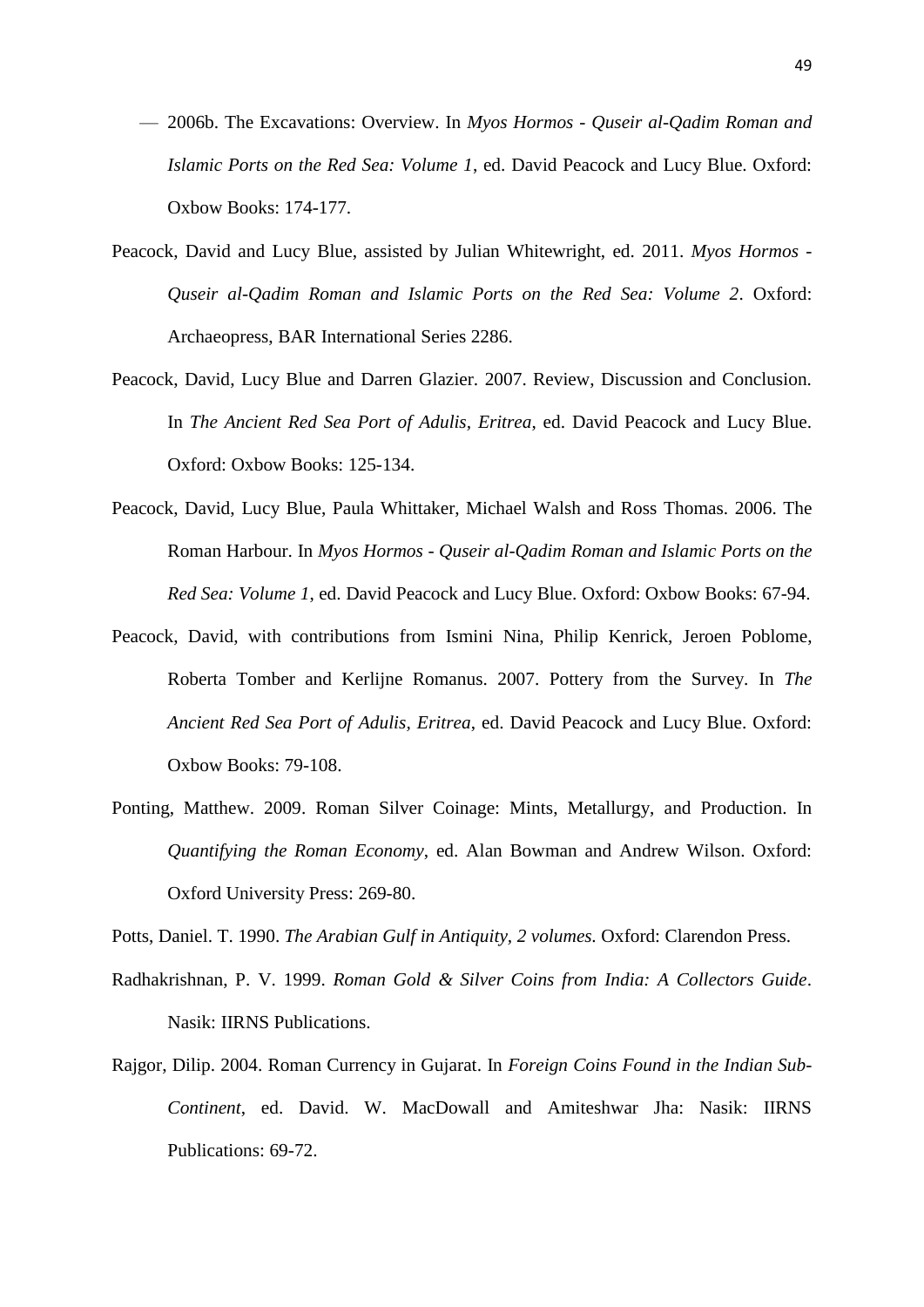- Raschke, Manfred. G. 1975. Papyrological Evidence for Ptolemaic and Roman Trade with India. In *Proceedings of the XIV International Congress of Papyrologists*, ed. Peter J. Parsons. (The British Academy) Oxford: Egypt Exploration Society: 241-46.
- Rathbone, Dominic. 1983. Italian Wines in Roman Egypt. *OPVS International Journal for Social and Economic History of Antiquity* 2: 81-98.
	- 2000. The 'Muziris' Papyrus (SB XVIII 13167): Financing Roman Trade with India. In *Alexandrian Studies II in Honour of Mostafa el Abbadi*, ed. Mohammed Abd-El-Ghani. Alexandria: Societé Archéologique d'Alexandrie: 39-50.
- Ray, Himanshu. P. 2010. Sailing to India: Diverse Narratives of Travel in the Western Indian Ocean. In *The Athens Dialogues: Stories and Histories, Athens 25th -27th November 2010 (25th June 2010)*. Available at http://athensdialogues.chs.harvard.edu/cgibin/WebObjects/athensdialogues.woa/wa/dist?dis=35 (accessed 25/8/13).
- Reddé, Michel and Jean-Pierre Brun. 2006. 'L'architecture des *praesidia* et la genése des dépotoirs. In *Le route de Myos Hormos.* Volume I, ed. Hélène Cuvigny. Cairo: Instutut Françias d'archéologie orientale: 73-185.
- Rougé, Jean. 1986. La navigation intérieure dans le Proche Orient antique. In *L'Homme et l'eau en Méditerranée et au Proche Orient*, ed. Pierre Louis. Lyons: Maison de l'Orient: 39–49.
- Rutten, Katrien. 2007. The Roman Fine Wares of ed-Dur (Umm al-Qaiwain, U.A.E.) and their Distribution in the Persian Gulf and the Indian Ocean. *Arabian Archaeology and Epigraphy* 18: 8-24.
- Salles, Jean-François. 1987. The Arab Persian Gulf Under the Seleucids. In *Hellenism in the East*, ed. Amelie Kurt and Susan Sherwin-White. London: Duckworth: 75-109.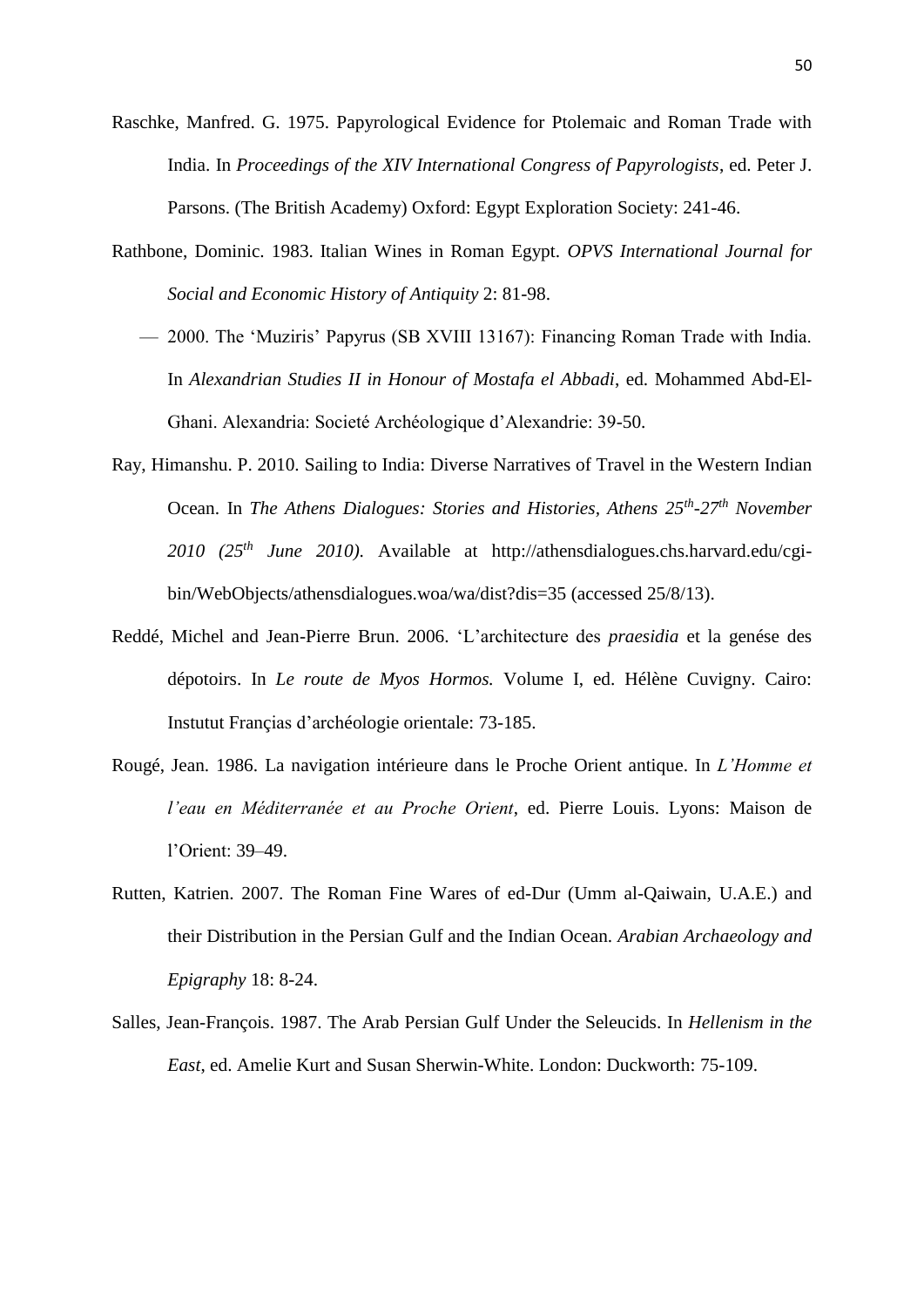- 1995. The Periplus of the Erythraean Sea and the Arab-Persian Gulf. In *Athens, Aden, Arikamedu*, ed. Marie-François Boussac and Jean-François Salles. New Delhi: Manohar: 115–46.
- 1996. Hellenistic Seafaring in the Indian Ocean. A Perspective from Arabia. In *Tradition and Archaeology*, ed. Himanshu P. Ray and Jean-François Salles. New Delhi: Manohar: 293-309.
- Salmon, Richard. 1991. Epigraphic Remains of Indian Traders in Egypt. *JAOS* 111 (4): 731- 736.
- Sarianidi, Viktor I. 2011. Ancient Bactria's Golden Hoard. In *Afghanistan: Crossroads of the Ancient World*, ed. Fredrik Hierbert and Pierre Cambon. London: The British Museum Press: 211-217.
- Satyamurthy, T. 2004. The Circulation of Foreign Coins in Southern India. In *Foreign Coins Found in the Indian Sub-Continent*, ed. David. W. MacDowall and Amiteshwar Jha: Nasik: IIRNS Publications: 55-57.
- Schiltz, Véronique. 2011. Tillya Tepe, the Hill of Gold: A Nomad Necropolis. In *Afghanistan: Crossroads of the Ancient World*, ed. Fredrik Hierbert and Pierre Cambon. London: The British Museum Press: 219-293.
- Sedov, Alexander V. 1996. Qana' (Yemen) and the Indian Ocean. The Archaeological Evidence. In *Tradition and Archaeology*, ed. Himanshu P. Ray and Jean-François Salles. New Delhi: Manohar: 11-35.
	- 2007. The Port of Qana' and the Incense Trade. In *Food for the Gods*, ed. David Peacock and David Williams. Oxford: Oxbow Books: 71-111.
- Seland, Eivind H. 2008. The Indian Ocean and the Globalisation of the Ancient World. *Ancient West and East* 7: 67-79.
	- 2010. *Ports and Political Power in the Periplus*. Oxford: Archaeopress.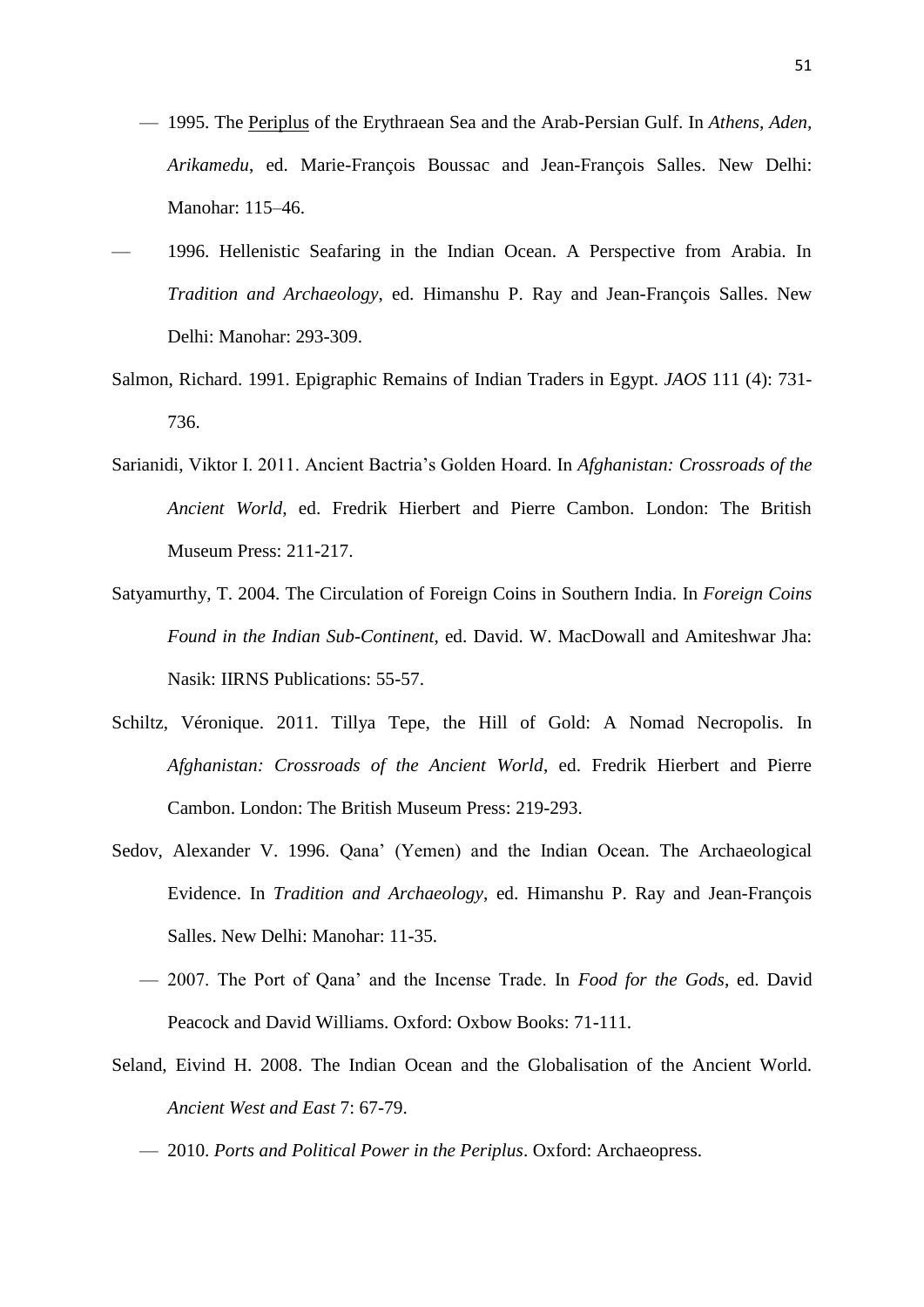- 2011. The Persian Gulf or the Red Sea? Two Axes in Ancient Indian Ocean Trade, Where to Go and Why. *World Archaeology* 43 (3): 398-409.
- Selvakumar, Veerasamy, K. P. Shajan and Roberta Tomber. 2009. Archaeological Investigations at Pattanam, Kerala: New Evidence for the Location of Ancient Muziris. In *Migration, Trade and People: Part 1*, ed. Roberta Tomber, Lucy Blue and Shinu Abraham. London: The British Academy: 29-41.
- Sewell, Robert. 1904. Roman Coins Found in India. *Journal of the Royal Asiatic Society of Great Britain and Ireland* 36: 591-637.
- Shastri, Ajay M. 2004. Some Aspects of Roman Coins in India. In *Foreign Coins Found in the Indian Sub-Continent*, ed. David. W. MacDowall and Amiteshwar Jha: Nasik: IIRNS Publications: 45-52.
- Shaw, Ian. 2000. Egypt and the Outside World. In *The Oxford History of Ancient Egypt*, ed. Ian Shaw. Oxford: Oxford University Press: 308-323.
- Sherwin-White, Susan and Amelie Kuhrt. 1993. *From Samarkhand to Sardis*. London: Duckworth.
- Sidebotham, Steven E. 1986. *Roman Economic Policy in the Erythra Thalassa 30 B.C. - A.D. 217*. Leiden: E. J. Brill.
	- 1989. Port of the Red Sea and the Arabia-India Trade. In *The Eastern Frontier of the Roman Empire*, ed. David H. French and Chris S. Lightfoot. Oxford: Bar International Series 553 (ii): 485-514.
	- 1991. Ports of the Red Sea and the Arabia-India Trade. In *Rome and India: The Ancient Sea Trade*, ed. Vimala Begley and Richard D. De Puma. Wisconsin: The University of Wisconsin Press: 12-38.
	- 1996. Roman Interests in the Red Sea and Indian Ocean. In *The Indian Ocean in Antiquity*, ed. Julian Reade. London: Kegan Paul International. 287-308.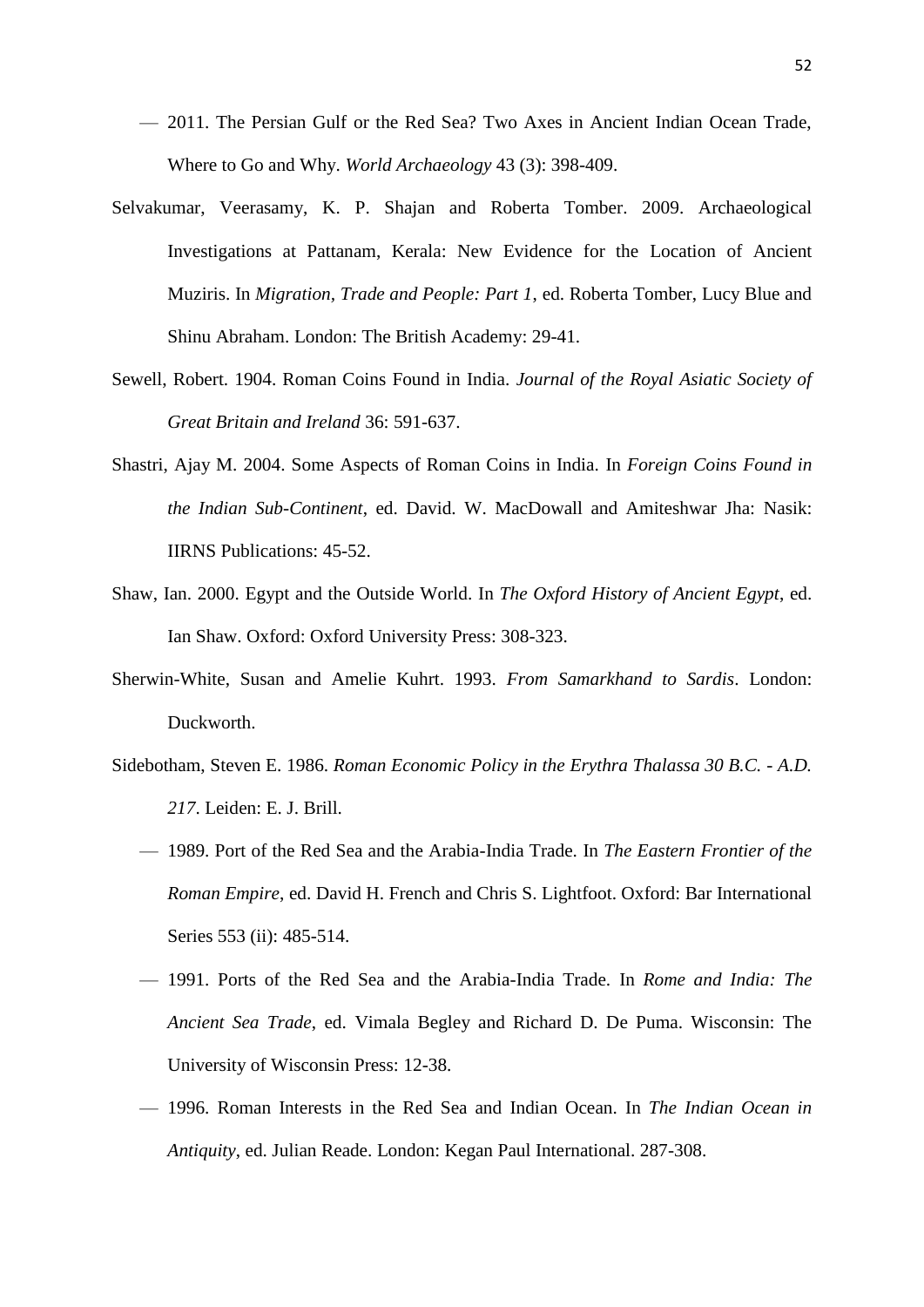- 1999. The Coins. In *Report of the 1997 Excavations at Berenike*, ed. Steven E. Sidebotham and Willamina Z. Wendrich. Lieden: Centre for Non-Western Study: 183-199.
- 2000. Coins. In *Report of the 1998 Excavations at Berenike*, ed. Steven E. Sidebotham and Willamina Z. Wendrich. Lieden: Centre for Non-Western Study: 169-178.
- 2011a. *Berenike and the Ancient Maritime Spice Route*. London: University of California Press.
- 2011b. Appendix 1 Ancient Coins from Quseir al-Qadim: The Oreintal Institute, University of Chicago Excavations 1978, 1980 and 1982. In *Myos Hormos - Quseir al-Qadim Roman and Islamic Ports on the Red Sea: Volume 2*, ed. David Peacock, Lucy Blue and assisted by Julian Whitewright. Oxford: Archaeopress, BAR International Series 2286: 353-360.
- Sidebotham, Steven. E., Martin Hense and Hendrikle M. Nouwens. 2008. *The Red Land*. Cairo: The American University in Cairo Press.
- Sidebotham, Steven. E. and John. A. Seeger. 1996. The Coins Catalogue. In *Berenike 1995 Preliminary Report*, ed. Steven E. Sidebotham and Willamina Z. Wendrich. Lieden: Centre for Non-Western Study: 179-196.
- Sidebotham, Steven E. and Willamina Z. Wendrich, ed. 2007. *Berenike 1999/2000 Report on the Excavations*. Los Angeles: Cotsen Institute of Archaeology.
- Sinclair, Paul. J. J. 2007. What is the Archaeological Evidence for External Trading Contacts on the East African Coast in the First Millennium BC?. In *Natural Resources and Cultural Connections of the Red Sea*, ed. Janet Starkey, Paul Starkey and Tony Wilkinson. Oxford: Archaeopress: 187-194.

Singh, Ajay. K. 1988. *Indo-Roman Trade*. New Delhi: Commonwealth Publishers.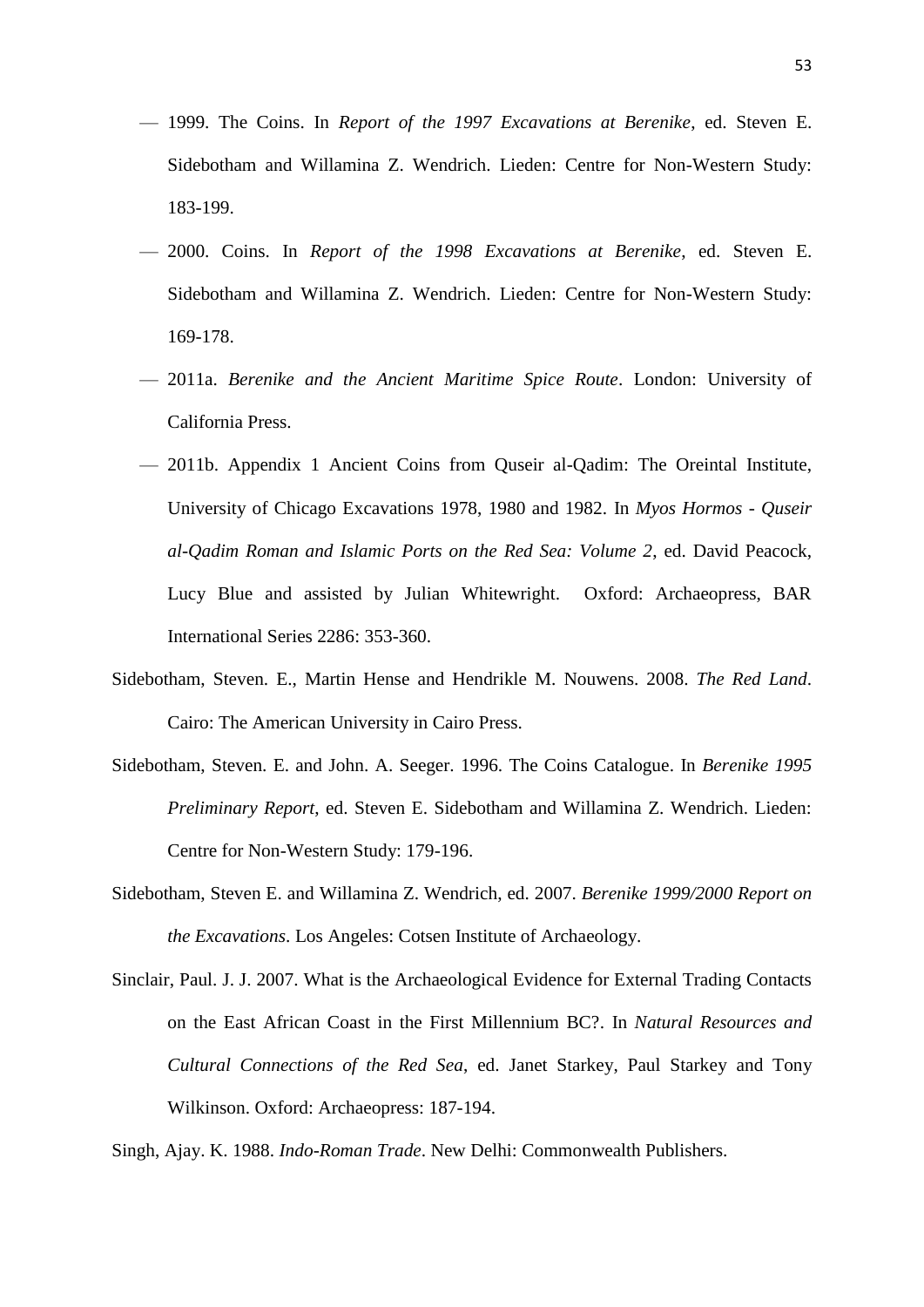- Slane, Kathleen W. 1991. Observations on Mediterranean Amphoras and Tablewares Found in India. In *Rome and India. The Ancient Sea Trade*, ed. Vimala Begley and Richard D. De Puma. Wisconsin: The University of Wisconsin Press: 204-215.
- Smith, Matthew C. and Henry T. Wright. 1988. The Ceramics from Ras Hafun in Somalia: Notes on a Classical Maritime Site. *Azania* 23: 115-141.

Smith, Richard L. 2009. *Trade in World History.* London: Routledge.

Strauch, Ingo, ed. 2012. *Foreign Sailors on Socotra*. Bremen: Hempen Verlag.

- Strauss, Elisabeth. J. 2007. *Roman Cargoes: Underwater Evidence from the Eastern Mediterranean.* UCL. PhD Thesis.
- Suresh, Sethuraman. 2004. *Symbols of Trade Roman and Pseudo-Roman Objects Found in India.* Delhi: Manohar.
- Sutherland, Carol. H. V. and Robert. A. G. Carson, ed. 1984. *The Roman Imperial Coinage Volume I Revised Edition from 31 BC to AD 69*. London: Spink & Son LTD.

Syme, Ronald. 1995. *Anatolica: Studies in Strabo*. Oxford: Clarendon Press.

- Tait, John G. 1930. *Greek Ostraka in the Bodleian Library at Oxford and Various Other Collections: Volume I*. London: Egypt Exploration Society.
- Tchernia, André. 1995a. Moussons et Monnaies: Les Voies du Commerce Entre le Monde Gréco-Romain et L'Inde. *Annales Histoire, Sciences Sociales* 50 (5): 991-1009.
	- 1995b: Rome and India Archaeology Alone? In *Athens, Aden, Arikamedu*, ed. Marie-François Boussac and Jean-François Salles. New Delhi: Manohar: 147-156.
	- 1997a: The Dromedary of the Peticii and Trade with the East. In *Crossings*, ed. Federico De Romanis and André Tchernia. New Delhi: Manohar: 238-249.
	- 1997b: Winds and Coins: From the Supposed Discovery of the Monsoon to the *Denarii* of Tiberius. In *Crossings*, ed. Federico De Romanis and André Tchernia. New Delhi: Manohar: 250-276.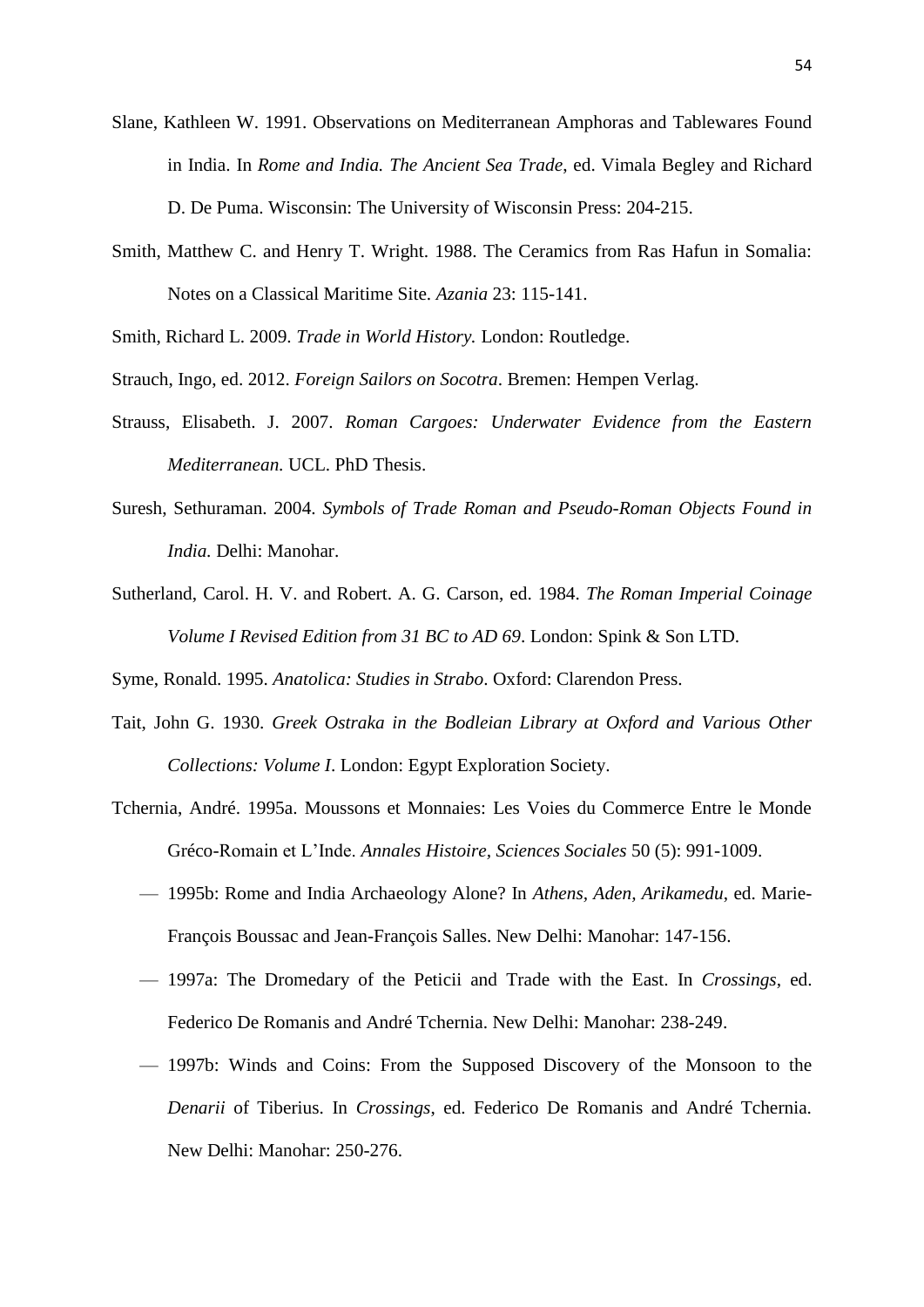- Thapar, Romila. 1978. *Ancient India Social History. Some Interpretations*. London: Sangam Books.
	- 1997. Early Mediterranean Contact with India: An Overview. In *Crossings*, ed. Federico De Romanis and André Tchernia. New Delhi: Manohar: 11-40.
- Thomas, Ross. 2011a. Roman Vessels Stoppers. In *Myos Hormos - Quseir al-Qadim Roman and Islamic Ports on the Red Sea: Volume 2*, ed. David Peacock, Lucy Blue and assisted by Julian Whitewright. Oxford: Archaeopress, BAR International Series 2286: 11-34.
	- 2011b. Terracotta Figurines. In *Myos Hormos - Quseir al-Qadim Roman and Islamic Ports on the Red Sea: Volume 2*, ed. David Peacock, Lucy Blue and assisted by Julian Whitewright. Oxford: Archaeopress, BAR International Series 2286: 79-83.
- Tomber, Roberta. 2000. Indo-Roman Trade: The Ceramic Evidence from Egypt. *Antiquity* 74 (285): 624-631.
	- 2004. Rome and South Arabia: New Artefactual Evidence from the Red Sea. *Proceedings of the Seminar for Arabian Studies* 34: 351-360.
	- 2005. Trade Relations in the Eastern Mediterranean and Beyond: The Egyptian-Indian Connection. In *Trade Relations in the Eastern Mediterranean from the Late Hellenistic Period to Late Antiquity: The Ceramic Evidence*, ed. Maria B. Briese and Leif E. Vaag. Odense: University Press of Southern Denmark: 221-233.
	- 2007a. Bishops and Traders: The Role of Christianity in the Indian Ocean during the Roman Period. In *Natural Resources and Cultural Connections of the Red Sea*, ed. Janet Starkey, Paul Starkey and Tony Wilkinson. Oxford: Archaeopress: 219-228.
	- 2007b. Rome and Mesopotamia Importers into India in the First Millennium AD. *Antiquity* 81: 972-988.
	- 2008. *Indo-Roman Trade: From Pots to Pepper.* London: Duckworth.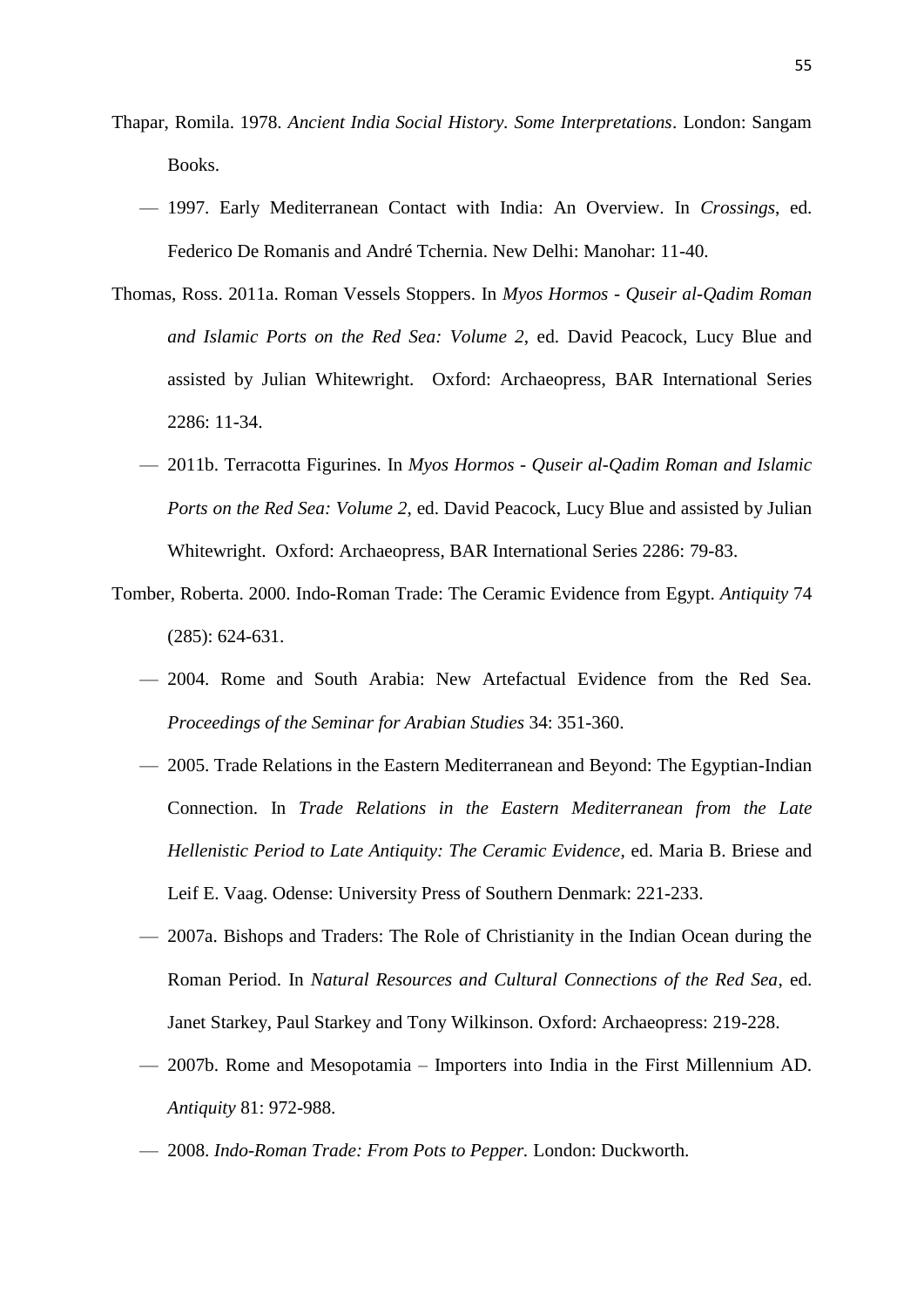- 2009. Beyond Western India: the Evidence from Imported Amphorae. In *Migration, Trade and People: Part 1*, ed. Roberta Tomber, Lucy Blue and Shinu Abraham. London: The British Academy: 42-57.
- Tomber, Roberta., David Graf, John. F. Healy and contributions by Christiane Römer-Strehl and Grzegorz Majcherek. 2011. Pots with Writing. In *Myos Hormos - Quseir al-Qadim Roman and Islamic Ports on the Red Sea: Volume 2*, ed. David Peacock and Lucy Blue: Oxford: Archaeopress, BAR International Series 2286: 5-10.
- Tripati, Sila. 2011. Ancient Maritime Trade of the Eastern Indian Littoral. *Current Science*  100 (7): 1076-1086.
- Turner, Eric. G. 1950. Papyrus 40 'della Raccolta Milanese'. *JRS* 40: 57-59.
- Turner, Paula. J. 1989. *Roman Coins from India*. London: Royal Numismatics Society Special Publication No.22.
- Turner, Paula. J. and Joe Cribb. 1996: Numismatic Evidence for the Roman Trade with Ancient India. In *The Indian Ocean in Antiquity*, ed. Julian Reade. London: British Museum: 309-319.
- Van Der Veen, Marijke. 2011. *Consumption, Trade and Innovation*. Frankfurt am Main: Journal of African Archaeology Monograph Series vol. 6.
- Van Rengan, Wilfried. 2011. The Written Material from the Greco-Roman Period. In *Myos Hormos - Quseir al-Qadim Roman and Islamic Ports on the Red Sea: Volume 2*, ed. David Peacock and Lucy Blue: Oxford: Archaeopress, BAR International Series 2286: 335-338.
- Verhoogt, Arthur. M. F. W. 1998. Greek and Latin Textual Material. In *Report of the 1996 Excavations at Berenike*, eds. Steven E. Sidebotham and Willamina Wendrich. Lieden: Centre for Non-Western Study. 193-198.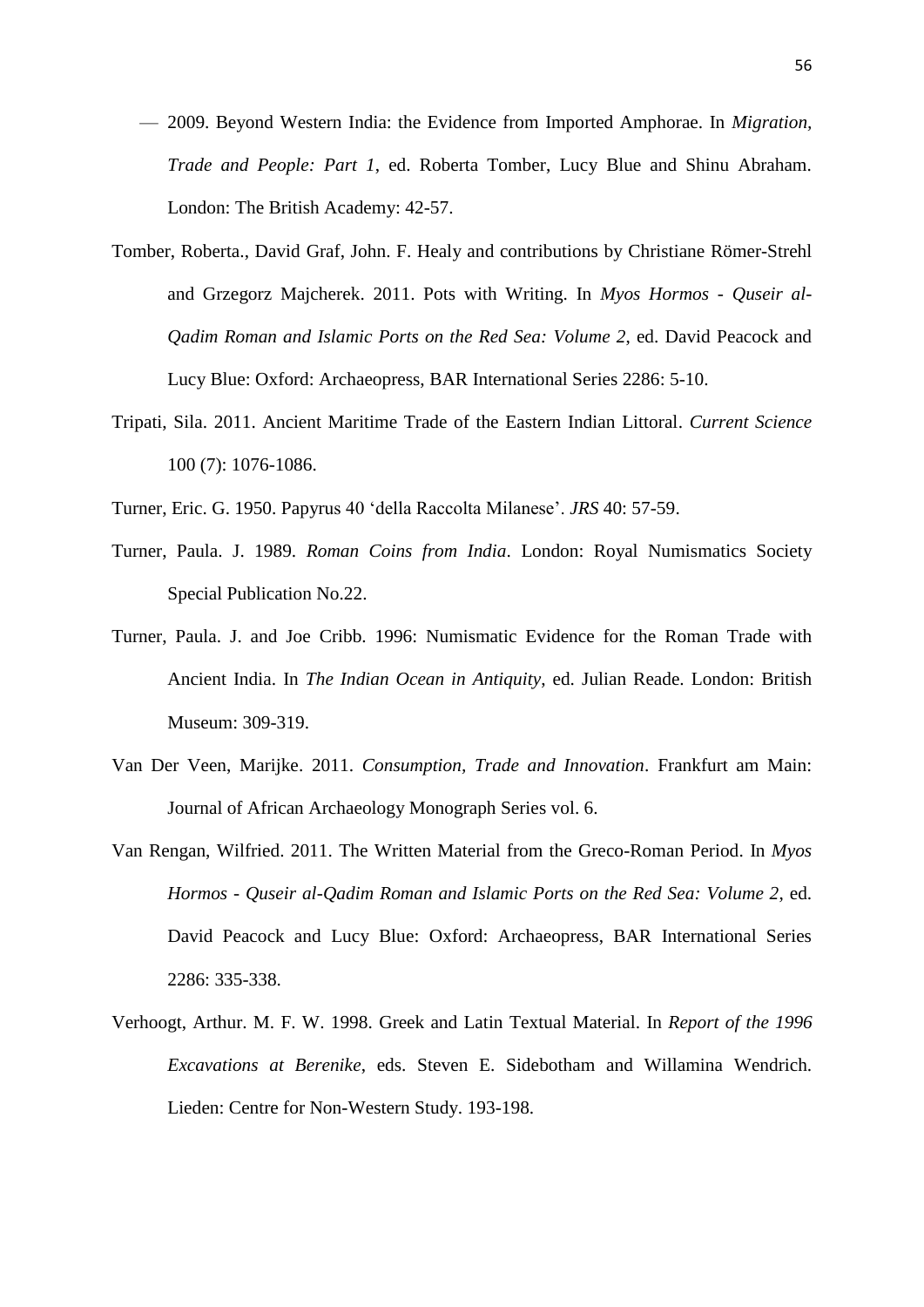- Villeneuve, François. 2007. L'armée romaine en mer Rouge et autour de la mer Rouge aux IIéme et IIIéme siècles apr. J.C.: à propos de deux inscriptions latines découvertes sur l'archipel Farasan. In *The Late Roman Army in the Near East from Diocletian to the Arab Conquest*, ed, Ariel S. Lewin and Pietrina Pellegrini. Oxford: BAR international Series 1717: 13-28.
- Vogt, Burkhard. 1996. Bronze Age Maritime Trade in the Indian Ocean: Harrappan Traits on the Oman Peninsula. In *The Indian Ocean in Antiquity*, ed. Julian Reade. London: Kegan Paul International: 107-132.
- Wallace-Hadrill, Andrew. 2008. *Rome's Cultural Revolution*. Cambridge: Cambridge University Press.
- Warburton, David A. 2007. What Happened in the Near East Ca 2000 BC?. In *The Indian Ocean in the Ancient Period*, ed. Eivind H. Seland. Oxford: Archaeopress: 9-21.
- Ward, Walter. 2007. Aila and Clysma: The Rise of Northern Ports in the Red Sea in Late Antiquity. In *Natural Resources and Cultural Connections of the Red Sea*, ed. Janet Starkey, Paul Starkey and Tony Wilkinson. Oxford: Archaeopress: 161-171.
- Warmington, Eric H. 1928. *The Commerce between the Roman Empire and India*. London: Cambridge University Press.
- Wheeler, Robert. E. M. 1954. *Rome Beyond the Imperial Frontiers*. London: G. Bell and Sons, Ltd.
- Whitcomb, Donald. S. 1979. Trench Summaries. In *Quseir al-Qadim 1978 Preliminary Report*, ed. Donald S. Whitcomb and Janet H. Johnson. Cairo: American Research Center in Egypt, Inc: 11-65.
	- 1982. Roman Ceramics. In *Quseir al-Qadim 1980 Preliminary Report*, ed. Donald S. Whitcomb and Janet H. Johnson. Malibu: American Research Center in Egypt, Inc. 51-115.